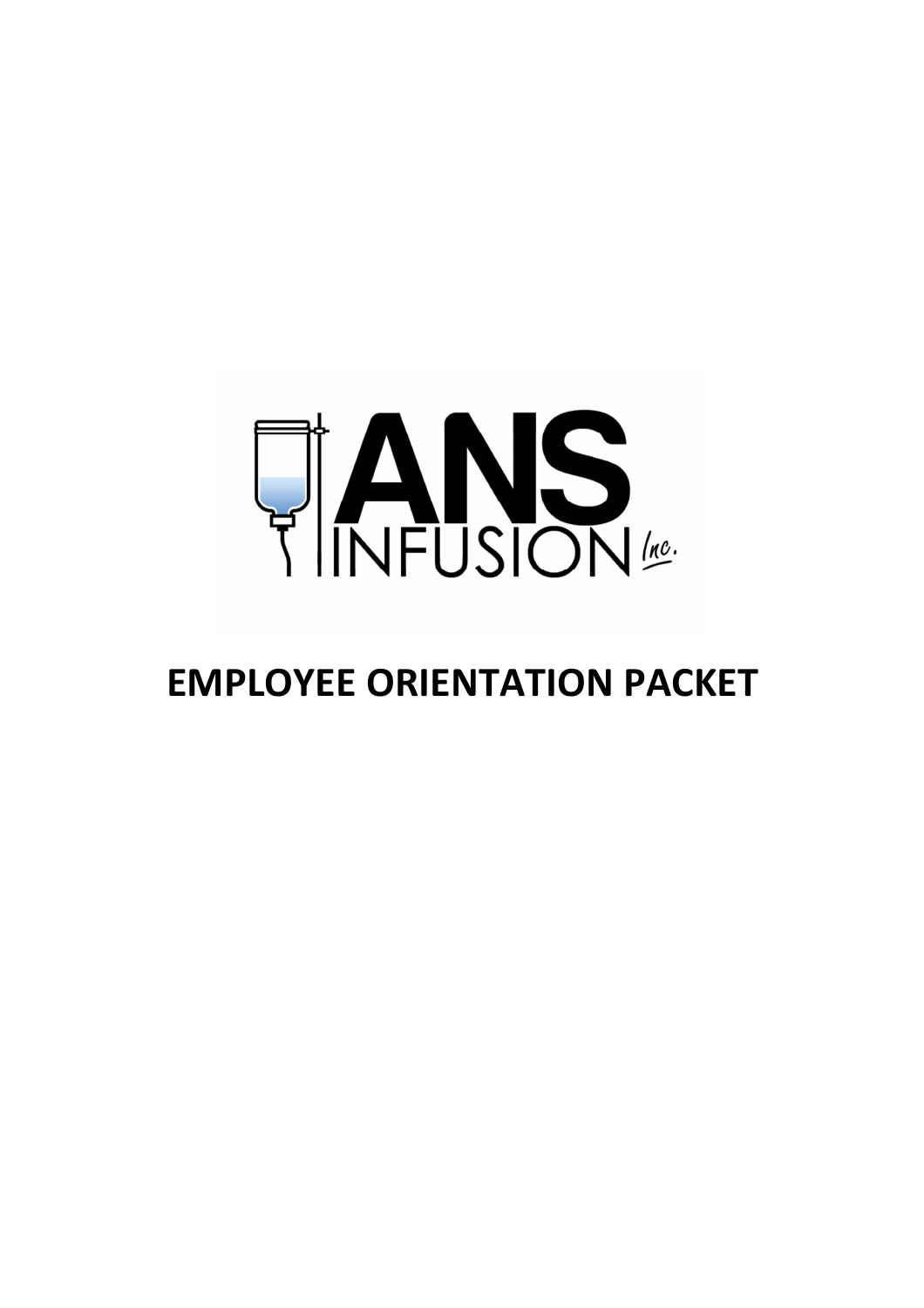

## **Emergency Contact Information**

|  | State: __________ | $\mathsf{Zip:}\ \_\_\_\_\_\_\_\_\_\$ |  |
|--|-------------------|--------------------------------------|--|
|  |                   |                                      |  |
|  |                   |                                      |  |
|  |                   |                                      |  |
|  |                   |                                      |  |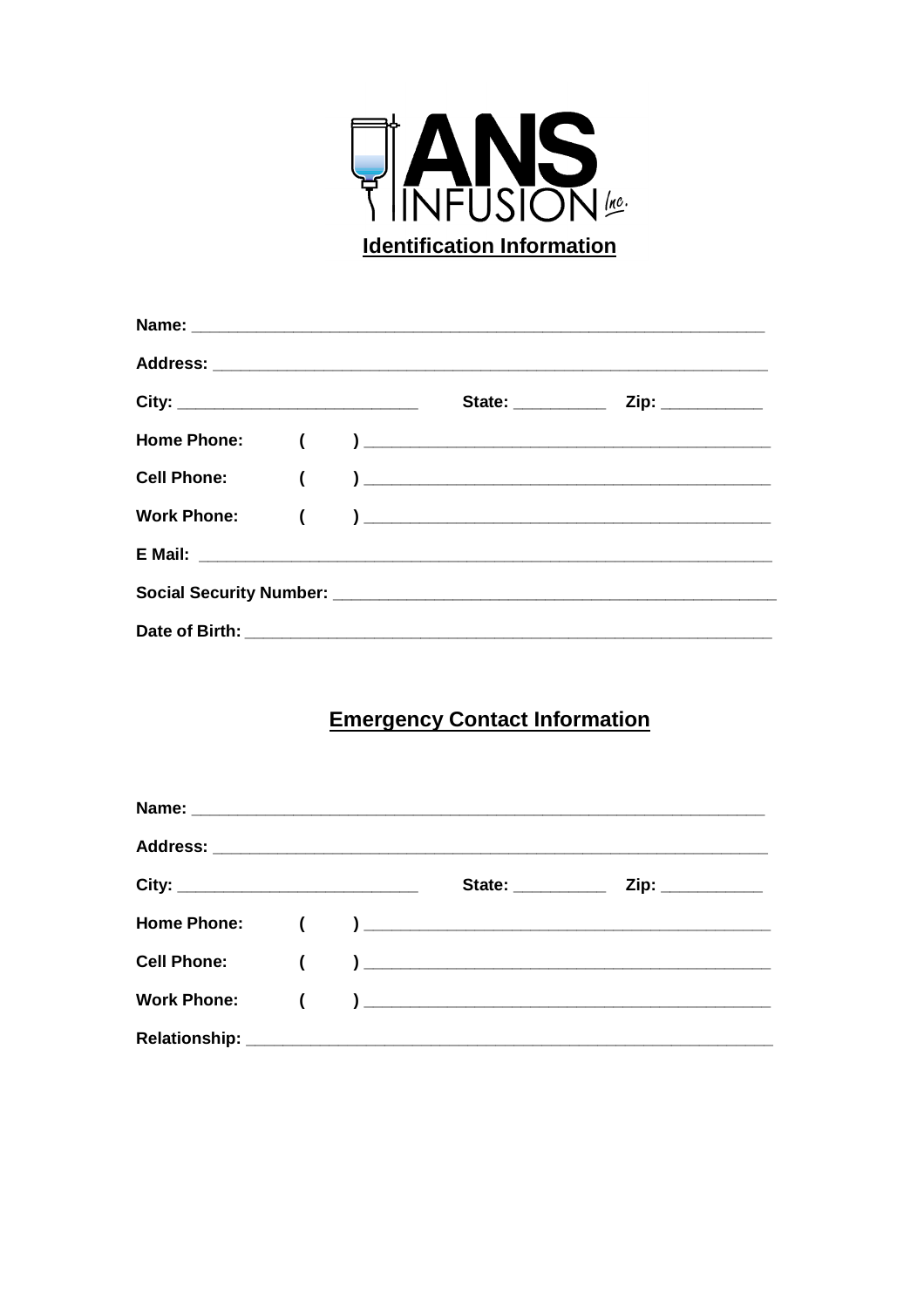| <b>Personal</b>                                                                                |       |                                                   |  |                                                      |                       |
|------------------------------------------------------------------------------------------------|-------|---------------------------------------------------|--|------------------------------------------------------|-----------------------|
| Last Name                                                                                      | First | Middle Initial                                    |  |                                                      | Social Security #     |
| Other Name(s) Used                                                                             |       |                                                   |  |                                                      | Home Telephone #      |
| Address                                                                                        |       |                                                   |  |                                                      | Cell Phone Number #   |
| Position Applied For                                                                           |       | Referred By                                       |  |                                                      | <b>Salary Desired</b> |
| Have you ever interviewed with the Company or its<br>affiliates before? □ Yes □ No             |       |                                                   |  | If Yes, list date(s), job title(s), & location(s)    |                       |
| Have you ever been employed with the Company or its<br>affiliates before? $\Box$ Yes $\Box$ No |       | If Yes, list date(s), job title(s), & location(s) |  |                                                      |                       |
| Do you have any relatives employed by the Company or<br>its affiliates? $\Box$ Yes $\Box$ No   |       |                                                   |  | If Yes, list date(s), job title(s), $\&$ location(s) |                       |

## **Education**

Circle Highest Grade Completed:

| High School                       | 10. |  |
|-----------------------------------|-----|--|
| College, Trade, or Business 1 2 3 |     |  |
| <b>Graduate Studies</b>           |     |  |

| School                                             | Address | <b>Major Studies</b> | Degree, Diploma<br>License or Certificate |
|----------------------------------------------------|---------|----------------------|-------------------------------------------|
| <b>High School</b>                                 |         |                      |                                           |
| College, University                                |         |                      |                                           |
| Vocation, Business, Other                          |         |                      |                                           |
| List Any Professional Designations                 |         |                      |                                           |
| Other Special Knowledge, Skills, or Qualifications |         |                      |                                           |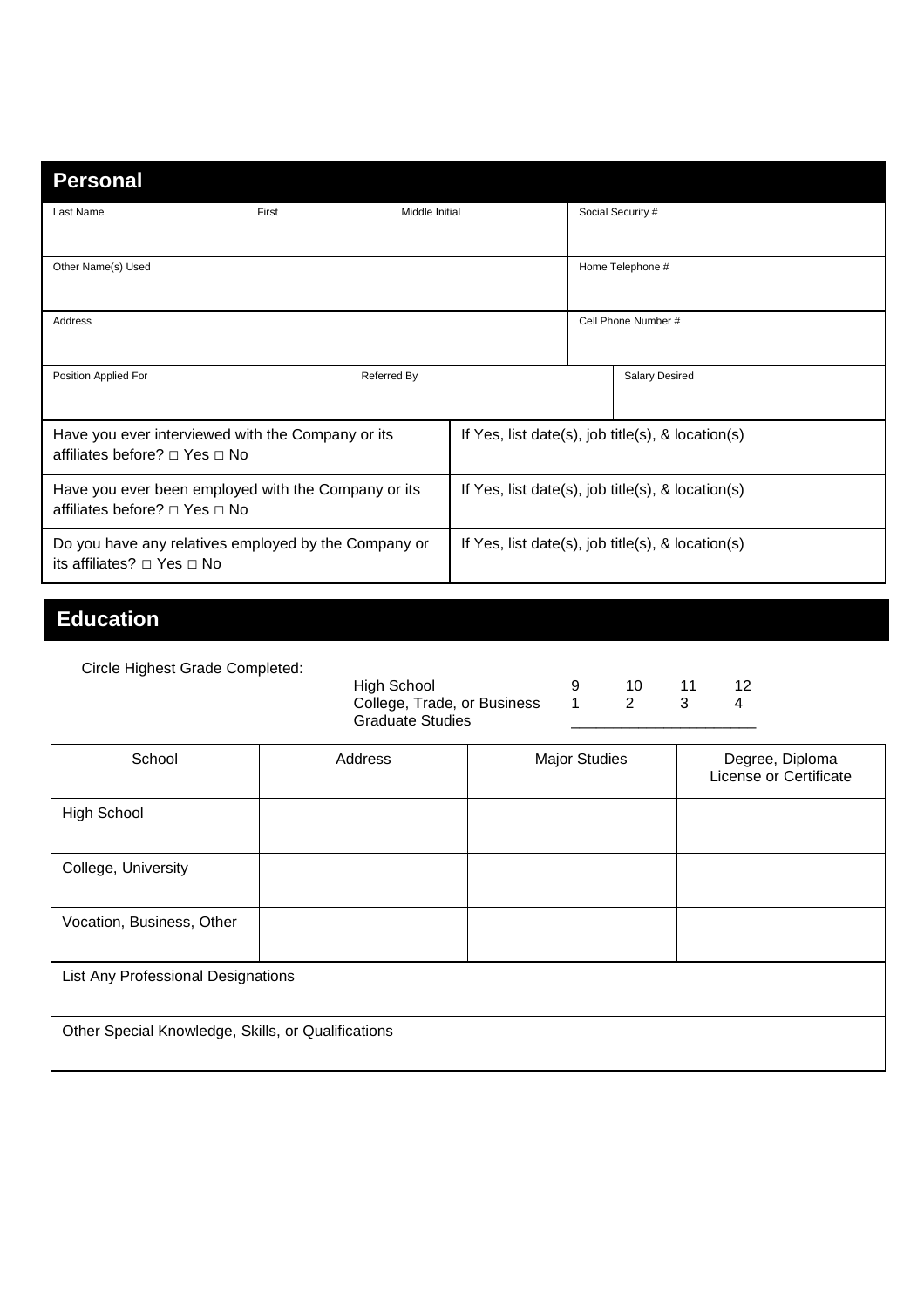## **Employment History**

List all employments for the past 10 years, starting with the most recent position. All information **must** be completed. You may attach a resume, but not in place of completing the required information.

| Employed From<br>1 <sup>1</sup>            | <b>Employer Name</b>    | Supervisor Name    | <b>Starting Salary</b> |
|--------------------------------------------|-------------------------|--------------------|------------------------|
| Employed Until<br>$1 - 1$                  | Employer Address        | Supervisor Phone # | <b>Ending Salary</b>   |
| Job Title                                  |                         | Reason for Leaving |                        |
| Duties and Responsibilities                |                         |                    |                        |
| Employed From<br>$1 - 1$                   | <b>Employer Name</b>    | Supervisor Name    | <b>Starting Salary</b> |
| Employed Until<br>$1-1$                    | <b>Employer Address</b> | Supervisor Phone # | <b>Ending Salary</b>   |
| Job Title                                  |                         | Reason for Leaving |                        |
| Duties and Responsibilities                |                         |                    |                        |
| Employed From<br>$1 \quad 1$               | <b>Employer Name</b>    | Supervisor Name    | <b>Starting Salary</b> |
| Employed Until<br>$\sqrt{2}$               | <b>Employer Address</b> | Supervisor Phone # | <b>Ending Salary</b>   |
| Job Title                                  |                         | Reason for Leaving |                        |
| Duties and Responsibilities                |                         |                    |                        |
| Employed From<br>1                         | Employer Name           | Supervisor Name    | <b>Starting Salary</b> |
| <b>Employed Until</b><br>$\cal I - \cal I$ | <b>Employer Address</b> | Supervisor Phone # | <b>Ending Salary</b>   |
| Job Title                                  |                         | Reason for Leaving |                        |
| Duties and Responsibilities                |                         |                    |                        |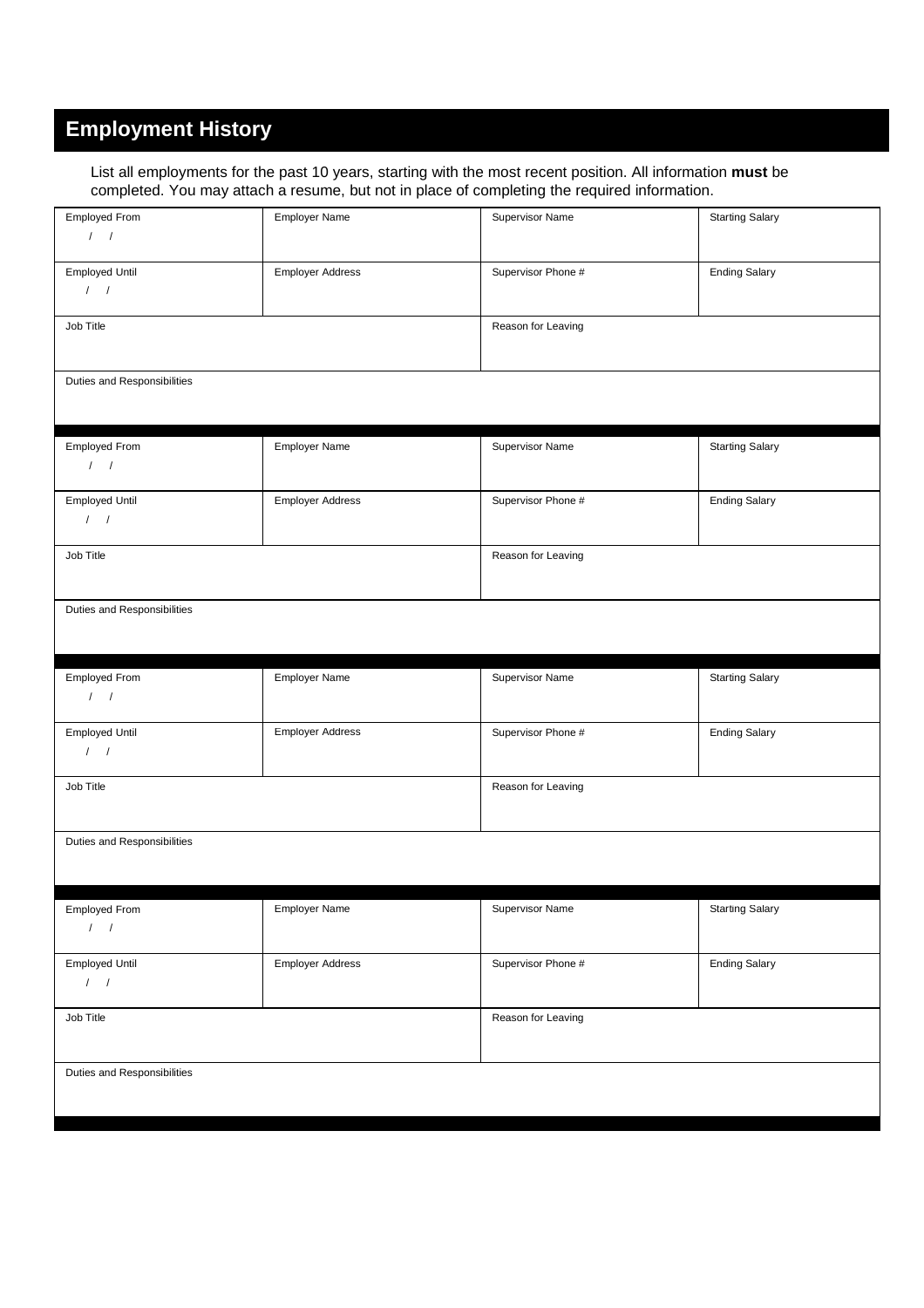| <b>General</b> |        |                                                                                                                                                                                                                           |  |  |
|----------------|--------|---------------------------------------------------------------------------------------------------------------------------------------------------------------------------------------------------------------------------|--|--|
| Yes            | No     |                                                                                                                                                                                                                           |  |  |
| □              | □      | May we contact your current employer for references?                                                                                                                                                                      |  |  |
| □              | □      | If hired, will you be able to work overtime?                                                                                                                                                                              |  |  |
|                | $\Box$ | Will you be able to perform essential job functions for the position you are<br>applying for with or without reasonable accommodations?                                                                                   |  |  |
| □              | □      | Have you ever been convicted of a crime, excluding misdemeanors and<br>summary offenses, which has not been annulled, expunged or seals by court?<br>A "Yes" response does not automatically disqualify your application) |  |  |

## **Certification & Authorization**

The above information is true and correct. I understand that, in the event of my employment by ANS Infusion, I shall be subject to dismissal if any information that I have given in this application is false or misleading or if I have failed to give any information here in requested, regardless of the time elapsed after discovery.

I authorize ANS Infusion to inquire into my education, professional, and past employment history references as needed to research my qualifications for this position. I hereby give my consent to any former employer to provide employment-related information about me to ANS Infusion and will hold ANS Infusion and my former employer harmless form any claim made on the basis that such information about me was provided or that any employment decisions was made on the basis of such information. I further authorize ANS Infusion to obtain any credit and consumer check.

I understand that nothing in this employment application, the granting of an interview, or my subsequent employment with ANS is intended to create an employment contract between myself and ANS Infusion under which my employment could be terminated only for cause. On the contrary, I understand and agree that, if hired; my employment will be terminable at will and may be terminated by me or ANS Infusion at any time and for any reason. I understand that no person has any authority to enter into any agreement contrary to the foregoing.

If employed, I will be required to provide original documents which verify my identity and right to work in the United States under the Immigration Reform and Control Act (IRCS) of 1986. The document(s) provided will be used for completion of FORM I-9.

\_\_\_\_\_\_\_\_\_\_\_\_\_\_\_\_\_\_\_\_\_\_\_\_\_\_\_\_\_\_\_\_\_\_\_\_\_\_\_\_\_\_ \_\_\_\_\_\_\_\_\_\_\_\_\_\_\_\_\_\_\_\_\_\_\_\_\_\_\_\_\_\_\_\_

I hereby acknowledge that I have read and agree to the above statements.

Signature Date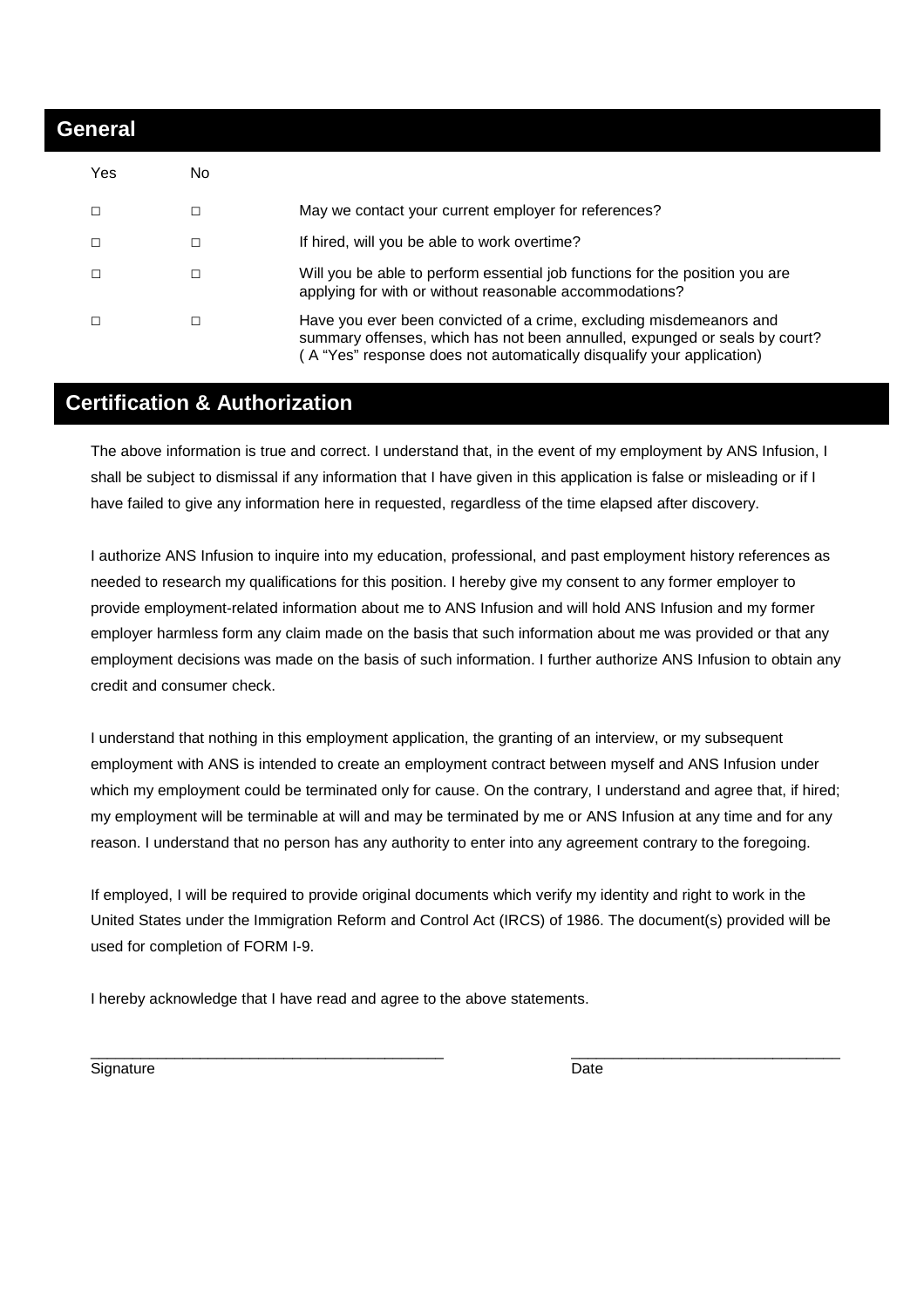

**I,\_\_\_\_\_\_\_\_\_\_\_\_\_\_\_\_\_\_\_\_\_\_\_\_\_\_\_\_\_\_\_\_\_\_\_\_\_\_\_\_, hereby acknowledge** 

**the receipt of ANS Infusion's Orientation Guide / Policy and Procedure Manual. I agree to read this information in its entirety and to request additional explanation if necessary. In addition, I agree to abide by the guidelines set forth within the manual.** 

**\_\_\_\_\_\_\_\_\_\_\_\_\_\_\_\_\_\_\_\_\_\_\_\_\_\_\_\_\_\_\_\_\_\_\_ \_\_\_\_\_\_\_\_\_\_\_\_\_\_\_** 

**Signature Date Contract Contract Contract Contract Contract Contract Contract Contract Contract Contract Contract Contract Contract Contract Contract Contract Contract Contract Contract Contract Contract Contract Contract**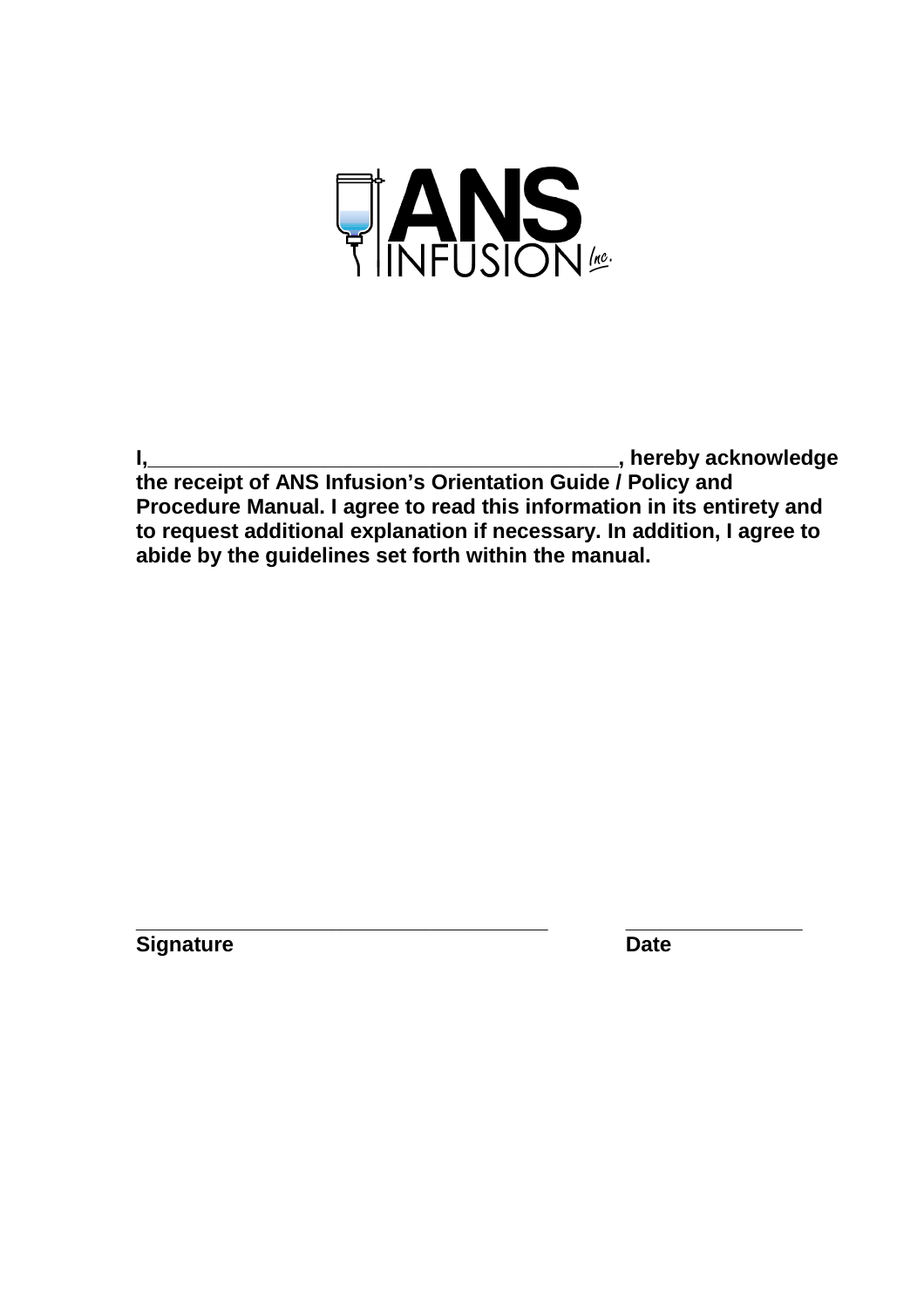

The State Board of Nurse Examiners The State Capitol P.O. Box 2649 Harrisburg, Pa 17105-2649

Dear Sir or Madam:

Please confirm the professional license and status of the license for the following person:

Name \_\_\_\_\_\_\_\_\_\_\_\_\_\_\_\_\_\_\_\_\_\_\_\_\_\_\_\_\_\_\_\_\_\_\_\_\_\_\_\_\_\_\_\_\_\_ License Number Status \_\_\_\_\_\_\_\_\_\_\_\_\_\_\_\_\_\_\_\_\_\_\_\_\_\_\_\_\_\_\_\_\_\_\_\_\_\_\_\_\_\_\_\_\_\_

I hereby grant permission for ANS Infusion, Inc. to obtain information regarding my professional license form the Pennsylvania State Board of Licensure.

**Signature** 

The above named person does have a current Pennsylvania license.

\_\_\_\_\_\_\_\_\_\_\_\_\_\_\_\_\_\_\_\_\_\_\_\_\_\_\_\_\_\_\_\_\_\_\_\_\_\_\_\_\_\_

Signature Date Date Contract and Contract and Contract and Contract and Contract and Contract and Contract and Contract and Contract and Contract and Contract and Contract and Contract and Contract and Contract and Contrac

\_\_\_\_\_\_\_\_\_\_\_\_\_\_\_\_\_\_\_\_\_\_\_\_\_\_\_\_\_\_\_\_\_\_\_\_\_\_\_\_\_\_\_\_ \_\_\_\_\_\_\_\_\_\_\_\_\_\_\_\_

Comments: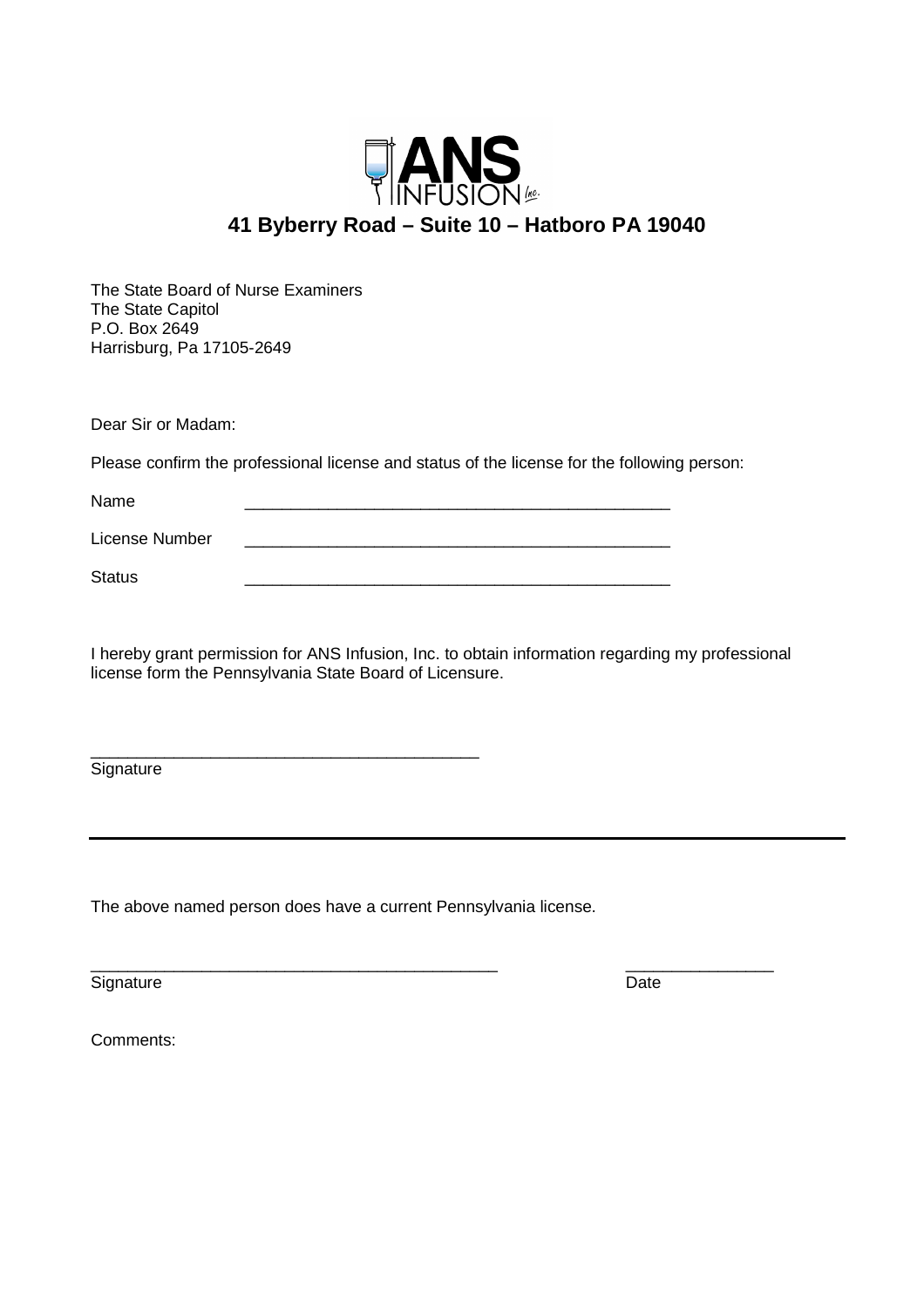

I, \_\_\_\_\_\_\_\_\_\_\_\_\_\_\_\_\_\_\_\_\_\_\_\_\_\_\_\_\_\_\_\_\_\_\_\_, authorize the physician name below to release to ANS Infusion, Inc. any information acquired in my medical examination that is relevant to my contract.

| Signature                                      |                                                 | Date                                                                                                                                                                                           |                                                                                                            |
|------------------------------------------------|-------------------------------------------------|------------------------------------------------------------------------------------------------------------------------------------------------------------------------------------------------|------------------------------------------------------------------------------------------------------------|
|                                                |                                                 | communicable diseases, and able to function as a health care professional without restrictions.                                                                                                | The above named person ahs been examined by me and found to be in good physical and mental health, free of |
| Physician's Name                               |                                                 | License #                                                                                                                                                                                      |                                                                                                            |
| Signature                                      |                                                 | Date                                                                                                                                                                                           |                                                                                                            |
| Address                                        |                                                 |                                                                                                                                                                                                | Telephone #                                                                                                |
| PPD/Skin Test:<br>Chest X-Ray (Only if + PPD)  |                                                 |                                                                                                                                                                                                | Results:__________________<br>Results:________________                                                     |
| Urine Drug Screen 10 Panel                     |                                                 |                                                                                                                                                                                                | <b>Results: Positive / Negative</b>                                                                        |
| <b>RUBELLA TITER:</b><br>Immunization Dates:   | Date: ______________<br>Dose #1: ______________ | Results: ____________<br>Dose #2:                                                                                                                                                              | Immunity: Yes / No                                                                                         |
| <b>RUEBEOLA TITER:</b><br>Immunization Dates:  | Date: _____________<br>Dose #1: _____________   | Results: ___________<br>Dose #2: _____________                                                                                                                                                 | Immunity: Yes / No                                                                                         |
| <b>VARICELLA TITER:</b><br>Immunization Dates: | Date: ______________<br>Dose #1: _____________  | Results: ___________<br>Dose #2: ______________                                                                                                                                                | Immunity: Yes / No                                                                                         |
| <b>MMR VACCINE:</b>                            |                                                 | Dose $#2$ :<br>$\text{Dose } \#1$ :                                                                                                                                                            |                                                                                                            |
|                                                |                                                 | Dose #2: ____________                                                                                                                                                                          |                                                                                                            |
| HEPATITIS B TITER: Date: ____________          |                                                 | Results: ____________                                                                                                                                                                          | Immunity: Yes / No                                                                                         |
|                                                |                                                 | I acknowledge that I am at risk of exposure to Hepatitis B as a result of my occupation and<br>have already received Hepatitis vaccine.<br>refuse the Hepatitis vaccine and hold ANS harmless. |                                                                                                            |

**\*\* PLEASE ATTACH OFFICIAL LAB RESULTS TO THIS FORM PRIOR TO SUBMISSION\*\*** 

\_\_\_\_\_\_\_\_\_\_\_\_\_\_\_\_\_\_\_\_\_\_\_\_\_\_\_\_\_\_\_\_\_\_\_\_\_\_\_\_\_\_\_ \_\_\_\_\_\_\_\_\_\_\_\_\_\_\_

Signature Date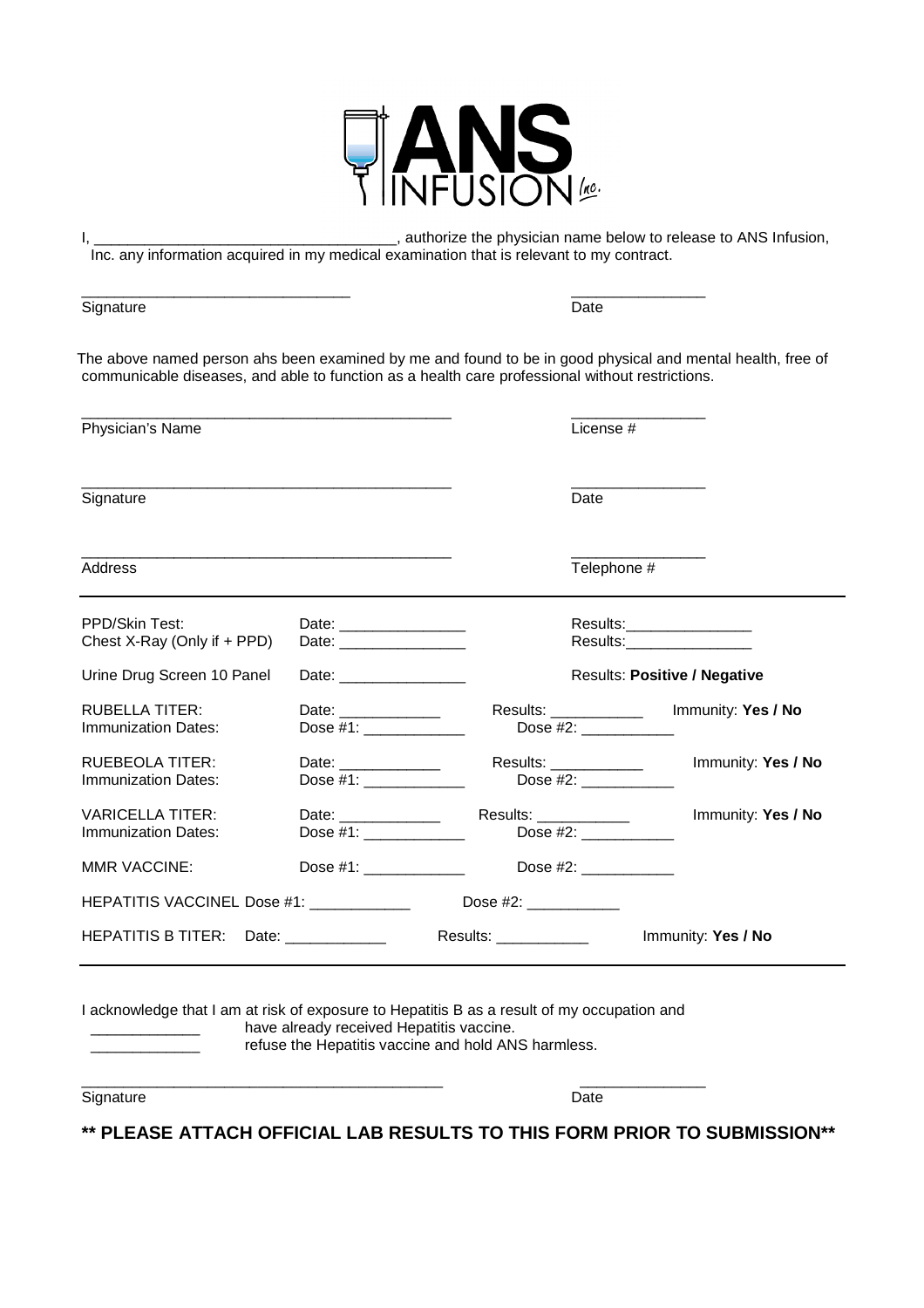

## **RE: OSHA Standard on Blood-borne Pathogens**

All contracting institutions are currently mandated under the OSHA standard on blood-borne pathogens to offers the Hepatitis B vaccine to all health care professionals who could be reasonably anticipated to face contact with blood and other potentially infectious materials in the performance of the job duties.

#### **Please complete the form below acknowledging the same.**

| Signature                                                                           |                            | Date                                                                                                      |
|-------------------------------------------------------------------------------------|----------------------------|-----------------------------------------------------------------------------------------------------------|
| <b>I HAVE:</b> __________                                                           |                            | I HAVE NOT RECEIVED THE HEPATITIS B VACCINE:                                                              |
| If you have received the Hepatitis B vaccine, indicate the dates of doses received: |                            |                                                                                                           |
| Dose #1                                                                             | Dose #2 __________________ | Dose $#3$                                                                                                 |
| I would not be interested in receiving the Hepatitis B vaccine.                     |                            |                                                                                                           |
| may be at risk of acquiring Hepatitis B Virus (HBV) infection.                      |                            | I understand that due to my occupational exposure to blood or other potentially infectious materials that |
| Signature                                                                           |                            | Date                                                                                                      |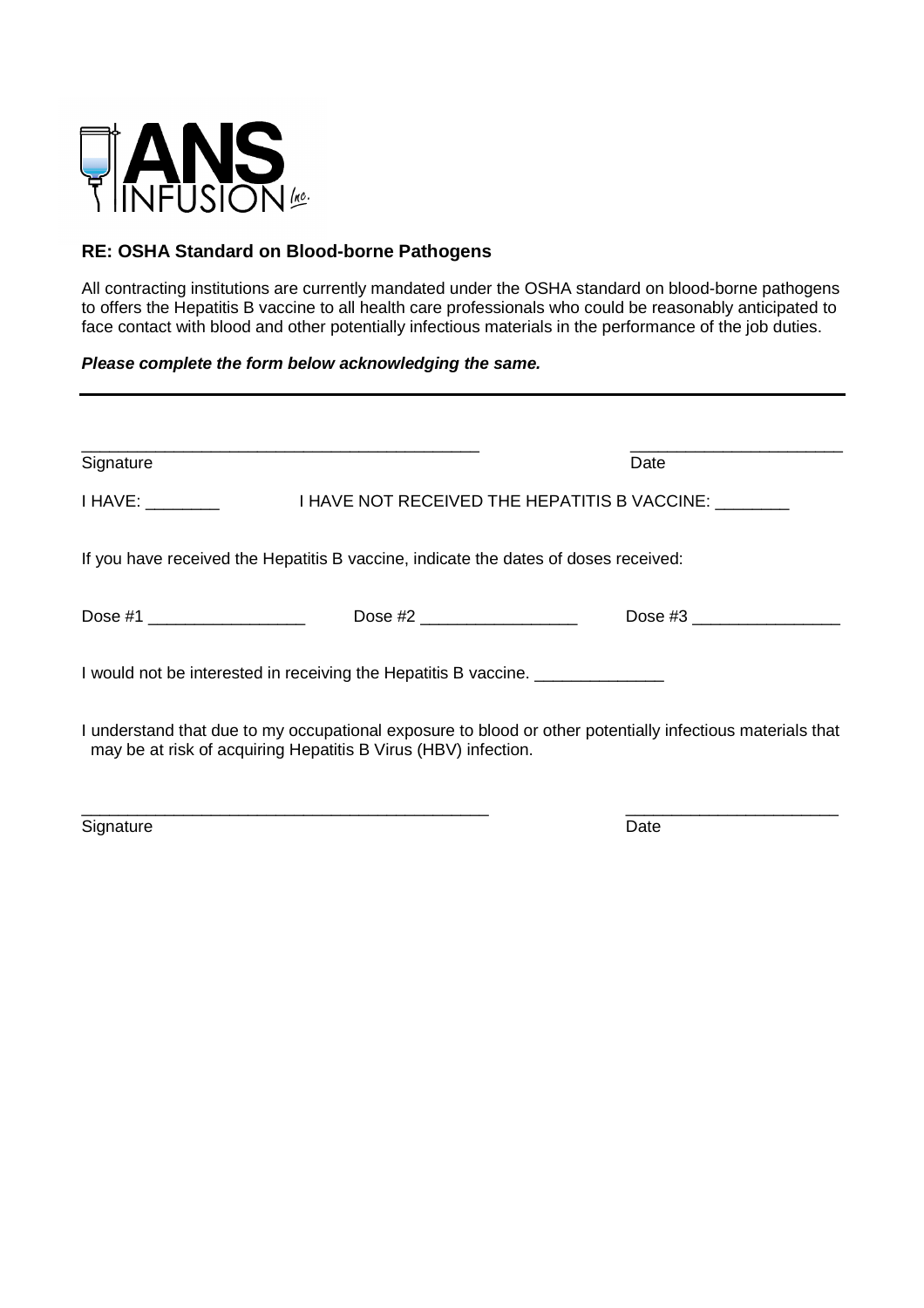

Fax: (215)-689-0317

Statement of Criminal Record and Criminal Record Check

It has been explained to me clearly and I understand that in accordance with the passage of Act 169 of 1996 and my status as a healthcare provider, my background must be investigated for the following crimes.

- MURDER
- RAPE
- STATUTORY SEXUAL ASSAULT
- INDECENT ASSAULT
- **INCEST**
- INVOULUNTARY DEVIATE SEXUAL INTERCOURSE
- AGGRAVATED INDECENT ASSAULT
- SEXUAL ABUSE OF CHILDREN
- A FELONY UNDER THE CONTROLLED SUBSTANCE, DRUG, DEVICE AND COSMETIC ACT
- AGGRAVATED ASSAULT
- KIDNAPPING
- UNLAWFUL RESTRAINT
- ARSON AND RELATED OFFENSES
- **BURGLARY**
- ROBBERY
- A FELONY UNDER CHAPTER 39 OF THE PA. CRIMES CODE INVOLVING THEFT AND OTHER RELATED OFFENSES OR TWO OR MORE MISDEMEANORS UNDER CHAPTER 39
- FORGERY
- SECURING EXERTION OF DOCUMENTS BY DECEPTION
- **PROSTITUTION**
- RETALLIATION AGAINST WITNESSES OR VICTIMS
- INTIMIDATION OF WITNESSSES OR VICTIMS
- RELATING TO THE CORRUPTION OF MINORS

I hereby certify that I have not committed any of the above offenses. I am aware ANS Infusion will be performing a formal Request for Criminal Check with the state police. Your signature will be held as acknowledgment of this Criminal Check. If the Criminal Check indicates a crime has been committed of any of the above listed, ANS Infusion will immediately terminate me.

 $\overline{\phantom{a}}$  , which is a set of the contract of the contract of the contract of the contract of the contract of the contract of the contract of the contract of the contract of the contract of the contract of the contract

**Signature**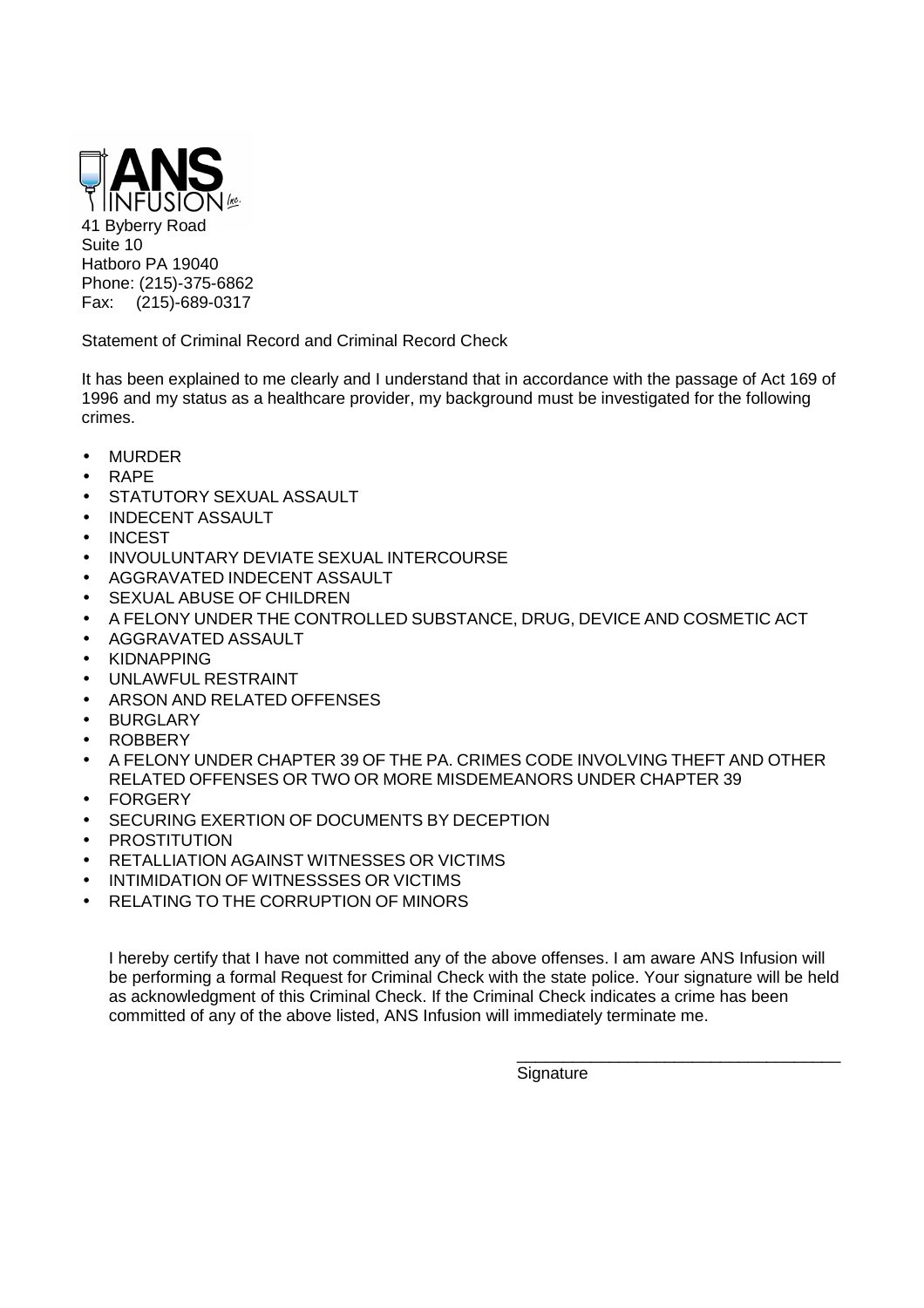

# **ANNUAL CORE COMPETENCIES**



ANS Infusion, Inc. 41 Byberry Road Suite 10 Hatboro PA 19040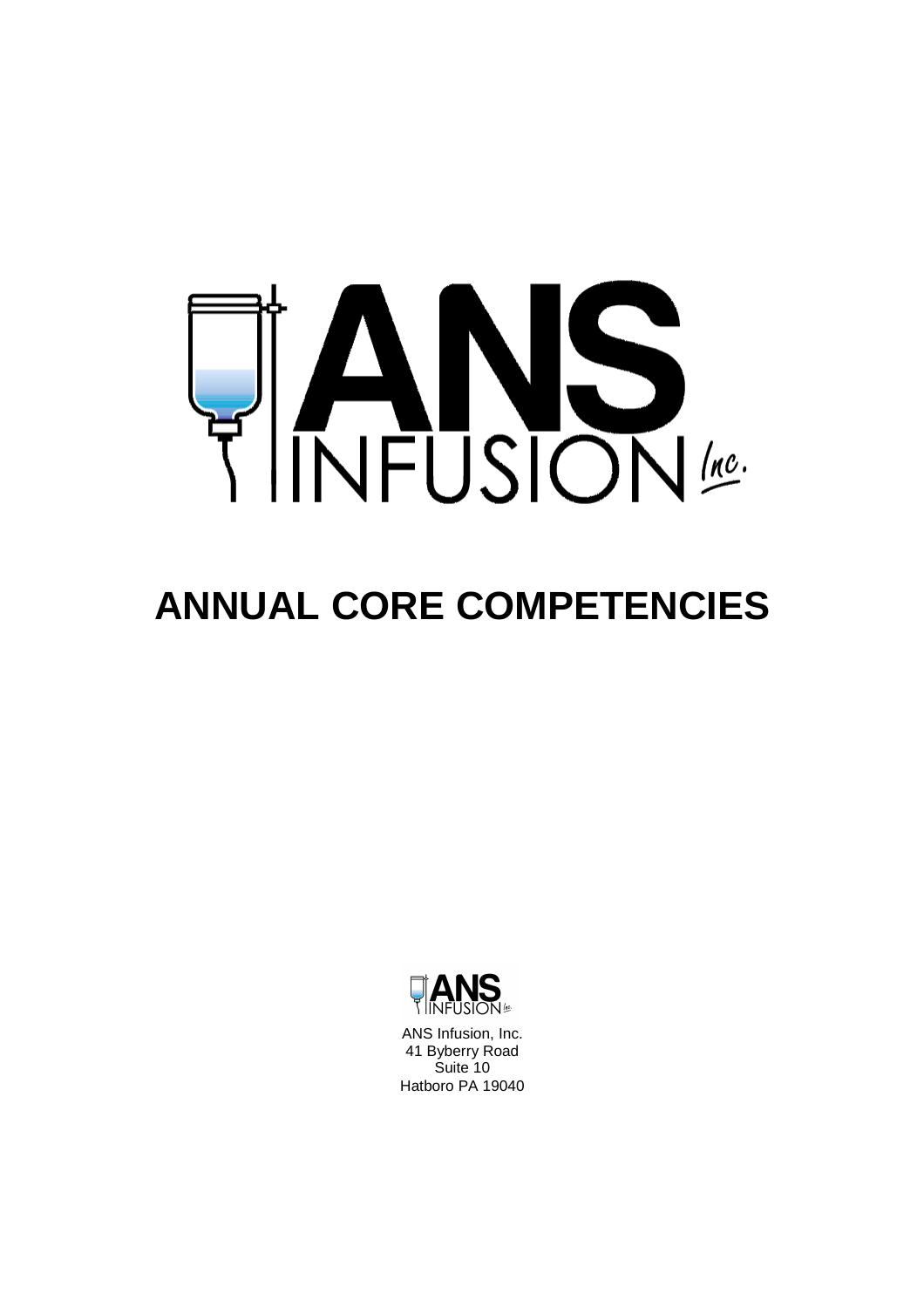

## **Fire Safety**

**Whenever going on a new unit:** 

- □ **Learn where fire equipment, fire alarms and oxygen shut-off valves are located**
- □ **Learn where evacuation routes are posted**

**If you see smoke or flames, remember the acronym:** 

**Rescue (notify someone else before going in to rescue the patient)** 

**Alarm (activate pull station and use emergency line to notify operator)** 

**Contain the fire by closing the door. Place wet linen along bottom of door** 

**Evacuate other patients in immediate danger. Evacuate a unit only at the direction of administrative personnel** 

**If you are the one reporting a fire, give as much information as possible – the exact location of the fire, the type of material that is burning, the extent of the fire – and any other information requested. Hang up last so you can be sure that the person taking the report has all the information needed.** 

**Fire extinguishers will not extinguish anything but the smallest fire. The contents are enough for only a short period of use, long enough for you to clear a path to safety. If you need to use an extinguisher, remember the acronym:** 

**Pull the pin**

**Aim the nozzle at the base of the fire**

**Squeeze the lever**

**Sweep the nozzle back and forth at the base of the fire as you move through** 

**If a fire alarm sounds or a fire is announce in another area:** 

- □ **Make sure fire or smoke doors are closed**
- □ **Make sure there is a clear pathway through the corridor**
- □ **Close doors and windows**
- □ **Check your area for signs of smoke or fire**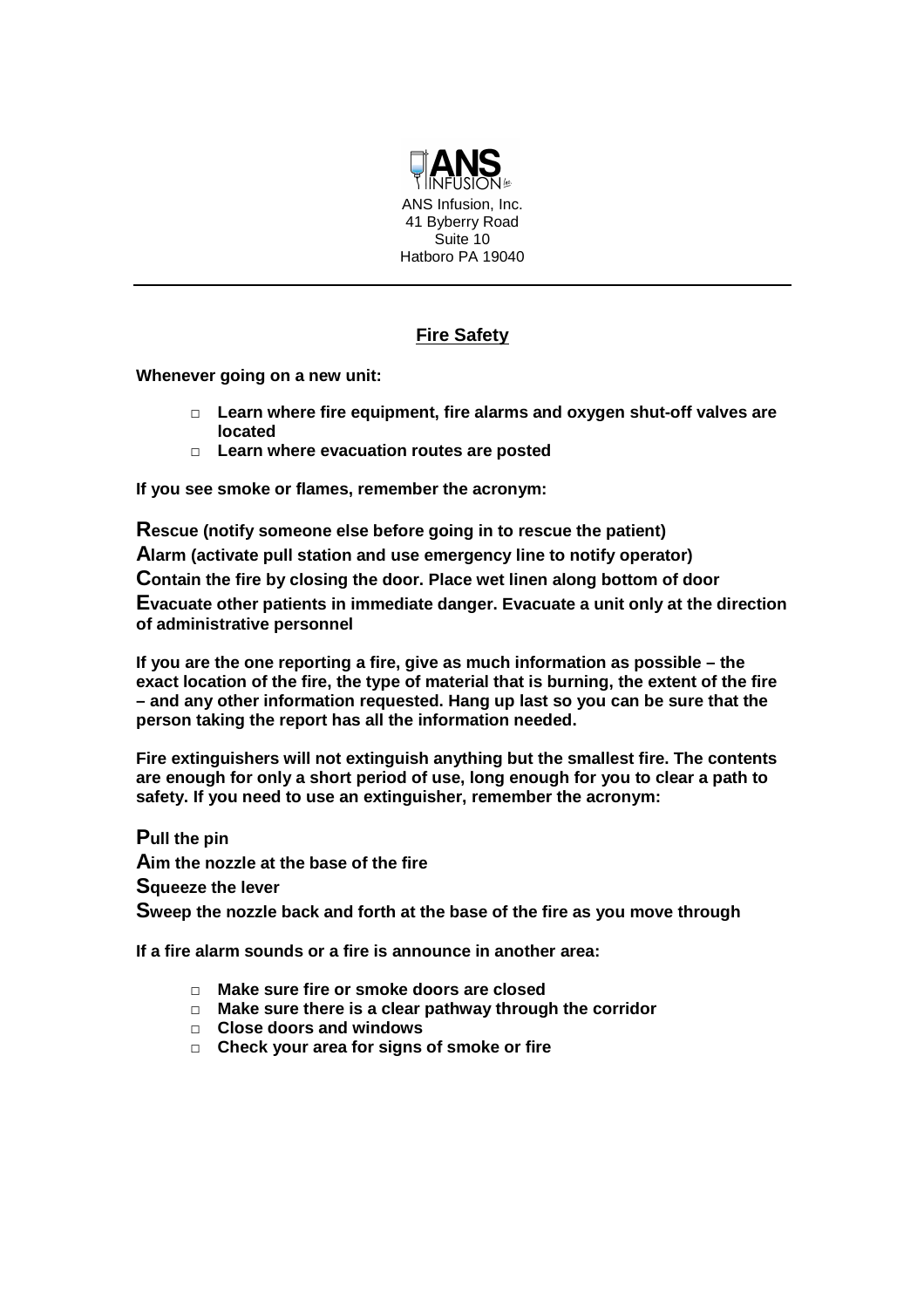

## **Electrical Safety**

**If you are unfamiliar with a piece of equipment, read the operating instructions or ask for instructions before attempting to use it.** 

**Check the equipment for current inspection stickers.** 

**Do not have metal beds, IV poles, etc. touching other electrical equipment if possible. Do not touch electrical equipment and patient at the same time.** 

**NEVER unplug electrical equipment by pulling on the cord. Grasp the plug and pull straight out. If a cord is frayed or damaged, send the equipment for repair. Do not use it.** 

**If allowed by policy to be brought into the hospital, patients' personal electrical appliances (hair dryers, shavers, etc.) should be checked by Maintenance or Biomedical Engineering prior to use. Discourage use of personal appliances.** 

**Any new or rented equipment brought in should be checked by Biomedical Engineering prior to use.** 

**Replace faulty equipment and take it out of service by tagging it and reporting it.** 

**Any medical devices, electric or not, which cause harm to a patient or could potentially cause harm because of a defect must be reported.** 

## **Infection Control**

**Use of procedures and practices which prevent transmission of infection** 

- □ **Hand washing is the BEST protection against spread of infection.**
- □ **Standard precautions are used in all aspects of patient care. This means using appropriate barriers to protect against exposure to blood and other body fluids including mucous membranes and non-intact skin. Protective equipment may include: gloves, masks, gowns, and eye protection or face shields.**
- □ **Follow additional isolation precautions ordered for specific patients**
- □ **Contact Precautions: used when infection is transmitted by skin-to-skin contact, contact with a contaminated object, or large amounts of contaminated drainage.**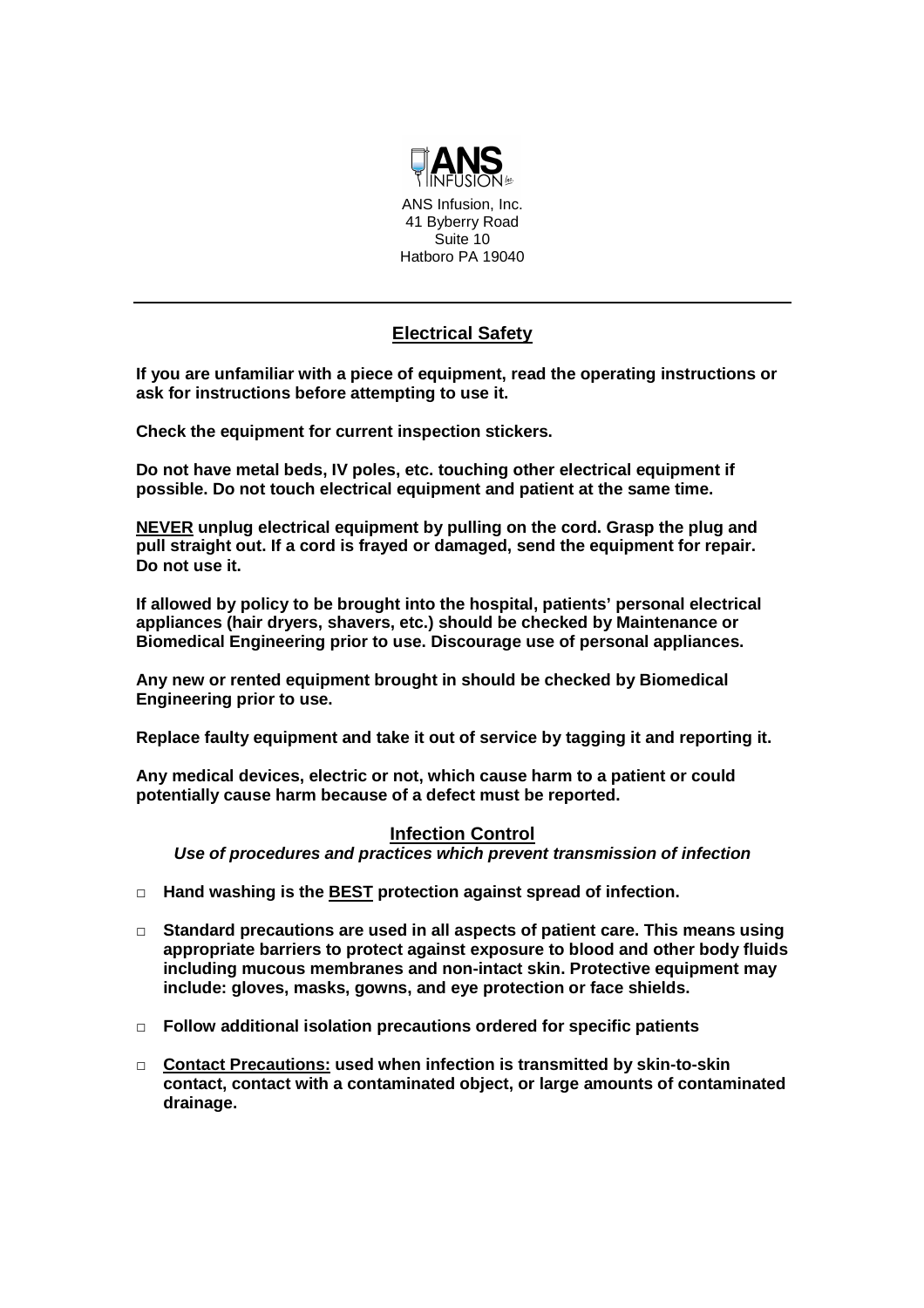- □ **Droplet Precautions: used when infection is spread by large particle droplets created by coughing, sneezing, or even talking.**
- □ **Airborne precautions: used when infection may be spread by dust particles or small particle droplets suspended in the air (like TB). Requires negative pressure ventilation with 100% of room air vented to outside or HEPA filters. (Respirator masks worn for airborne precautions require proper fit)**

## **Needlesticks and other Bloodborne Pathogen Exposures**

**Report any stick or other exposure such as a splash of blood or body fluid. Wash the area immediately (if the eye is involved, flush the eye). Let the occupational health or emergency medical personnel determine of the exposure is significant. DO NOT DELAY. If prophylactic treatment is offered and elected, it must be initiated within 2 hours of the exposure.** 

**Follow standard safety rules to prevent exposures:** 

- □ **Wear protective equipment and wash your hands**
- □ **Handle sharps carefully. Do not recap needles.**
- □ **Get help before attempting to stick an agitated or combative patient.**
- □ **Do not overfill sharps containers.**
- □ **Use approved disinfectant and wear gloves to clean small spills.**
- □ **Call environmental services according to hospital policy for large spills.**

#### **STANDARD PRECAUTIONS combines Universal Precautions and Body Substance Isolation to reduce the risk of transmitting pathogens.**

 **Treat all blood, bodily fluids, secretions, and excretions non-intact skin and mucous membranes as if they are infected with bloodborne or other pathogens.** 

**IN THE EVENT OF A BLOOD SPILL, I MUST DO THE FOLLOWING:** 

- **Wear gloves**
- **Blot blood with absorbent materials**
- **Discard blood in a biohazard bag**
- **Use a disinfectant on the area**

#### **DO THE FOLLOWING WITH CONTAMINATED SHARPS AND LINENS:**

#### **Sharps**

- **Wear gloves**
- **Do not recap needles**
- **Place sharps in needlebox immediately after use**

#### **Linens**

- **Wear gloves**
- **Handle as little as possible**
- **Place in a leak-proof bag is soaking is likely**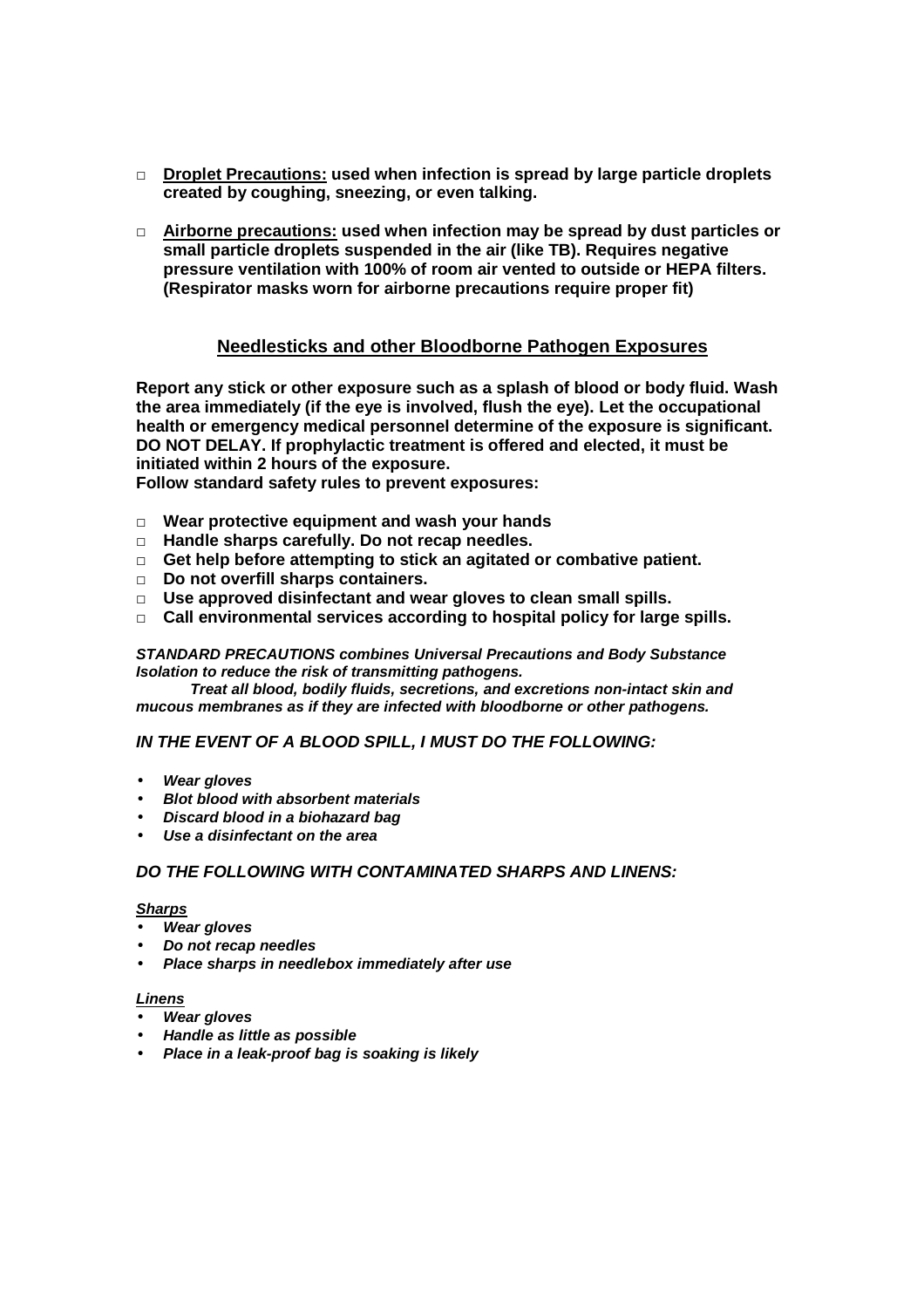

## **CORE COMPETENCIES**

This letter will serve to verify that \_ **is known by our agency to have successfully completed the initial and annual competency requirements for the topics as indicated.** 

| <b>Core Competencies</b>    | <b>Completion of Self</b><br><b>Learning Packet</b> | <b>Date Completed</b> |
|-----------------------------|-----------------------------------------------------|-----------------------|
|                             |                                                     |                       |
| <b>Fire Safety</b>          |                                                     |                       |
| <b>Electrical Safety</b>    |                                                     |                       |
| <b>Infection Control</b>    |                                                     |                       |
| <b>Bloodborne Pathogen</b>  |                                                     |                       |
| <b>Blood Administration</b> |                                                     |                       |
|                             |                                                     |                       |

\_\_\_\_\_\_\_\_\_\_\_\_\_\_\_\_\_\_\_\_\_\_\_\_\_\_\_\_\_\_\_\_\_ \_\_\_\_\_\_\_\_\_\_\_

**Signature** Date

\_\_\_\_\_\_\_\_\_\_\_\_\_\_\_\_\_\_\_\_\_\_\_\_\_\_\_\_\_\_\_\_\_ \_\_\_\_\_\_\_\_\_\_\_ **Witnessing ANS Office Representative Date CONTERNATE:**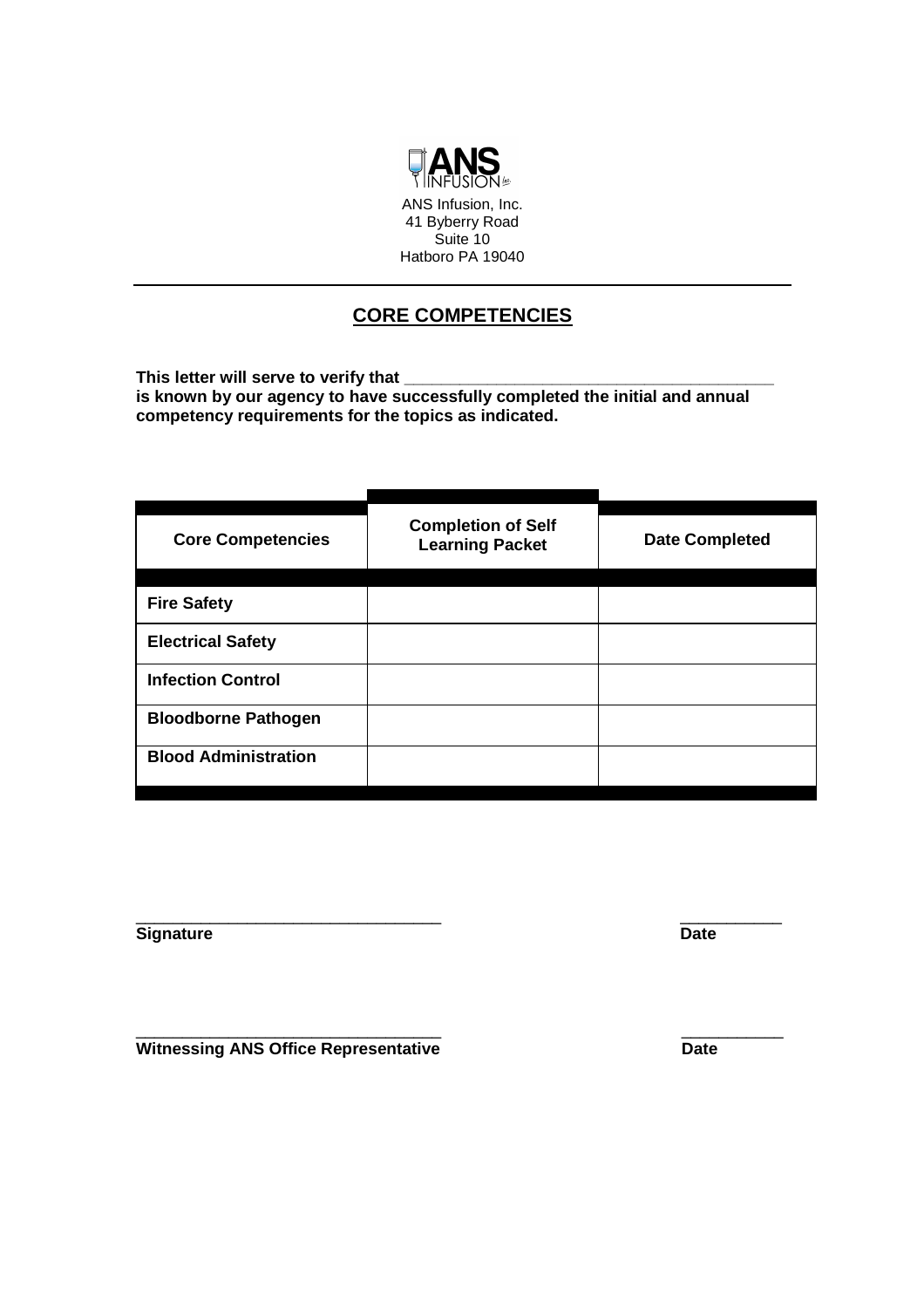

## **CORE COMPETENCY KNOWNLEDGE VALIDATION**

**Name: \_\_\_\_\_\_\_\_\_\_\_\_\_\_\_\_\_\_\_\_\_\_\_\_\_\_\_\_\_\_\_\_\_\_\_\_\_\_\_\_\_ Date: \_\_\_\_\_\_\_\_\_\_\_\_** 

**Fire Safety** 

- **1. The acronym 'RACE' stands for \_\_\_\_\_\_\_\_\_\_\_\_\_\_\_\_\_\_\_\_\_\_\_\_\_\_\_\_\_\_\_\_\_\_\_\_\_\_\_.**
- 2. The acronym 'PASS' stands for
- **3. When using a fire extinguisher, you should do all of the following except :** 
	- **a. Remember the acronym 'PASS'**
	- **b. Use it to clear a path**
	- **c. Use it for large fires**
	- **d. Pull the pin first**

#### **Electrical Safety**

- **4. Faulty equipment should be:** 
	- **a. Taken out of service**
	- **b. Tagged**
	- **c. Reported**
	- **d. All of the above**
- **5. All electrical equipment should be checked for current inspection stickers prior to use.** 
	- **a. True**
	- **b. False**

## **Infection Control / Bloodborne Pathogens**

- **6. If you are exposed to a bloodborne pathogen, you should:** 
	- **a. Report it to your supervisor. At the end of your shift, go to the ER or to your family doctor.**
	- **b. Check the patient's chart for the medical history. If there is no report of hepatitis or HIV, wash the area and don't be concerned.**
	- **c. Wash the area thoroughly. Call the supervisor immediately. Go to the ER or the occupational health department ASAP.**
- **7. The best protection against the spread of infection is**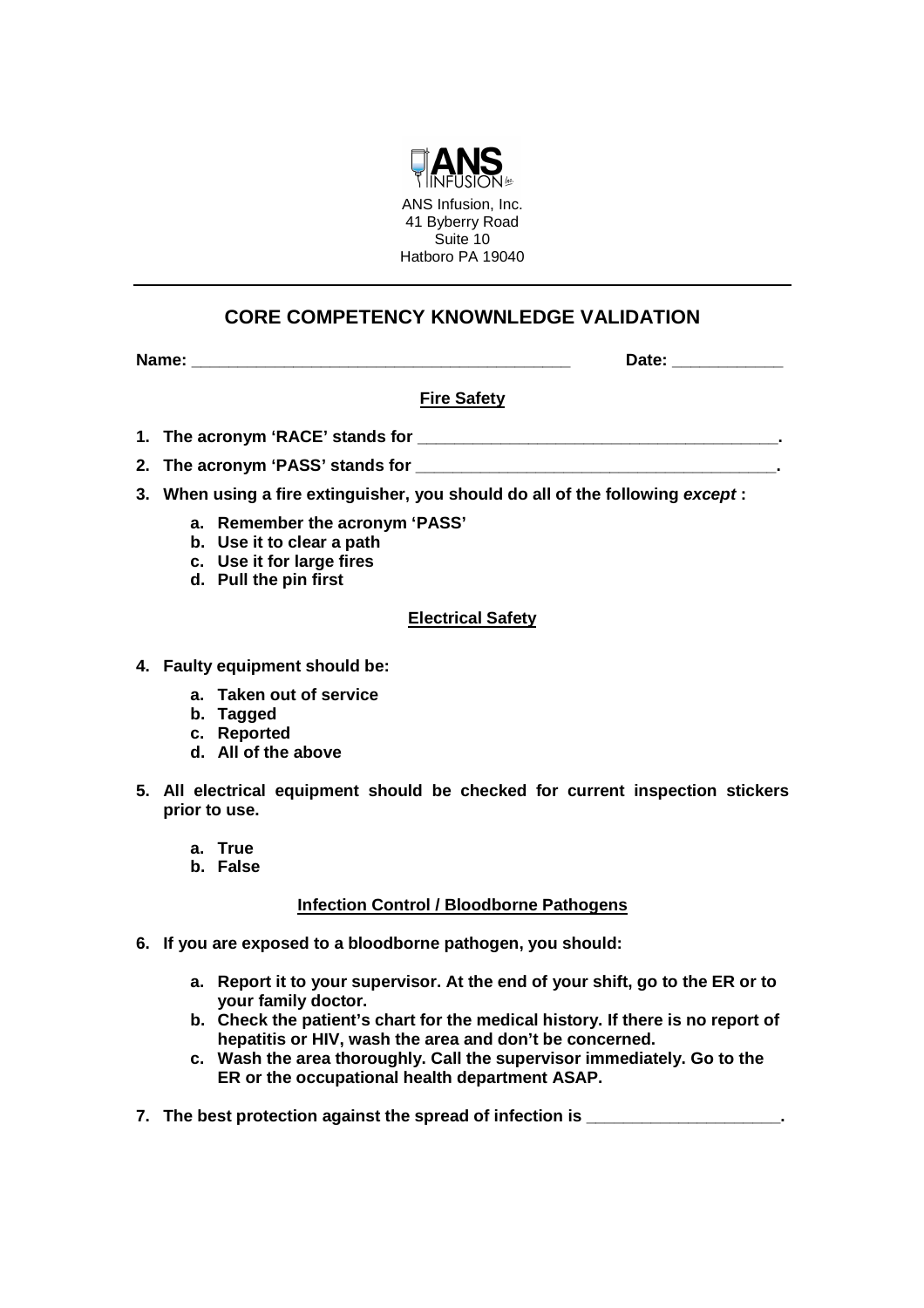**Contact Precautions:** 

|          | <b>Droplet Precautions:</b>                      |                                                                                                                                                                                                                              |
|----------|--------------------------------------------------|------------------------------------------------------------------------------------------------------------------------------------------------------------------------------------------------------------------------------|
|          | <b>Airborne Precautions:</b>                     |                                                                                                                                                                                                                              |
|          |                                                  | <u> 1989 - Johann John Stone, mars and deutscher Stone († 1989)</u><br><b>Blood Administration</b>                                                                                                                           |
|          |                                                  | 9. Blood must be infused within 4 hours of the time it was picked up.                                                                                                                                                        |
|          | a. True                                          |                                                                                                                                                                                                                              |
|          | b. False                                         |                                                                                                                                                                                                                              |
|          |                                                  | 10. The four types of transfusion reactions which can occur are:                                                                                                                                                             |
|          | $\overline{1}$ $\overline{\phantom{1}}$          |                                                                                                                                                                                                                              |
|          |                                                  | $3)$ and $4)$ and $4)$ and $4)$ and $4)$ and $4)$ and $4)$ and $4)$ and $4)$ and $4)$ and $4)$ and $4)$ and $4)$ and $4)$ and $4)$ and $4)$ and $4)$ and $4)$ and $4)$ and $4)$ and $4)$ and $4)$ and $4)$ and $4)$ and $4)$ |
|          |                                                  | 11. Before hanging blood what 6 pieces of information need to be verified?                                                                                                                                                   |
|          | $\overline{1}$ $\overline{\phantom{1}}$          |                                                                                                                                                                                                                              |
|          |                                                  |                                                                                                                                                                                                                              |
|          |                                                  | $\bullet) \qquad \qquad \overbrace{\qquad \qquad }$                                                                                                                                                                          |
|          | 12. Before picking blood up from the Blood bank: |                                                                                                                                                                                                                              |
|          |                                                  |                                                                                                                                                                                                                              |
| а.<br>b. | Check for physicians order                       | Make sure patient has adequate access for transfusion                                                                                                                                                                        |
|          | c. Verify that consent was obtained              |                                                                                                                                                                                                                              |
|          |                                                  |                                                                                                                                                                                                                              |

**d. All of the above**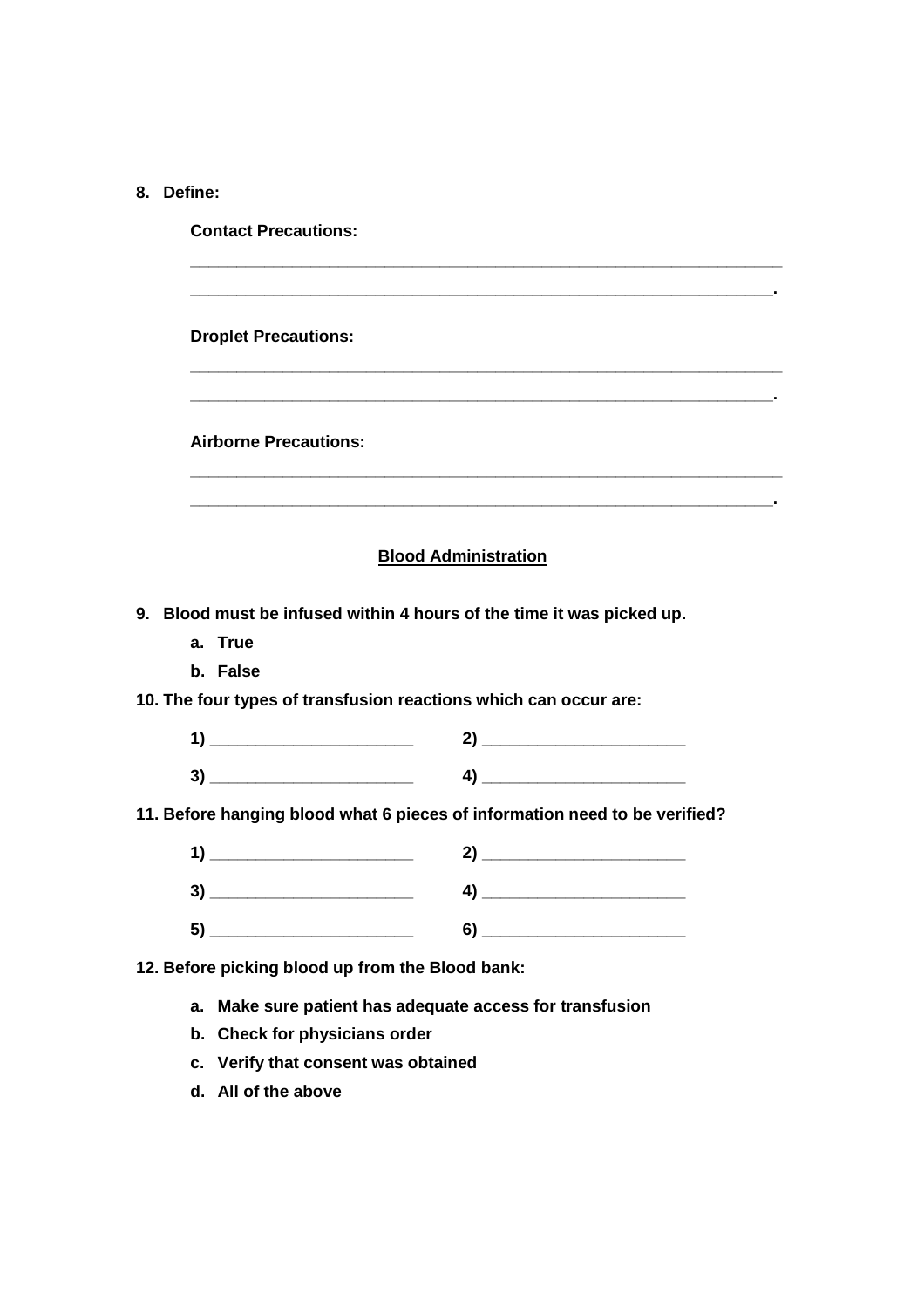

## **STAFF DEVELOPMENT**

## **AGE-SPECIFIC COMPETENCE ASSESSMENT TOOL**

**\_\_\_\_\_\_\_\_\_\_\_\_\_\_** 

**This letter will serve to verify that \_\_\_\_\_\_\_\_\_\_\_\_\_\_\_\_\_\_\_\_\_\_\_\_\_\_\_\_\_\_ is known by our agency to have successfully completed the initial and annual competency requirements for the topic as indicated.** 

Age Specific **Total Score** Date **Competency** (Out of 10) Completed

**\_\_\_\_\_\_\_\_\_\_\_\_\_\_\_\_\_\_\_\_\_\_\_\_ \_\_\_\_\_\_\_\_\_ RN Signature Date Contract Date Contract Act of Contract Act On the Date Only of Contract Act Only 0.000 Pate** 

**\_\_\_\_\_\_\_\_\_\_\_\_\_\_\_\_\_\_\_\_\_\_\_\_ \_\_\_\_\_\_\_\_\_ ANS Office Representative Date 2018**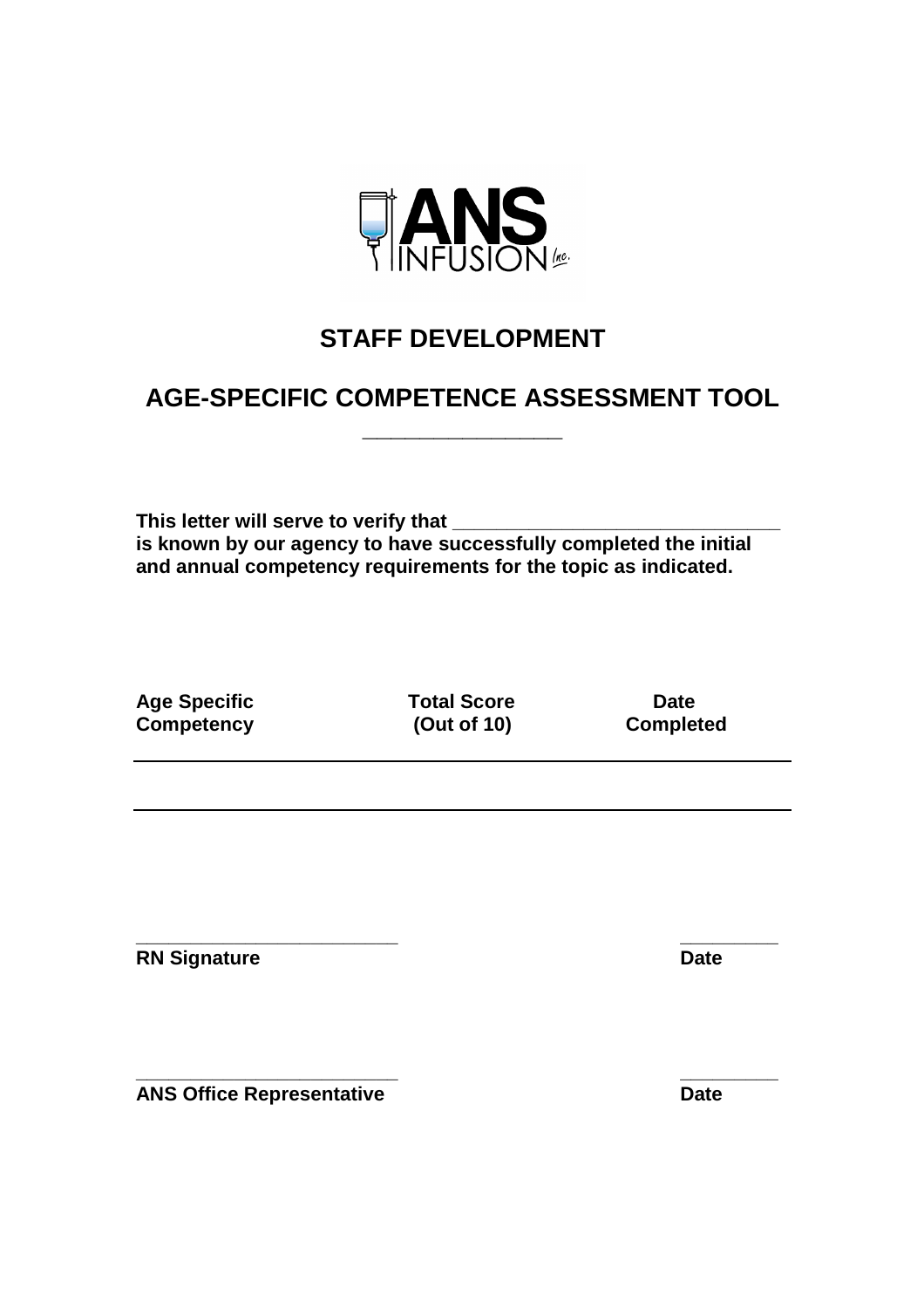

**Dear RN:** 

 **In order to schedule time with ANS Infusion, Inc. your file must be up-to-date. All RN's must complete an Age Specific Training Module. This is your annual competency evaluation.** 

 **Enclosed you will find three (3) items. Please sign and mail the Aging Competencies and the completed Age Competency test back to our office as soon as possible. A self addressed stamped envelope is enclosed for your convenience. You may keep the Age Competencies information booklet.** 

 **If you have any question please contact the ANS office. Thank you in advance for you timely attention to this matter.** 

> **Thank you, ANS Office**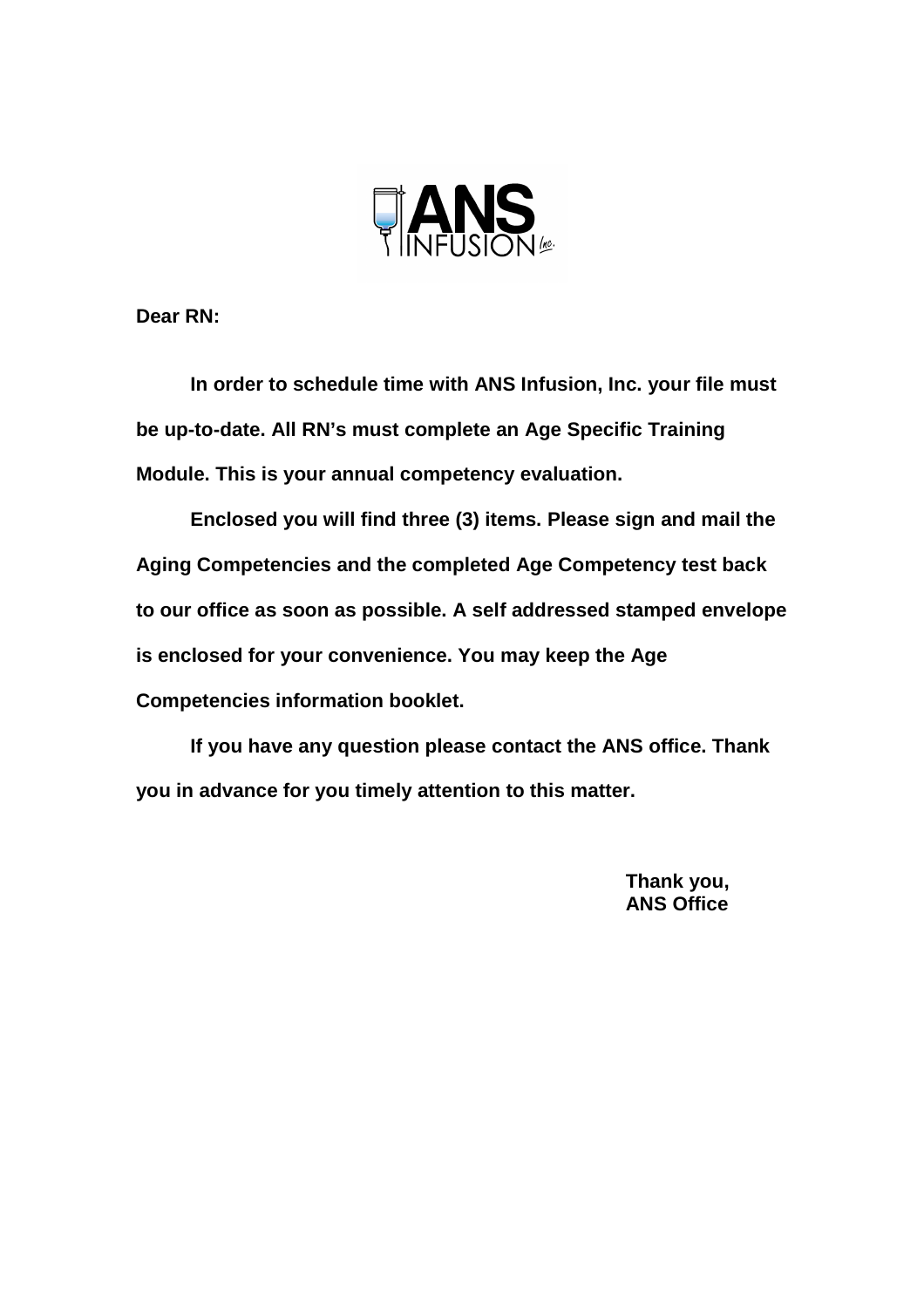

## **STAFF DEVELOPMENT**

## **AGE-SPECIFIC COMPETENCE ASSESSMENT TOOL**

**NAME:\_\_\_\_\_\_\_\_\_\_\_\_\_\_\_\_\_\_\_\_\_\_\_\_\_ DATE:\_\_\_\_\_\_\_\_ UNIT:\_\_\_\_\_\_\_\_\_** 

- **1. Considerations in age-specific care include: 1. Communication techniques, 2. Safety of the environment, 3. Size of equipment and supplies** 
	- **a. 1 & 2**
	- **b. 1 & 3**
	- **c. 2 & 3**
	- **d. 1, 2 & 3**
- **2. Indicate the appropriate pain assessment tool to be used for each of the following groups:** 
	-
	-
	-
	-
	- **a.** Infants **a. Infants** 1. 0-10 Pain Scale numeric rating **b.** Children **and Company** 2. Faces Pain Rating Scale
		- **2. Faces Pain Rating Scale**
	- **c. Adolescents 3. CRIES Pain Rating Scale**
	- **d. Intact geriatric patients 4. FLACC Pain Rating Scale**
	- **e. Cognitively impaired geriatric patients**
- **3. Adults of all ages (young, middle, and elderly) respond to pain in the same manner.** 
	- **a. True**
	- **b. False**
- **4. Nutritional needs are greatest during.** 
	- **a. Older Adult years**
	- **b. Middle Adult years**
	- **c. Young Adult years**
	- **d. Adolescence**
	- **e. Childhood**
- **5. Which of the following considerations are important in meeting nutritional needs of the geriatric patient?** 
	- **a. Make sure dentures are clean, well fitting, and being used**
	- **b. Assessment of patient's ability to chew and swallow**
	- **c. Food preferences**
	- **d. Patients glasses are clean and in place**
	- **e. All of the above**
- **6. Discharge planning and education for children should:** 
	- **a. Only include the primary caregiver**
	- **b. Focus only on needs related to the reason for hospital visit**
	- **c. Use age-appropriate techniques to involve both the child and parent**
	- **d. Be done only by the physician**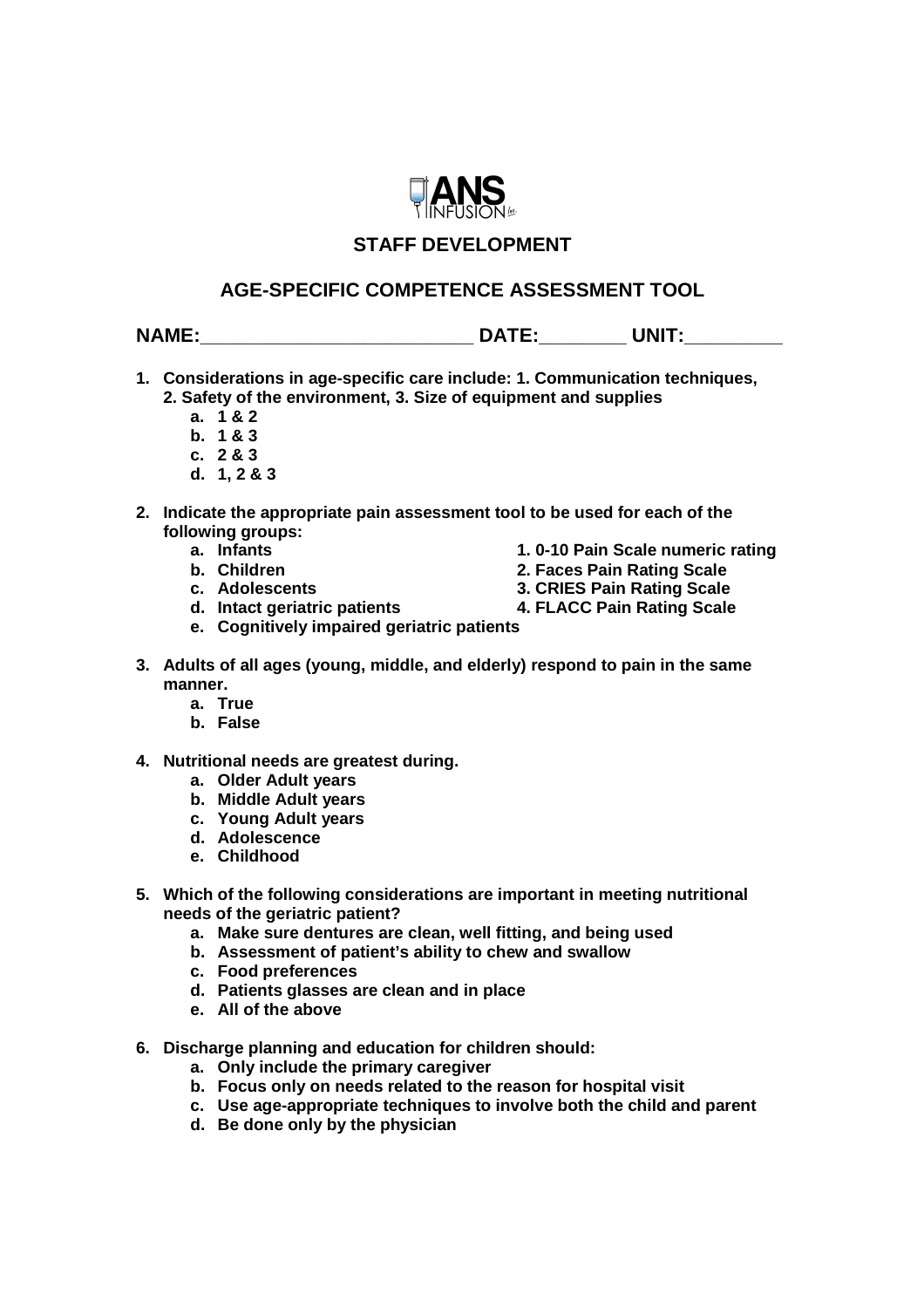- **7. Discharge planning for the geriatric patient should include all of the following EXCEPT:** 
	- **a. Frequent repetitions of short, simple, clear information**
	- **b. Assessment of resources available to the patient (financial, assistance with physical needs, ambulatory aids, etc.)**
	- **c. Be done in a large group setting**
	- **d. Ensue that patient has his/her glasses and/or hearing aid on if needed**
- **8. It is important to remember that when caring for adolescents:** 
	- **a. To respect their privacy**
	- **b. Ask personal information when parents are not present**
	- **c. Authoritarian behavior usually alienates them**
	- **d. All of the above**
- **9. Illness in the elderly is often characterized by:** 
	- **a. A single specific complaint**
	- **b. Fever**
	- **c. Multiple non-specific complaints**
- **10. Safety measures for the patient with impaired vision may include:** 
	- **a. Provide adequate non-glaring lighting**
	- **b. Using night lights in rooms**
	- **c. Providing mechanism for patients to get assistance in a timely manner**
	- **d. All of the above**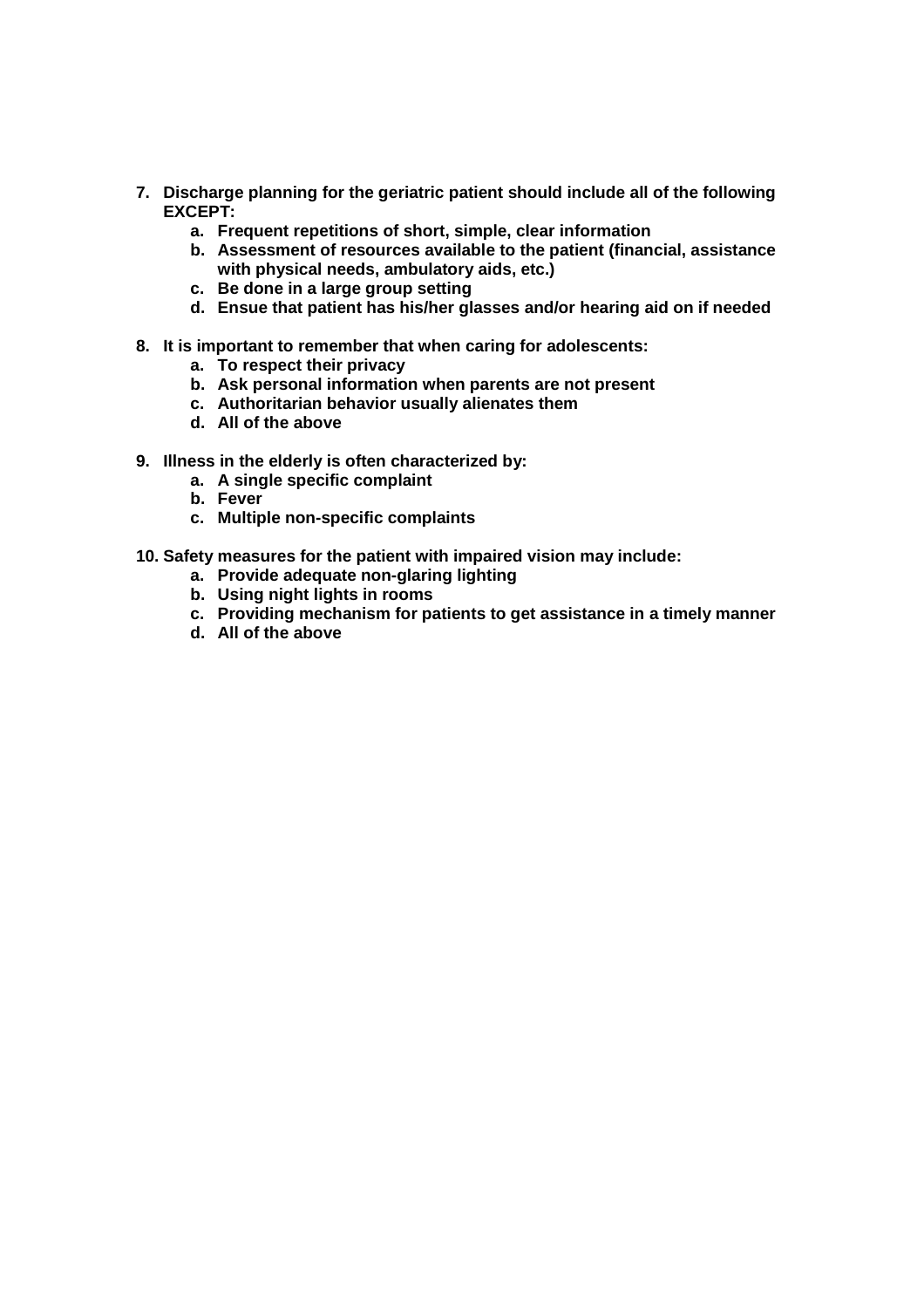

# **Age Specific Training Module**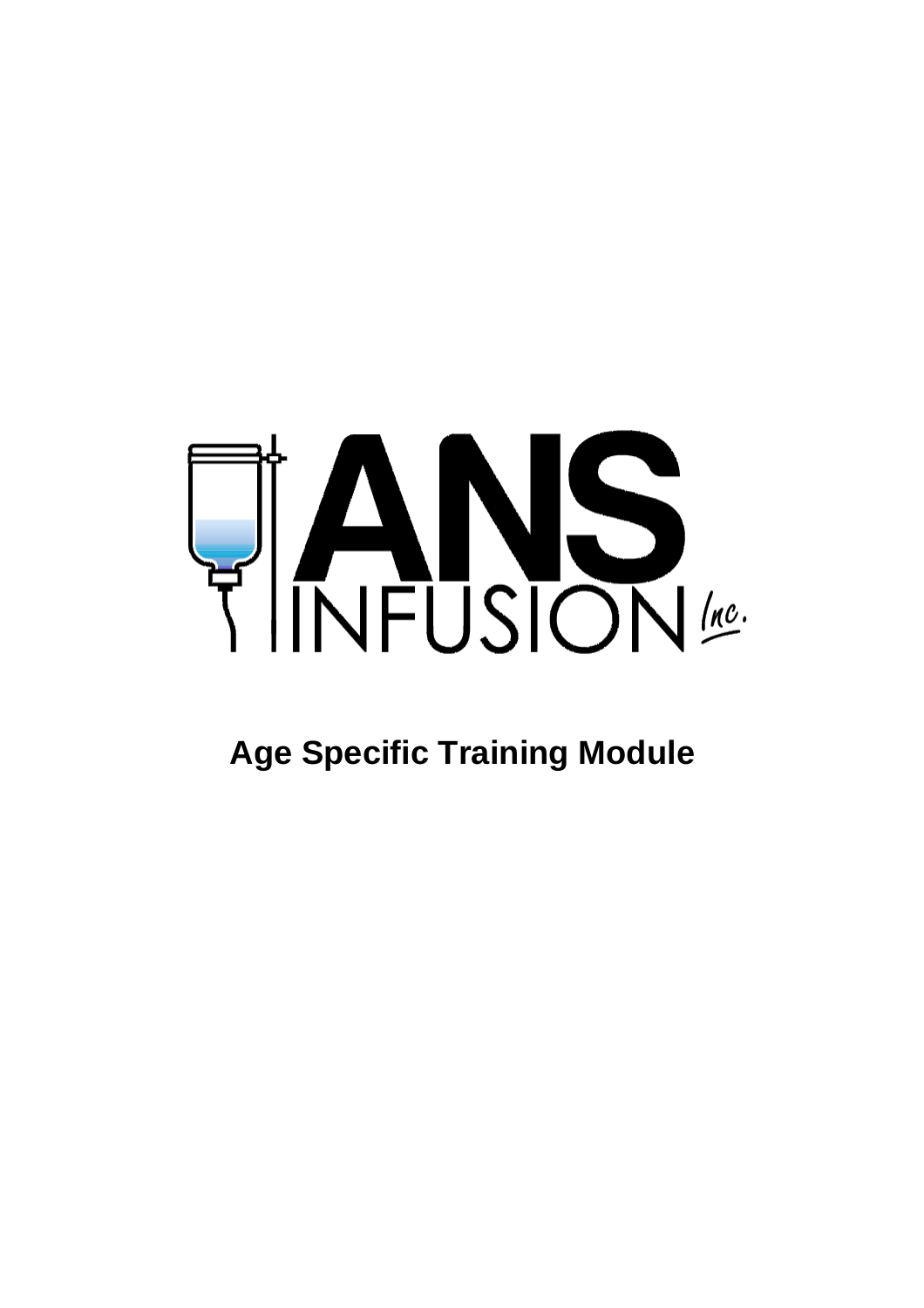

## **Age Specific Training Module**

**The Joint Commission on the Accreditation of Healthcare Organizations (JCAHO) requires that all members of a health care fax who have patient contact be competent in age specific characteristics and needs. Although JCAHO does not require competency checklists, it does require that all employees be assessed for competency with measurable, specific criteria.** 

#### **Age Groups Defined**

**Age Group**<br> **Age Span**<br> **Age Span**<br> **Age Span Infant Birth to one year<br>
Toddler Cone to three year Old Adult Over sixty-five** 

**One to three years Preschool child Three to five years School age child Five to twelve years Adolescent Twelve to eighteen years Young Adult Eighteen to forty-four years Middle Age Adult Forty-five to sixty-five years** 

#### **Developmental Needs of the Age Groups**

**The work of Erik Erikson, a developmental psychologist and author of Childhood and Society has been accepted as the framework for exploring the developmental characteristics and needs of age groups throughout the life span. Erikson has identified and defined eight major stages with accompanying tasks that must be met and resoled in order for the individual to progress through the life span in a complete and fulfilling manner. If for any reason an individual is unable to resolve the tasks associated with her age, she can suffer from incomplete and unresolved issues relating to personal development.** 

**Health Care providers must take into consideration the major developmental challenges facing the patients they are caring for and adjust the care accordingly. For example, adolescents are often coping with the challenges associated with the identity formation. Not only can hospitalization and serious illness affect an adolescent's sense of self it can also separate her from her peer group, a major force at this stage of life for defining who she is and how she acts and reacts.** 

| Task                                                | <b>Lack of Resolution</b>          |
|-----------------------------------------------------|------------------------------------|
| <b>Development of trust</b>                         | <b>Mistrust failure and thrive</b> |
| <b>Autonomy, Self Control</b>                       | Shame & doubt, Low                 |
| & will power                                        | tolerance to frustration           |
| Initiative, confident, has<br>purpose and direction | Guilt, fear of punishment          |
| Industry, Self confidence                           | Inferiority, Fears about           |
| competency                                          | meeting expectations               |
| <b>Identity formation, Devotion</b>                 | <b>Role confusion, Poor</b>        |
| & fidelity, Sense of self                           | self concept                       |
|                                                     |                                    |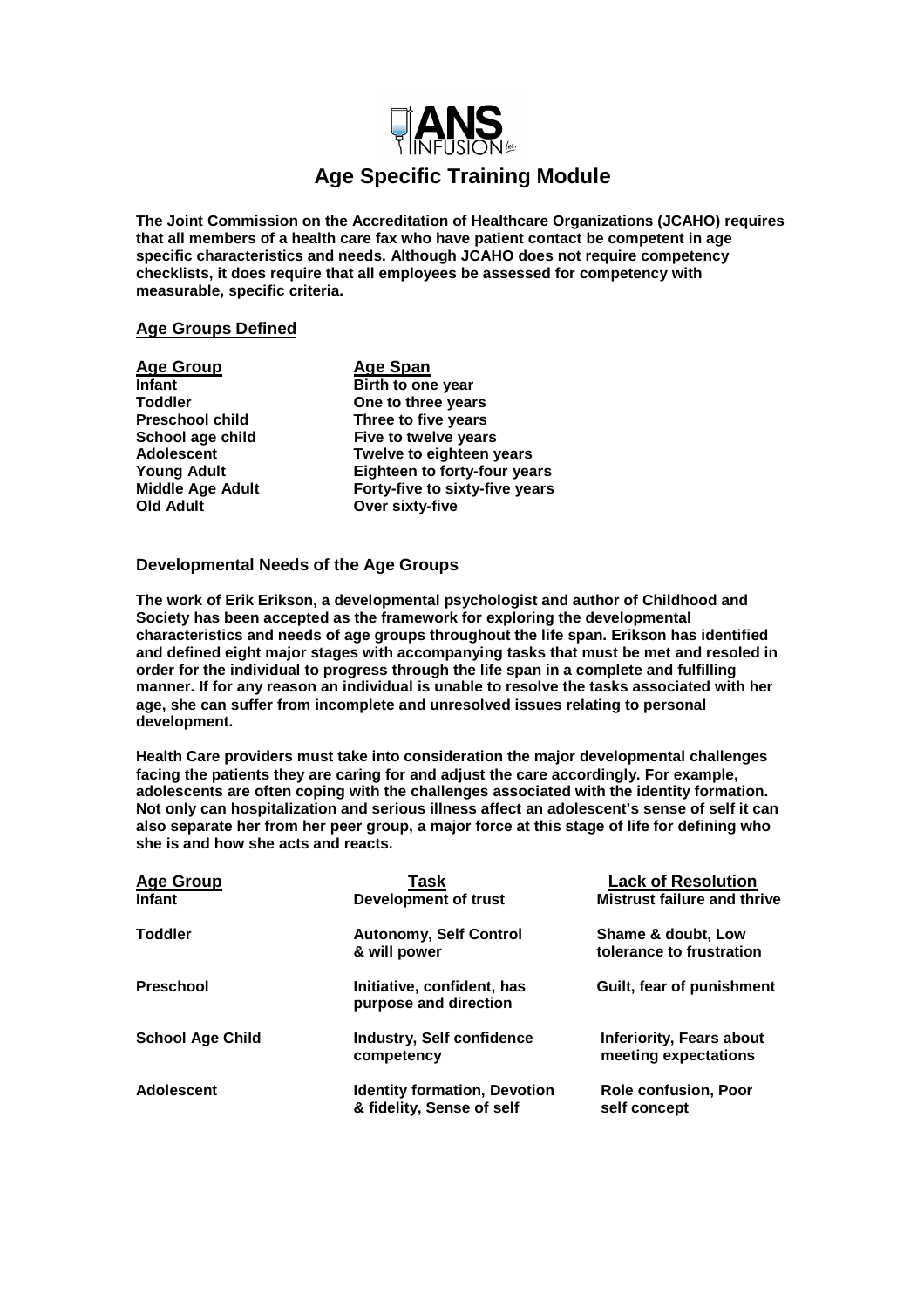| <b>Age Group</b><br><b>Young Adult</b> | Task<br><b>Intimacy, Affiliation</b><br>& Love                  | <b>Lack of Resolution</b><br><b>Isolation, Avoidance of</b><br>relationships |
|----------------------------------------|-----------------------------------------------------------------|------------------------------------------------------------------------------|
| <b>Middle Age Adult</b>                | <b>Generativity, Production</b><br><b>Concerns about others</b> | <b>Stagnation, Self absorption</b><br>Lack of concern for others             |
| <b>Old Adult</b>                       | Ego, Integrity, Wisdom<br><b>Views life with satisfaction</b>   | <b>Despair</b><br>Life is meaningless                                        |

#### **Cognitive/ Learning Development of the Age Groups**

**Jean Piaget, a developmental psychologist, is considered by many to be the primary source on how humans from birth until age twelve develop in terms of cognitive or learning abilities. Piaget developed his theories after hundreds of hours directly observing children of all ages. His research suggests that children are able to process information and learn according to their age. Cognitive development, according to Piaget, is nearly complete by the age of fifteen when the child is able to think in an abstract manner. Piaget defined several stages of cognitive development – pre-operations, concrete operations and formal operations.** 

**Pre-Operations: During the preoperational stage, the young child is not yet able to use abstract thinking or perform concrete operations like adding and subtracting using marbles or other concrete objects.** 

**Concrete Operations: During the stage of concrete operations the child is still unable to use abstract thinking. For example, he or she is able to add simple numbers using marble or other concrete objects without a thorough understanding of exactly what the numbers represent and what the meaning of addition is. The number five, for example, means that there are five concrete objects that the child is able to hold and manipulate concretely.** 

**Formal Operations: During the stage of formal operations the child has fully developed, complex, logical abstract thought and is able to manipulate abstract concept.** 

**From birth until about the age of 2, young children learn how to separate themselves from the environment. They begin to manipulate concrete objects and to understand some of the meaning behind symbols. During the Proportional Stage starting around age 2, preschool children begin to use and develop language and vocabulary and are better able to converse with others. They learn to count and begin to understand the concepts underlying numbers. They test and try things with trial and error. They learn well with discovery, trial and error. They ask a lot of "why" questions and are very inquisitive. They also begin to be able to draw conclusions, particularly when they are given materials and aids such as concrete objects to manipulate and use.** 

**Young preschool children also think about the results of their actions and begin to manipulate objects. After this stage, about age 7, children move into the Concrete Operation Stage and begin to perform mental operations and logical reasoning. Intellectual development is usually completed between the ages of 12 and 15, a time period referred to by Paige as the Abstraction Stage. During this time the child learns to think in an abstract way and no longer needs concrete items to manipulate. At this point, Piaget believes that children have completed the development of their cognitive processes.**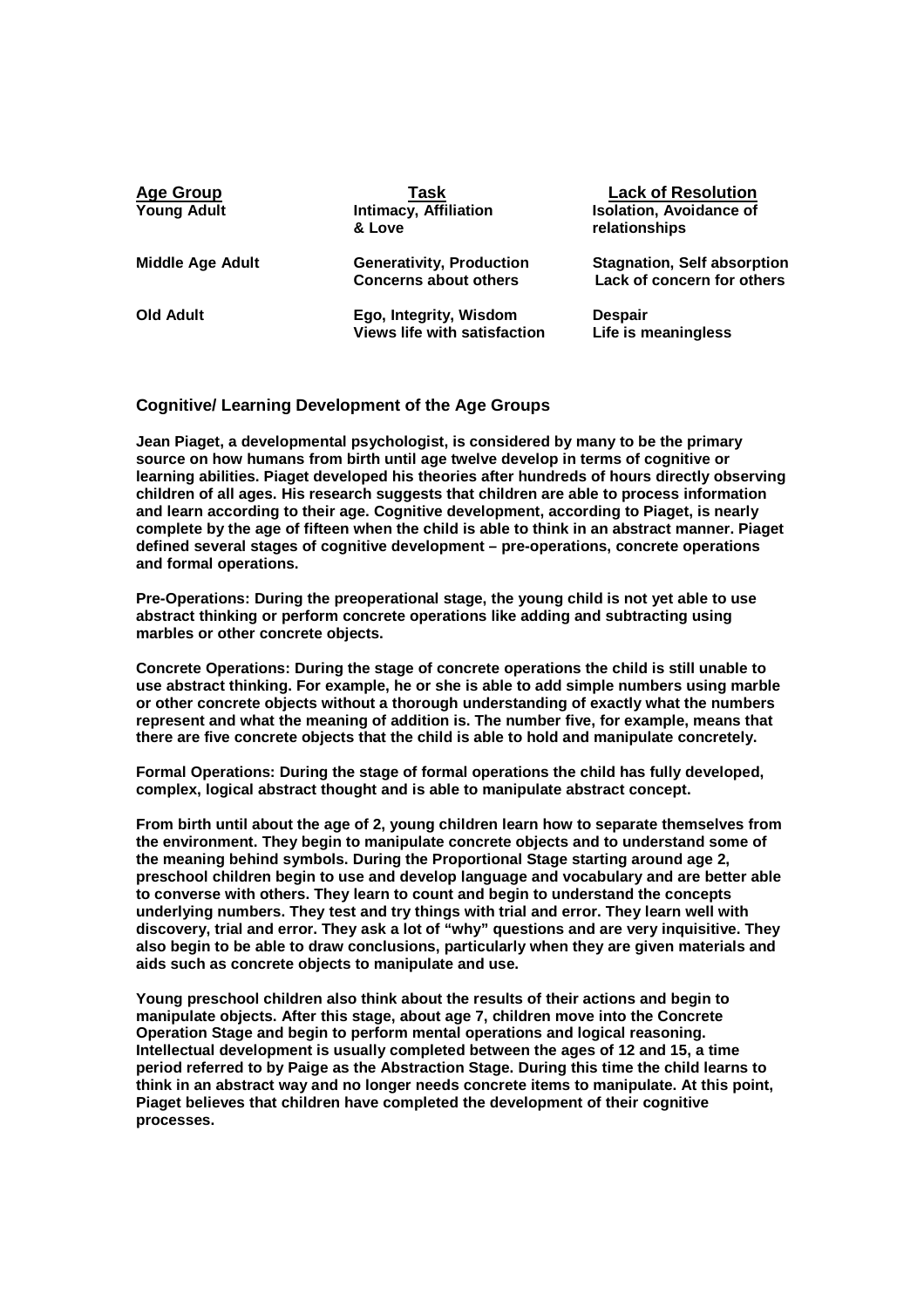#### **Safety Throughout the Life Span**

**The need for safety, one of our most basic of human needs, is of paramount importance to healthcare providers for all age groups of patients. During all phases of growth and development for the child and during the late years, safety needs are the greatest. For example, because infants are in the oral phase of development they tend to place small and inappropriate objects in their mouths. Within the home and within the health care facility attention to safety I important in order to prevent choking and accidental poisoning.** 

**Other childhood characteristic that makes safety a primary concern include lack of impulse control, lack of good judgment, intense curiosity, inability to recognize dangers and the need to develop autonomy. For the aging adult, sensory loss and cognitive impairment are among the degenerative losses that place older adults in danger of accidents. Confusion, loss of hearing and vision, poor judgment and the inability to recognize dangers are some of the reasons why healthcare providers must maintain a safe environment for the elderly.** 

#### **Pharmacology Throughout the Life Span**

**Pharmacology dosage and route considerations vary according to the characteristics of virtually all age groups except for the young and middle aged adult. For the infant, toddler, preschool and school age child dosage is determined according to the weight of the child in kilograms. By the time the child reaches adolescence most adult dosages are appropriate. As is the case with all medication administration, nurses must be acknowledged about the medications they are administering and should question or clarify any medication orders that are unclear or possibly inappropriate.** 

**For children, the oral route of administration is preferred. Obviously, young infants unable to swallow solids must be given liquid forms of medication by mouth. Pharmacological implications for the infant, toddler and sometimes even the preschool child involve close monitoring of the effects of medication. In these age groups absorption and metabolic rates may be unpredictable.** 

**For the aging adult there are special pharmacological considerations based on some of the distinguishing characteristics of this age group. Muscle atrophy, decreased bone density, diminished blood flow, decreased tissue elasticity, decreased peristalsis, and slowing of the basal metabolic rate leads to changes in physical functioning. As with young children, aging adults may have unpredictable absorption of medication and require close monitoring. A general rule to follow with the elderly is to start low (dose) and go slow.** 

**If a swallowing disorder is present the method of delivery of medications must be modified. There are two common practices for patients with a swallowing disorder; crushing the medication and the use of a liquid form of the medication. There is, however, some medication that should not be crushed. Time release or extended release capsules, enterio-coated tablets, sublingual medications, effervescent tablets and foul tasting medications should not be crushed. If crushing a tablet or capsule is contraindicated it is a good idea to consult with a pharmacist to determine whether an oral, liquid form is available.**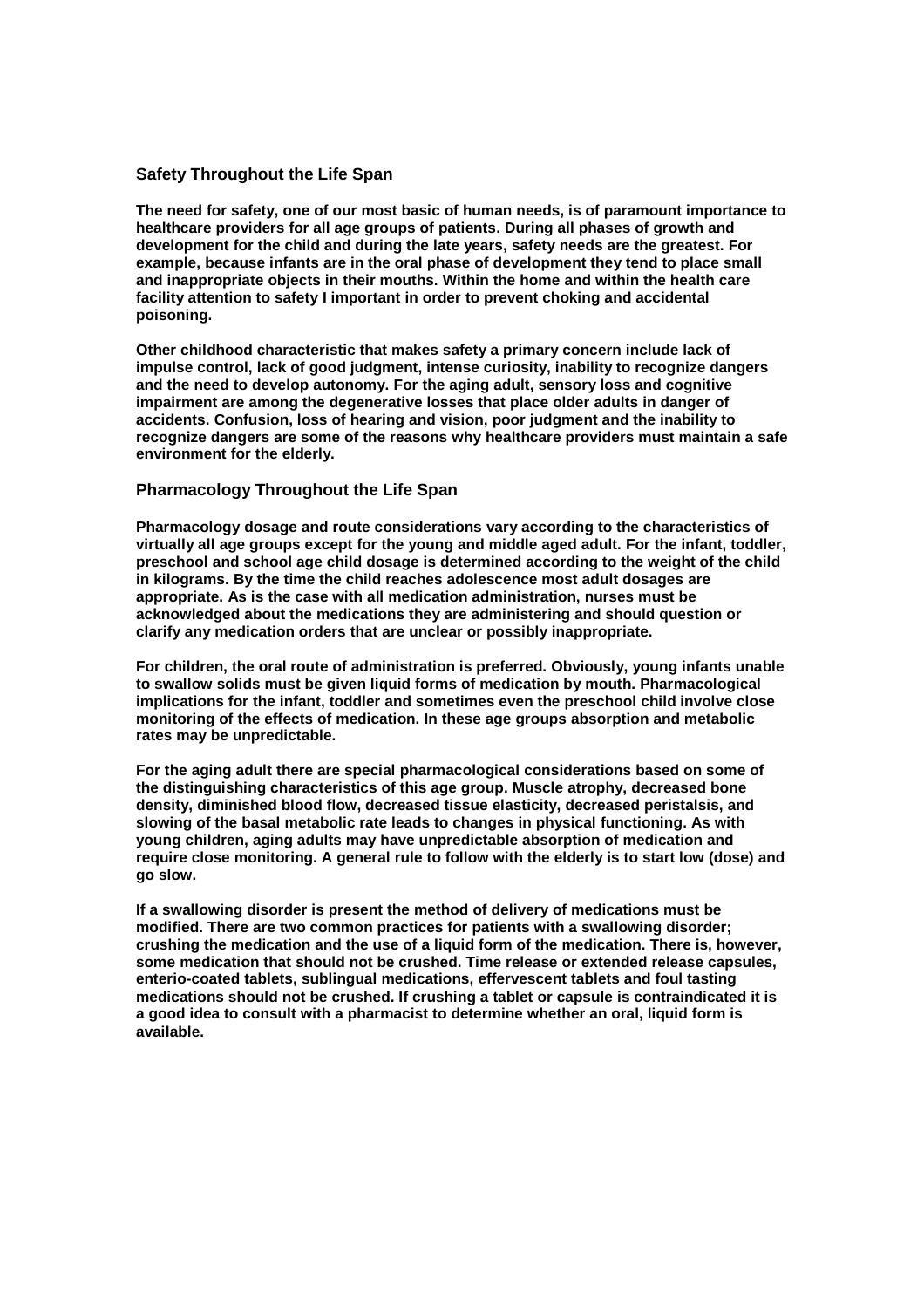#### **Nutrition and Hydration Throughout the Life Span**

**Nutritional needs and considerations vary somewhat throughout the life span. Caloric requirements are greatest during infancy and adolescence and for young adults or adolescents who are pregnant or lactating. Infants require iron supplements and fat from whole milk. Infants should be introduced to solid foods at about 4 to 6 months of age starting with cereal. New foods should be added slowly so that any intolerance can be determined.** 

**Toddlers enjoy finger foods and will begin to use utensils and cups instead of bottles or caregiver feeding. Preschool children will begin to develop food preferences and will also begin to develop the manual dexterity and skill necessary to use utensils. School age children prefer fast foods and dining with friends. Adolescents, despite their increased need for calories, protein, and calcium, iron, iodine, and B complex vitamins demonstrate irregular eating patterns, a preference for fast food and snacks. It is also during adolescent years that eating disorders (bulimia and anorexia nervosa) and trendy diets may emerge.** 

**In the absence of pregnancy or lactation, the nutritional needs of the young and middle aged adult are relatively constant except for diminishing need for calorie due to the slowing of metabolic rate seen in the late portion of the middle years. For the aging adult, fewer calories are required as appetite and digestive processes diminish. Other factors that must be considered for this age group include the financial ability to maintain adequate nutrition, dentition, physical limitations, and the ability to get to and from the grocery store.** 

#### **Age Related Implications for Health Care Providers**

**There are many other aspects of care that must be modified based on age characteristics including patient/ family education, discharge planning, motivational techniques, ability to participate with care, communication techniques, and impact of illness or hospitalization on the patient. For example, an infant is cognitively unable to learn or question, therefore, the focus of family teaching is the caregiver. Toddlers, on the other hand, have an ability to learn and ask questions. Since they have a short attention span and are concrete thinkers, any teaching with the toddler should consist of short, concrete explanations at their level of understanding. Very often dolls and puppets are useful teaching aides for the toddler.** 

**Discharge planning is also impacted by age specific characteristics and needs. Community resources are often age related. For example, resources such as Alcoholics Anonymous have different groups for teens and adults. Reporting mechanisms and agencies for age related abuse also vary. Elder abuse/ neglect and child abuse/ neglect are assessed and addressed by different agencies.** 

**As we attempt to motivate our patients for a learning activity our choice of technique should also be appropriate for the age of the client. For example, a school age child may enjoy reading a book at the appropriate reading level while an adolescent may enjoy group learning with peers, particularly if they have common illness or health care concern. A patient's level of involvement and participation in care is also influenced by age. For example, although the school age and preschool child may have an opinion decision making is legally placed with the caregiver. At the other end of the continuum of life, the aging adult may be limited physically and/or cognitively and unable to be involved in any physical and/or decision making aspects of their care.** 

**The meaning of illness and the impact of hospitalization upon the patient varies according to the age of the patient. For the infant, illness and hospitalization means separation from**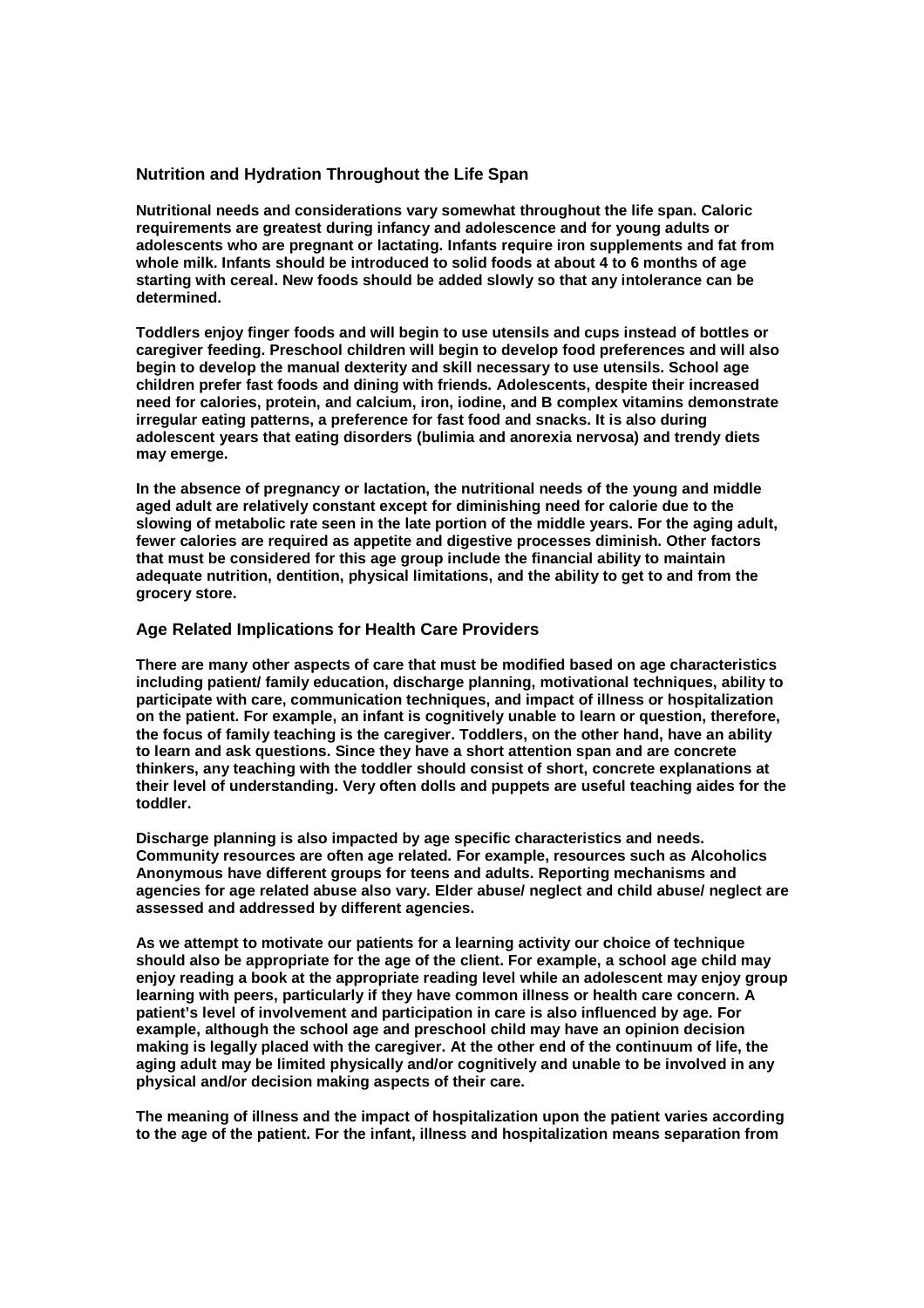**the peer group. For the young adult an illness may jeopardize a job. For the older adult, illness may bring up issues relating to mortality and physical decline.** 

#### **Age Specific Competencies**

#### **Infant (birth to one year)**

**Physical gains: Weight doubles by 6 months, poor temperature control, and sensitive to fluid losses, immature immune system, and nasal breather Senses week early: Responds to light and sounds Senses later: Responds to familiar faces and voices Mid year: Can raise head, roll over and bring hand to mouth End of year: Reflexes diminish and intentional actions begin. Can crawl, stand and even walk alone or with help. Pulse: 100-160/min Respiration: 30-60/min BP: 50-100/25-70** 

**Psychosocial and Developmental Tasks** 

**The infant is dependent on other for total care and will quickly begin to develop feeling of trust for the caregiver and the environment The infant will begin to communicate with and have emotional relationships with others. The infant who has trouble with trust may demonstrate this mistrust by a failure to thrive.** 

#### **Cognitive/ Learning**

**The infant is dependent on others for total care and will quickly begin to develop feelings of trust for the caregiver and the environment. The infant will begin to communicate with and have emotional relationships with others. The infant who has trouble with trust may demonstrate this mistrust by a failure to thrive.** 

#### **Safety Needs**

**Infants are unable to recognize dangers and should not be left unattended unless in a crib with the rails up. Avoid the use of pillows and keep medications, small objects and other unsafe items out of reach. Prevent heat loss with the use of blankets and be aware that the infant may choke on objects placed in the mouth. An appropriate infant car seat must be used.** 

#### **Nutrition**

**Breastfeeding or iron fortified formula is recommended. Avoid nonfat or low fat milks. Caloric balance must be maintained and iron and fluoride supplements may be needed. Monitor food tolerance – strained foods begin 4-6 months with 1 new food added each week. Infant cereal is usually the first food given – remember that aspiration is a risk at this age. Dental caries may result from the prolonged contact of milk, formula and juice on dental surfaces.** 

#### **Patient Education**

**All teaching should be directed to the primary caregiver with emphasis on preventative care, immunizations, nutrition, bonding and safety. All caregivers time to ask questions and return demonstrative procedures. Encourage caregivers to participate in care to decrease separation anxiety. Provide emotional support to the family. Provide tactile stimulation and motor skill development with age appropriate and safe toys of large size and without small pieces.**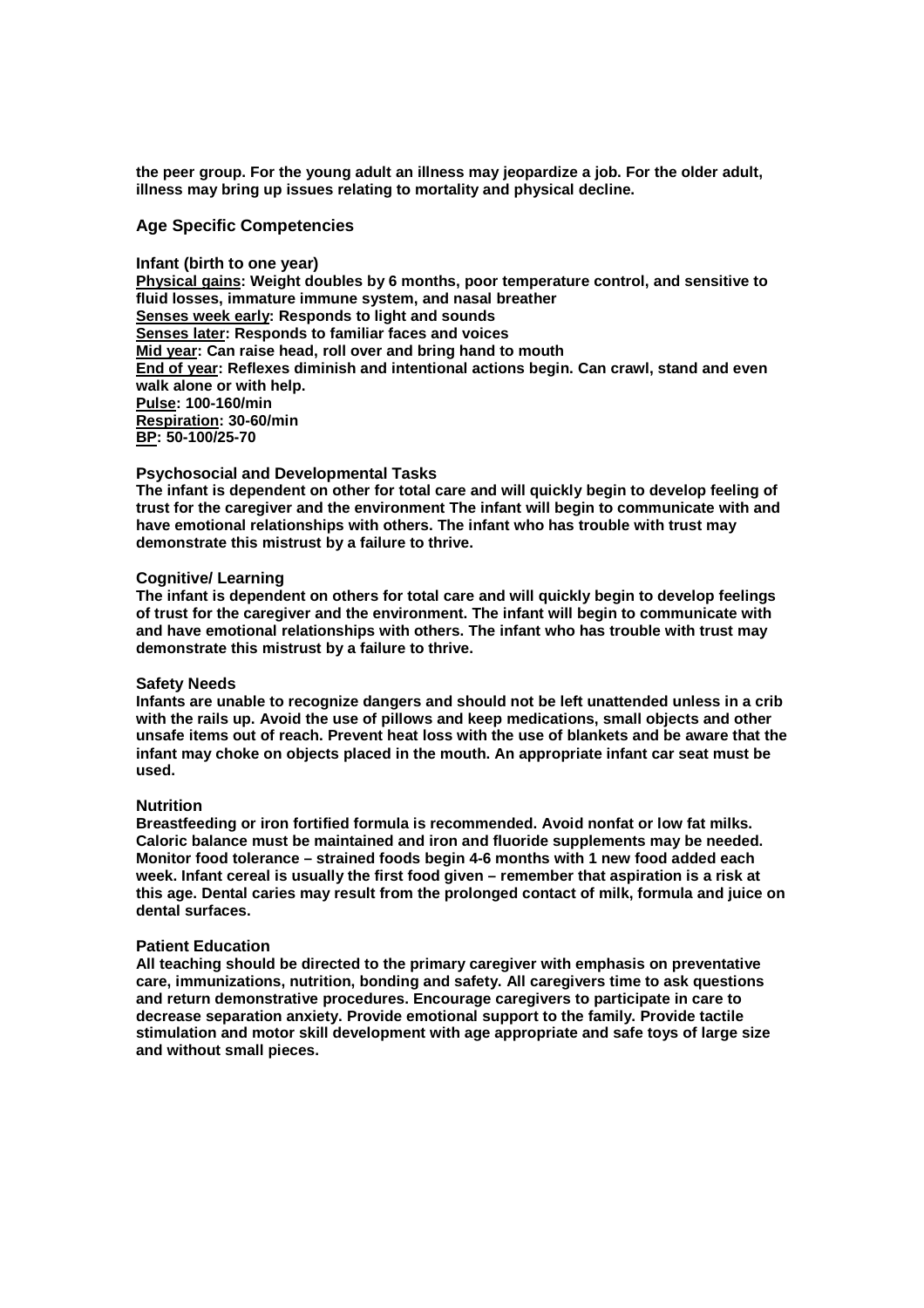#### **Pharmacology**

**Monitor the infant closely for effects, since absorption and metabolism are not predictable. Remember that oral routes of administration are preferred and dosages are based on kilograms of body weight. Make sure medications are kept out of reach of the infant.** 

#### **Other Considerations**

**It is important to promptly meet the needs of the infant by promoting close contact and allowing the infant to bond with the caregiver. Always use infant sized-objects for care such as BP cuffs, electrodes, catheters and other routine and emergency equipment and supplies. Be careful to support the neck when holding and handling. Provide a safe and "baby proof" environment and protect the infant from infections. Remember that suspected child abuse or neglect must be reported.** 

#### **Toddler (one to three years)**

**Physical gains: 4-6 lbs/year has 4-16 teeth, eats 3 meals a day, teething may continue Stools: 1-2 times a day** 

**Physical skills: Walks, runs and climbs, initially with an awkward, wide stand. Throws and drops toys. Able to stack blocks, scribble and enjoy age appropriate toys. Senses: Responds to verbal stimuli.** 

**Psychosocial and Developmental Tasks** 

#### **Cognitive/ Learning (Operational)**

#### **Safety Needs**

**The toddler must be closely monitored due to an exploratory, uninhibited and energetic nature. Medication, small objects and other unsafe items, such as chemicals and cleansers must be kept out of reach. Choking on objects is a threat and accidents and injuries may occur as autonomy increases. Car seats must be used.** 

#### **Nutrition**

**The toddler has increased tolerance for a wider variety of foods and enjoys finger foods. He or she may continue to use a bottle or be breastfed but can begin to use a cup and spoon or fork for eating. The toddler requires less calories and more protein and is at increased risk for dental caries. Whole milk should be used until after 2 years of age.** 

#### **Patient Education**

**Most teaching is directed to the primary caregivers with emphasis on preventative care, immunizations, nutrition, parenting and safety. Allow the caregiver time to ask questions and return demonstrative procedures. Encourage the caregiver to participate in the toddler's care to decrease separation anxiety. Provide emotional support to the family and the toddler.** 

**Toddler's benefited from simple, short and concrete explanations and instruction consistent with their vocabulary. The use of puppets, dolls and storybooks can facilitate learning and decrease anxiety.** 

#### **Pharmacology**

**Monitor medications closely for effects, since absorption and metabolism are unpredictable in toddlers. Oral routes of administration of mediations are preferred and dosages are usually based on kilograms of body weight. Keep medications out of reach of the toddler.**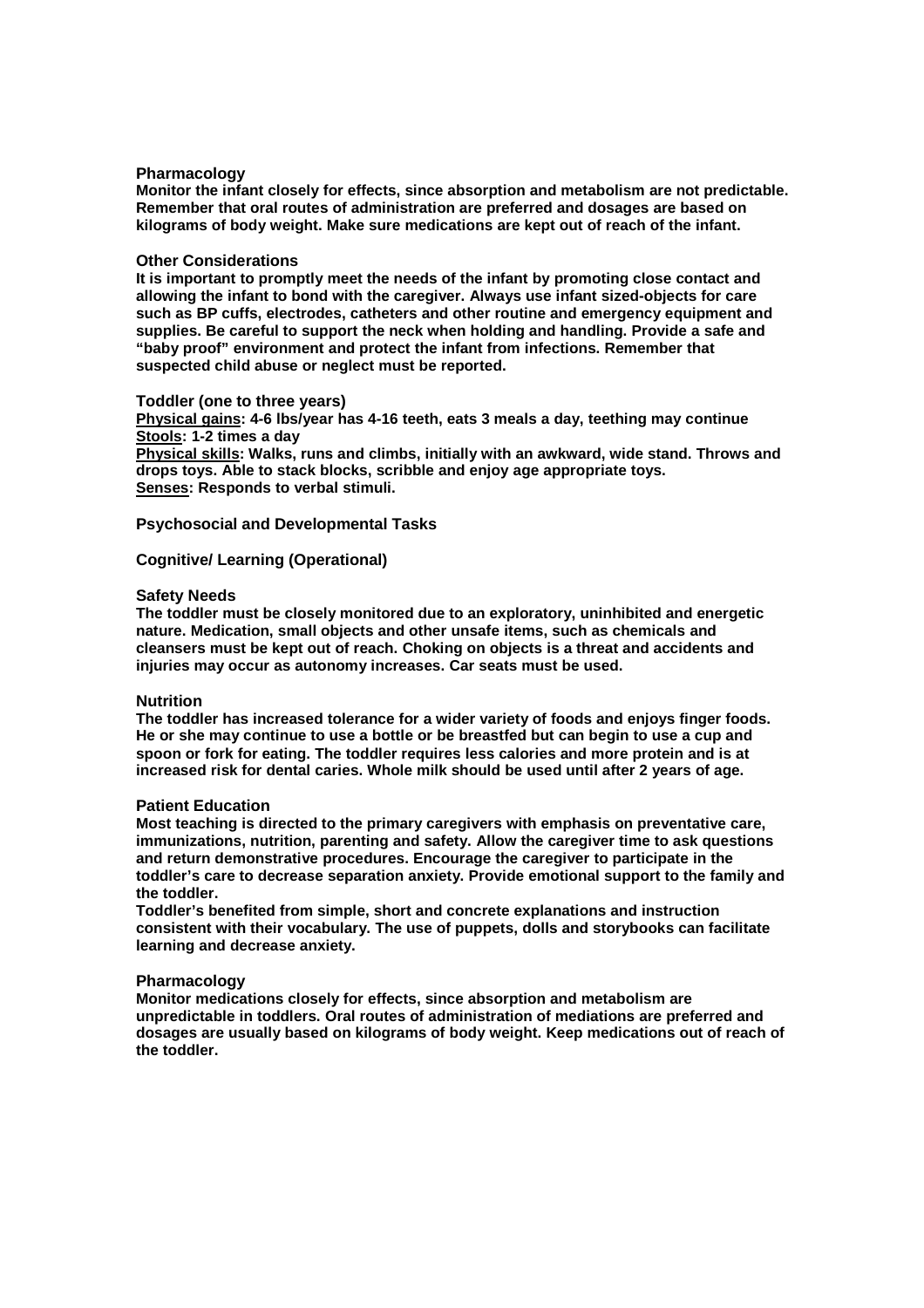#### **Other Considerations**

**Promote close contact between the caregiver and toddler and encourage the caregiver to participate in the care of the toddler. Use appropriate sized objects for care such as BP cuffs, electrodes and other routine and emergency equipment.** 

#### **Preschool Child (three to five years)**

**Physical gains: Gains 5-6 lbs/year, has full set of 20 teeth, eats 3 meals a day Stools: 1-2 times a day** 

**Voids: 4-6 times a day, bowel and bladder training complete** 

**Physical skills: Fine motor function and coordination increased. Can walk on tip toes, stand on one foot and hop. Able to feed and dress self.** 

#### **Psychosocial and Developmental Tasks**

**The preschool child will be concerned with issues of initiative vs. guilt. Guilt may manifest with a fear of punishment and the lack or purposeful direction. The preschool child demonstrates curiosity about sexual differences – exploration and masturbation may occur. At this stage, the child increasingly tolerates brief separation from caregiver and begins to socialize and play with groups and peers. There is an increased awareness of self vs. others.** 

**Language and communication abilities increase and there is less dependence on the caregiver. The preschool child begins to develop better impulse control but limits must still be maintained. The most significant people in the life of the preschool child are the child's family. The greatest fears are the unknown, the dark, being alone, nightmares, mutilation and fear of bodily injury.** 

#### **Cognitive/Learning (Preoperational)**

**During the preschool years speech becomes more intelligible and the child will begin to speak in 4-6 word sentences. Vocabulary will increase by about 1,000 words. At this stage the child begins to reason logically, use abstract thought and differentiation right from wrong. Attention span increases.** 

**The preschool child will learn his or her name, address and phone number and begin to differentiate familiar people from others. The child remains somewhat egocentric and unable to recognize dangers. He or she learns from and tells stories buy also learns through exploration, discovery and seeking answers to questions the "Why Phase". At this stage imagination increases.** 

#### **Safety Needs**

**The preschool child still needs constant supervision and accidents and injuries remain as threats. Car seats must still be used.** 

#### **Nutrition**

**The preschool child will begin to develop food preferences and dislikes. He or she will begin to use utensils with a higher degree of skill. Whole milk or low fat milk can be used.** 

#### **Patient Education**

**A sense of independence and control can be enhanced with increasingly more detailed information, as level of cognition increases. The preschool child is capable of most self care and ADLs but caregiver education remains important.** 

**Emphasis continues on preventative care, immunizations, nutrition, parenting and safety. The use of puppets, dolls and storybooks can remain useful educational resources. Allow caregiver and the child time to ask question and return demonstrative procedure. Provide emotional support to the family and the child, particularly in addressing fears about mutilation and pain.**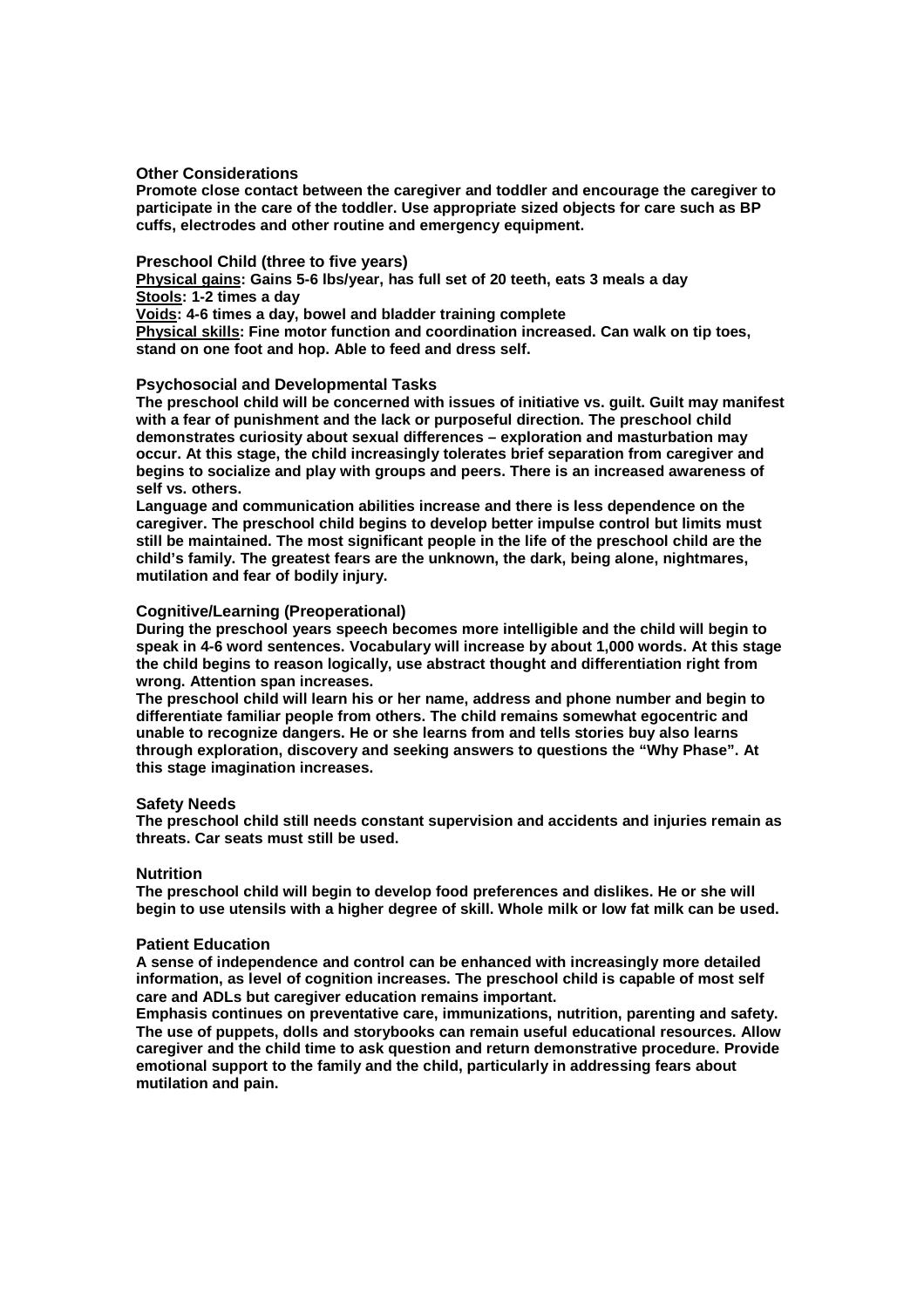**Pharmacology** 

**An oral route of administration is preferred. Dosages are usually based on kilogram of body weight. Keep medications and medical equipment out of reach of child.** 

#### **School Age Child (five to twelve years)**

**Physical gain: 5-6 lbs/year, baby teeth are replaced with permanent teeth, bowel and bladder patterns established** 

**Physical skills: Neuromuscular skills refined, balance improved, greater muscular strength.** 

**Pubescence: Despite wide variation early signs may appear. Females gain about 20-25 lbs. and grow 6 inches. Males gain 15-20 lbs. and grow 5 inches. Some clumsiness may occur as a result of growth spurts.** 

#### **Psychosocial and Developmental Tasks**

**During the school age years, a child must deal with issues of industry and inferiority. Inferiority manifests with feelings of inadequacy and dears about not meeting expectations of others while industry is marked by competency, achievement and confidence in self. The school aged child will begin to assume responsibilities for household chores and school work and begin to develop moral and ethical behavior. During this stage of development children must seek independence from parental omniscience and authority and begin to depend on themselves. He or she learns gender appropriate behavior, attitudes and roles, forms lasting relationships with peers and strives to be accepted by the peer group. Peer groups are preferred over the family by the school aged child and there is a fear of loss of control and failure to meet expectations.** 

#### **Cognitive/Learning**

**The school aged child is preoperational in early school age years and then moves to operational, logical thought. Logic and deductive reasoning replace concrete, literal and specific thinking. The child begins to move from attention to the present of an understanding of the meaning of past and the future.** 

**School aged children learn about a large variety of subjects from school teachers but may be reluctant to ask questions. They are able to articulate discomforts to some degree and have an increasing understanding of death and its finality. Finally, the school aged child begins to develop a limited understanding of anatomy, bodily functions and illness.** 

#### **Safety Needs**

**Peer pressure may drive the school aged child to act with poor judgment and as a result accidents remain a threat. Seat belts replace car seats.** 

#### **Nutrition**

**The same as for a preschool child.** 

#### **Patient Education**

**The school aged child has a sense of greater control and independence that can be enhanced with increasingly more detailed information as the level of cognition increases. The healthcare professional should provide the child with opportunities for decision making and self care and encourage questions and verbalization of feelings.** 

#### **Pharmacology**

**Oral routes of administration are preferred. Dosages based on kilogram of weight are replaced with adult dosage based on body weight. Keep mediations and medical equipment out of reach of children.**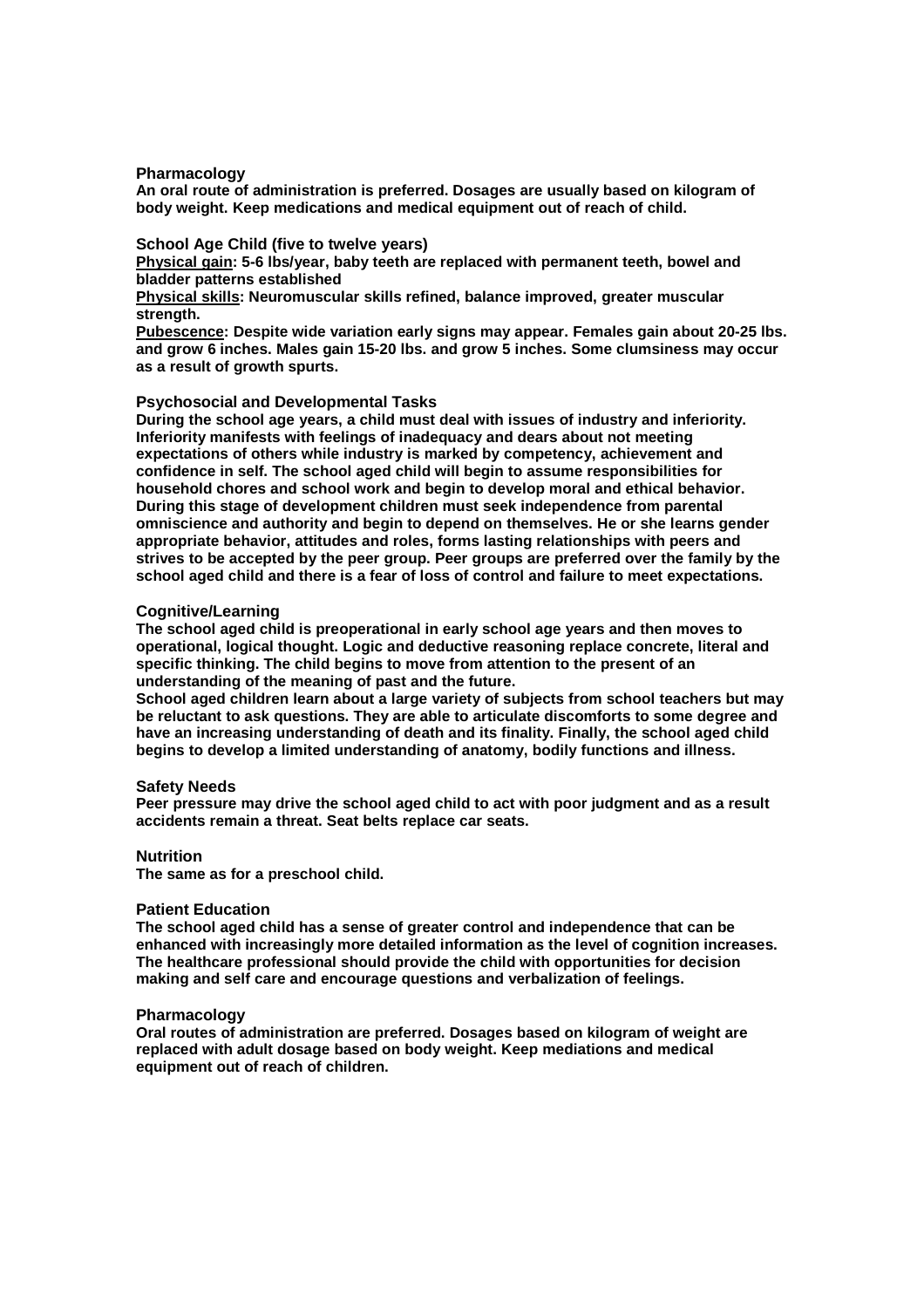**Adolescent (twelve to eighteen years)** 

**Physical gain: Adult weight achieved, eruption of permanent teeth, greater muscular strength** 

**Physical changes: Rapid and marked changes, particularly in terms of height and primary/ secondary sexual characteristics.** 

**Dietary patter: Variable appetite, food fads frequent** 

**Lab values reached except: Hematocrit level are higher in males, Platelet and sedimentation rates are increased in Girls. White blood cells are lower in both sexes.** 

#### **Psychosocial and Developmental Tasks**

**The adolescent will struggle with identity formation vs. role confusion. Identity is demonstrated by devotion, fidelity and sense of self while role confusion may manifest with a poor sexual and/or self concept. Hospitalization may threaten self identity. Wide mood swings, anger and outbursts may occur. Separation from peers causes concerns. The adolescent is often critical and confused about appearance and body changes and concerned about self image and being accepted. Relationships with the opposite sex take on a new meaning, There may be conflicts with authority and rules and a longing for independence but also a desire for dependence.** 

**The most significant people in the world of an adolescent are peers and the greatest fear is appearance, acceptance and school performance.** 

#### **Cognitive/ Learning (Operational)**

**The adolescent has fully developed cognitive abilities with logical thought and ability for abstract, deductive and analytical reasoning. Adolescents are able to understand hypothetical situations and form independent opinions. There is the beginning of occupational identity and learning, "I want to be." The adolescent may be reluctant to admit that he or she does not understand something and has a limited understand of body structures and functions.** 

#### **Safety Needs**

**Peer pressure may drive the adolescent to act with less than good judgment, therefore accidents remain a threat. Suicide rates and depression among adolescents are high. There may be experimentation and use of cigarettes, drugs and/or alcohol.** 

#### **Nutrition**

**Eating patterns are irregular and snacks comprise of about 25% of a teenagers diet. There is still a need for more: protein, calcium, iron, iodine, and B complex.** 

#### **Patient Education**

**A sense of greater control independence can be enhanced with increasingly more detailed information. The healthcare professional should provide opportunities for decision making and self care. Encourage questions and verbalization of feelings.** 

#### **Pharmacology**

**Usually adult dosage/ routes.** 

#### **Young Adult (eighteen to forty-four)**

**Physical gains: All areas of physical and motor development complete, adult lab values are reached, gradual slowing of physiological functions, tissues have less capacity to regenerate, degenerative changes such as arthritis, loss of skin elasticity, atrophy of reproductive systems begins.**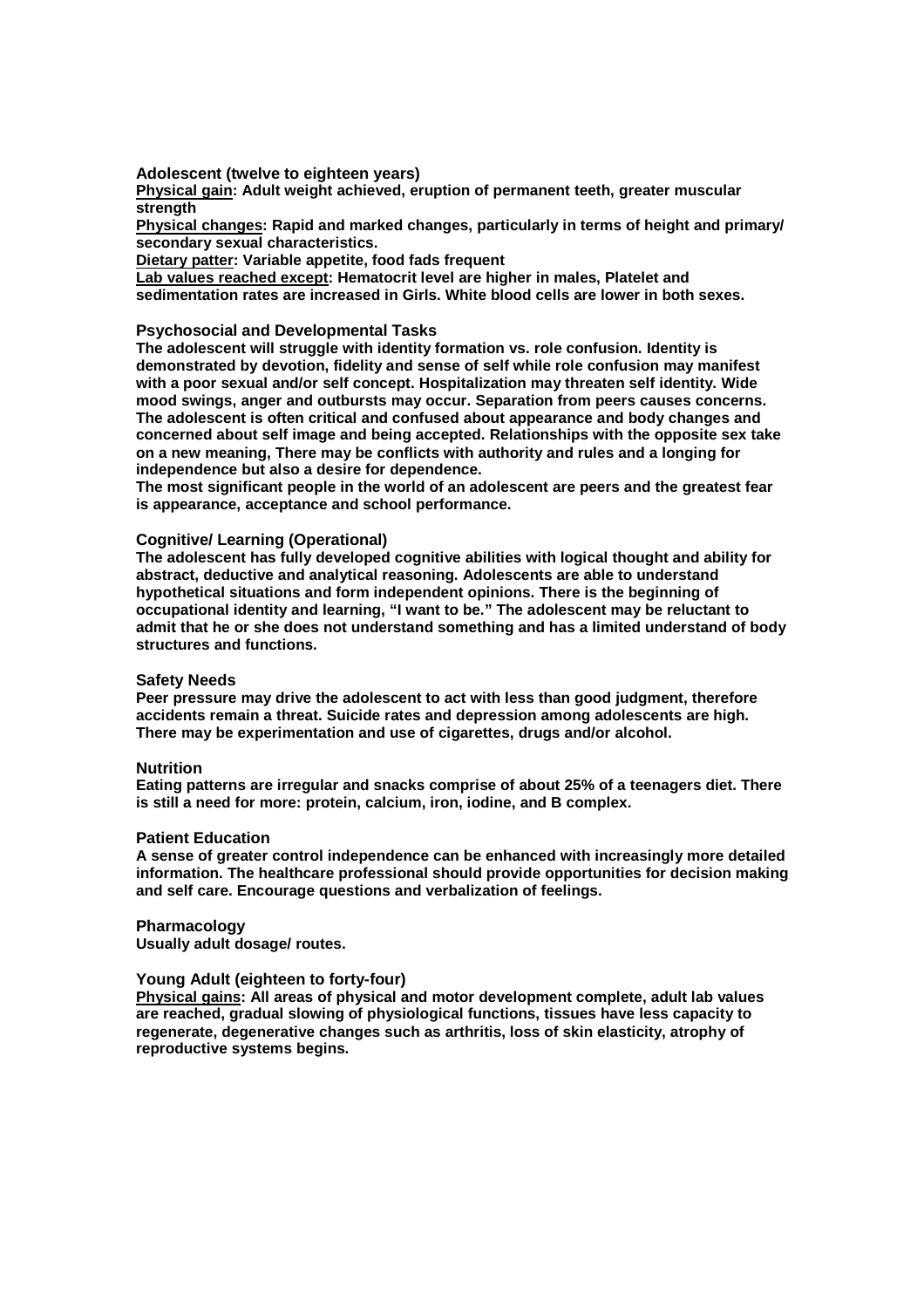#### **Psychosocial and Developmental Tasks**

**The young adult is concerned with issues of intimacy vs. isolation. Intimacy is demonstrated by the capacity to develop and maintain intimate friendships and intimate love relationships while isolation may manifest with poor self esteem and withdrawal. Major stressors include finding a career, establishing a family, balancing numerous roles and responsibilities at home, work, school and in the community. The most significant people in the young adult's life are the spouse, children and coworkers.** 

#### **Cognitive/ Learning (Operational)**

**The young adult forms his or her own opinion and makes independent decisions. Life experiences proved learning.** 

#### **Safety Needs**

**Major causes of death result from stressors of this age group and the impact of unhealthy lifestyles adopted in earlier years.** 

**Nutrition** 

**Vitamin A, B, folic acid, vitamins C and D needs increase** 

**Pharmacology Adult dosages/ routes** 

#### **Middle Aged Adult**

**Physical: Continued slowing of physiological functions; continued inability for tissues to regenerate; lower basal metabolic rate; degenerative changes continue; loss of skin elasticity and moisture continues, decalcification and re absorption of bone, diminished bone density and osteoporosis, farsightedness, beginning of loss of hearing, taste, balance and coordination; atrophy of reproductive system; menopause which may be associated with depression.** 

#### **Psychosocial and Developmental Tasks**

**The middle aged adult is concerned with generatively vs. stagnation. Generatively is demonstrated by tasks that nourish and nurture such as managing a household, rearing children and caring about the next generation. Stagnation can be demonstrated by self absorption. Stressors include career, family, balancing roles and responsibilities at home, work school and in the community. Mid-life crisis and empty nest syndrome may add additional stress.** 

**Nutrition Obesity may occur due to slowing of the BMR.** 

**Pharmacology Adult dosage/ routes** 

**Old Adult (over sixty five) Physical: Diminished strength Muscular: Muscle atrophy, diminished strength Skeletal: Bones brittle and subject to breaking; joints are painful and stiff; decreased mobility Cardiovascular: Less cardio force, arteries less elastic and narrower; less blood flow; reduced blood flow to the brain. Respiratory: Respiratory muscles weaken; lung tissue less elastic. Urinary: Kidney function decreases; urine more concentrated** 

**Gastrointestinal: Diminished appetite, peristalsis and digestive juices.** 

**Integumentery: Skinless elastic; dry skin; graying/ thinning hair, thick and tough nails.**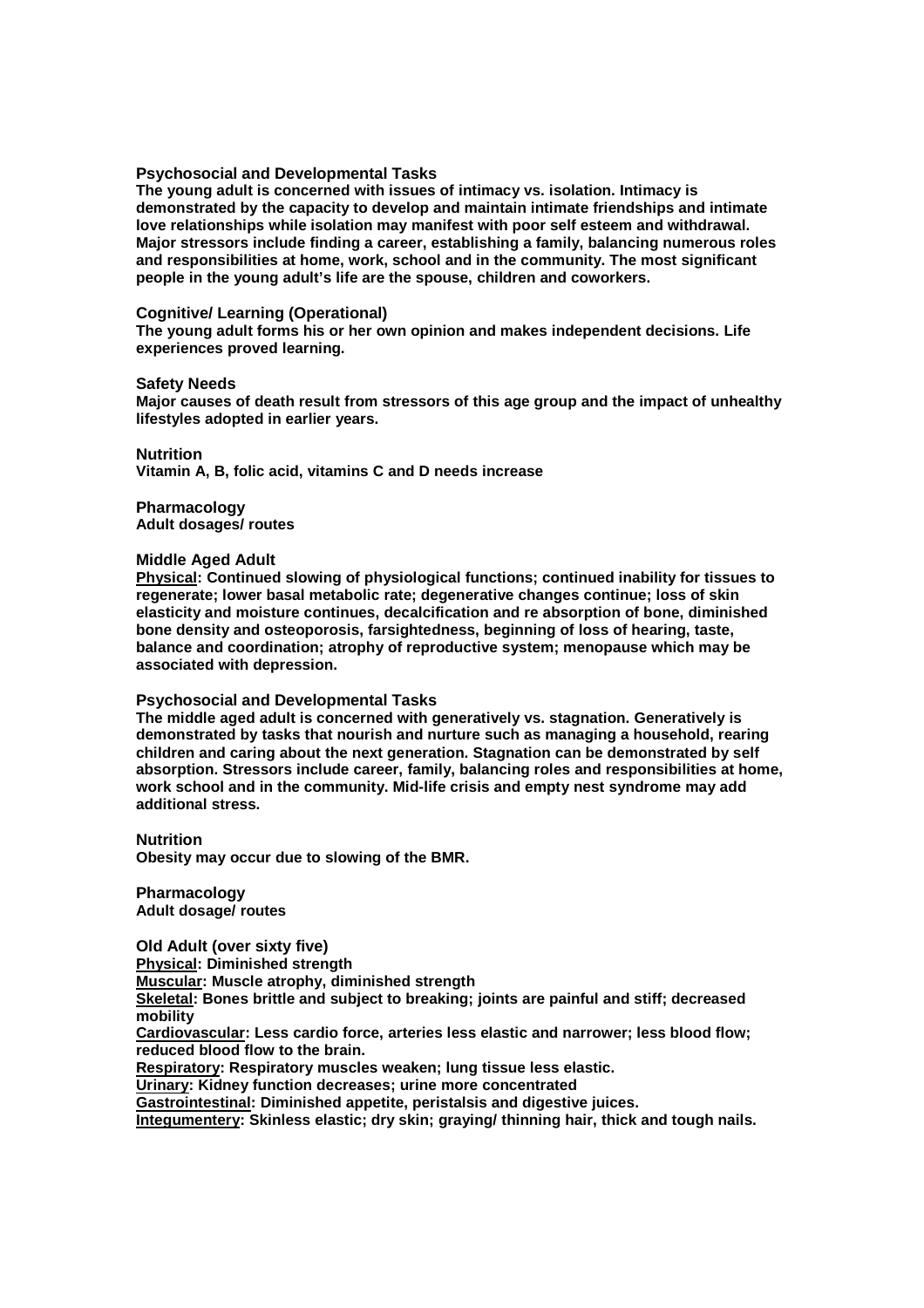**Nervous: Decreased hearing, vision, taste, smell, touch, balance, forgetful, short term memory, confusion, loss of brain cells** 

#### **Psychosocial and Developmental Tasks**

**The old adult is concerned with issues of ego integrity vs. despair. Integrity manifests with wisdom and feelings of satisfaction with one's life while despair arises from remorse about what could have been. The presence of despair causes life to be viewed as meaningless. Stressors include loss of friends, spouse, loss of mental and physical health, and preparing for one's own death.** 

#### **Cognitive/ Learning (Operational)**

**The older adult may be faced with diminished memory and learning disabilities and a limited ability to communicate.** 

#### **Safety Needs**

**There is a significant increase in safety risk due to sensory and cognitive impairments. The older adult may be unable to recognize dangers and may be at increased risk for falls. The healthcare provider should assess for confusion and/or agitation.** 

#### **Nutrition**

**The older adult has a decreased metabolic rate and requires fewer calories than the young adult.** 

#### **Patient Education**

**The older adult may have a limited ability to understand. Include significant other in education and decision making and allow the patient to verbalize fears and concerns. Present material in a slow and understandable manner in short sessions and avoid distractions.** 

#### **Pharmacology**

**The older adult should receive adult dosages and routes but keep in mind that age affects absorption, metabolism and excretion. There may be idiosyncratic and untoward effects.** 

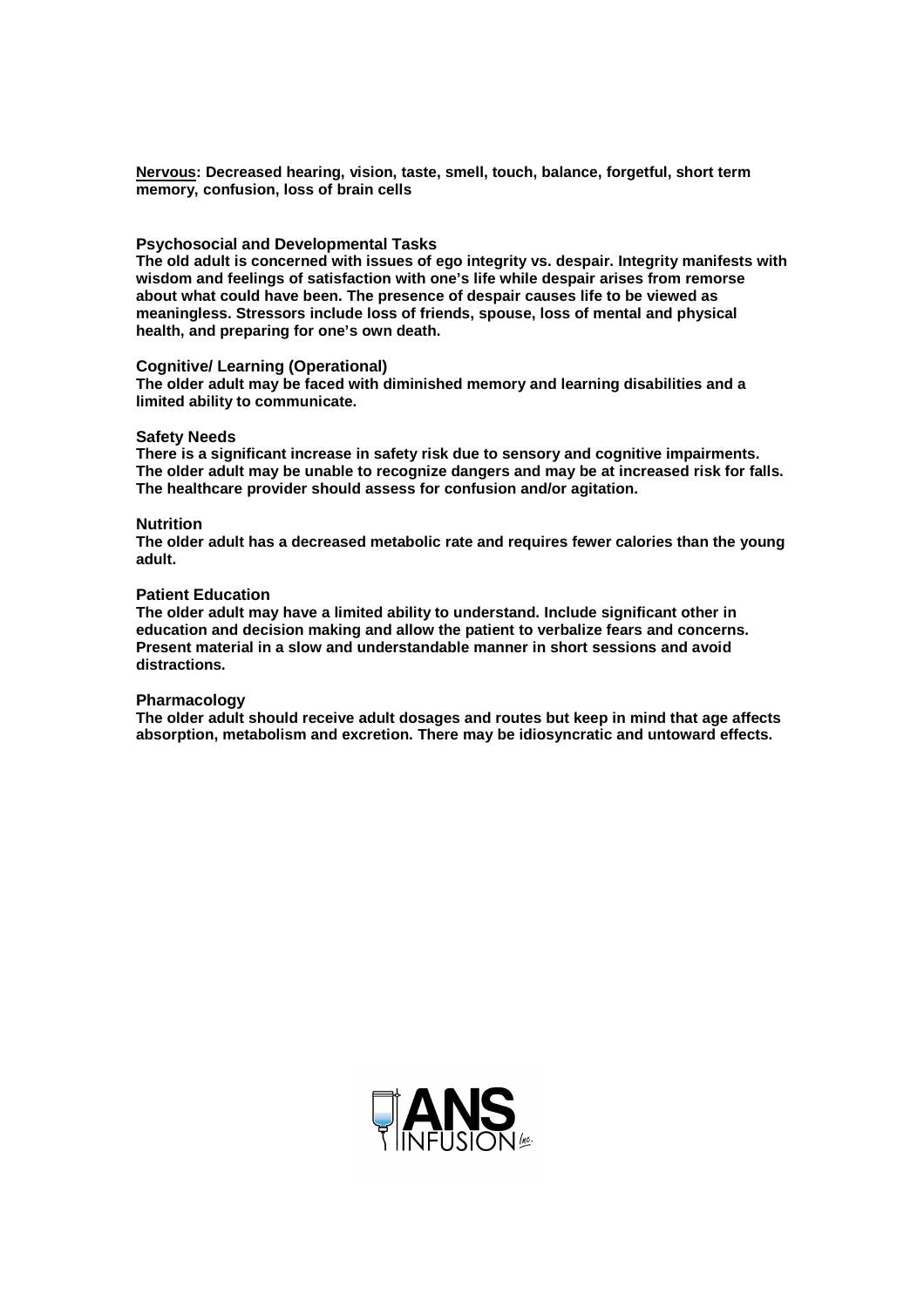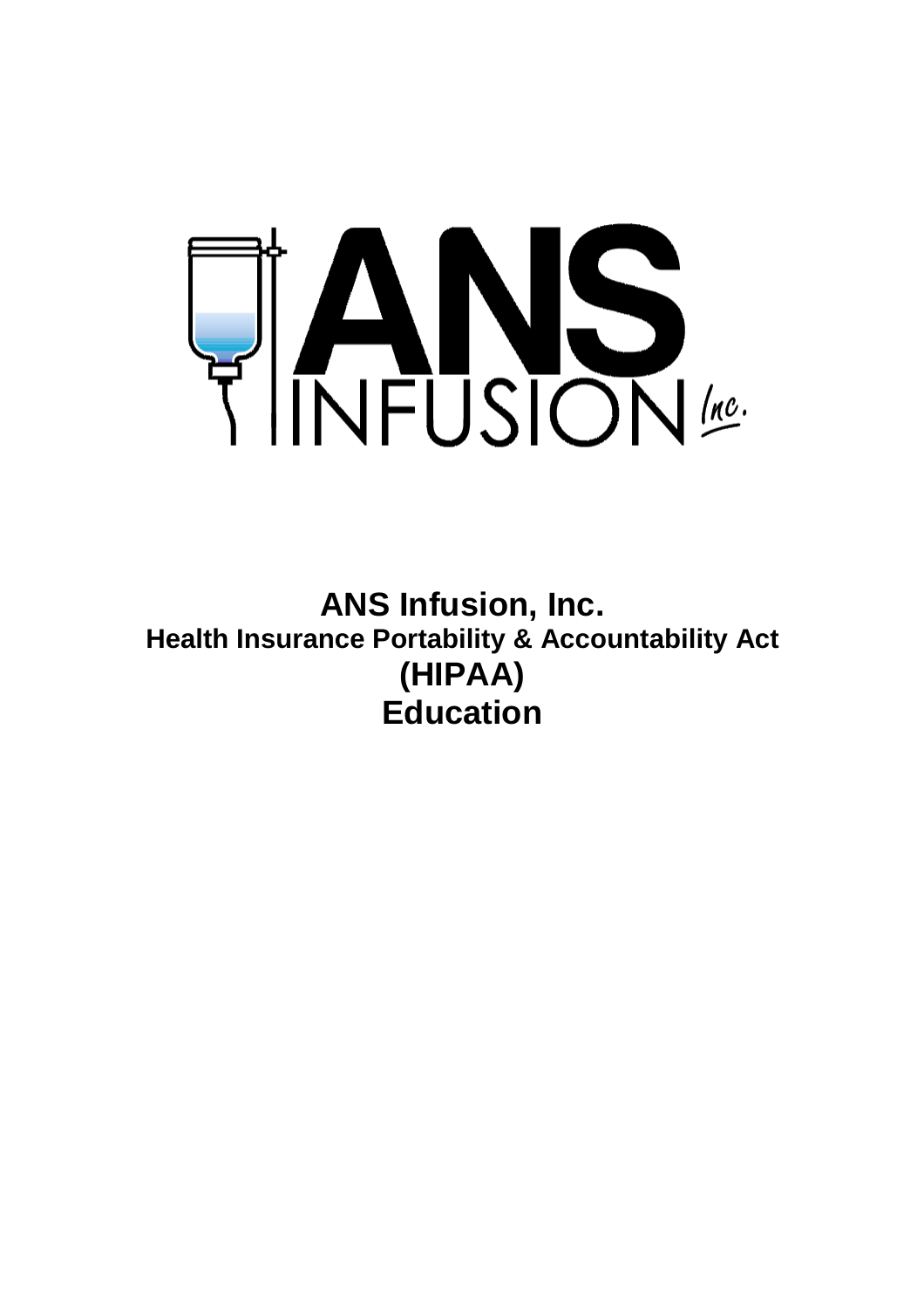## **Introduction**

**This education document covers general information regarding Federal HIPAA Privacy regulations (effective 4/14/2003). This is part of mandatory education for all ANS Infusion, Inc. (ANS) associates/ employees.**

**Please review the materials and complete the short quiz at the end of the packet. The answer key is included so that you can check to be sure you understood the material and answered the questions correctly. Please include your name and pertinent information on the quiz and then return to ANS.** 

**If you have any additional questions or concerns, please contact Paul Robinson at (215) 394-8058.**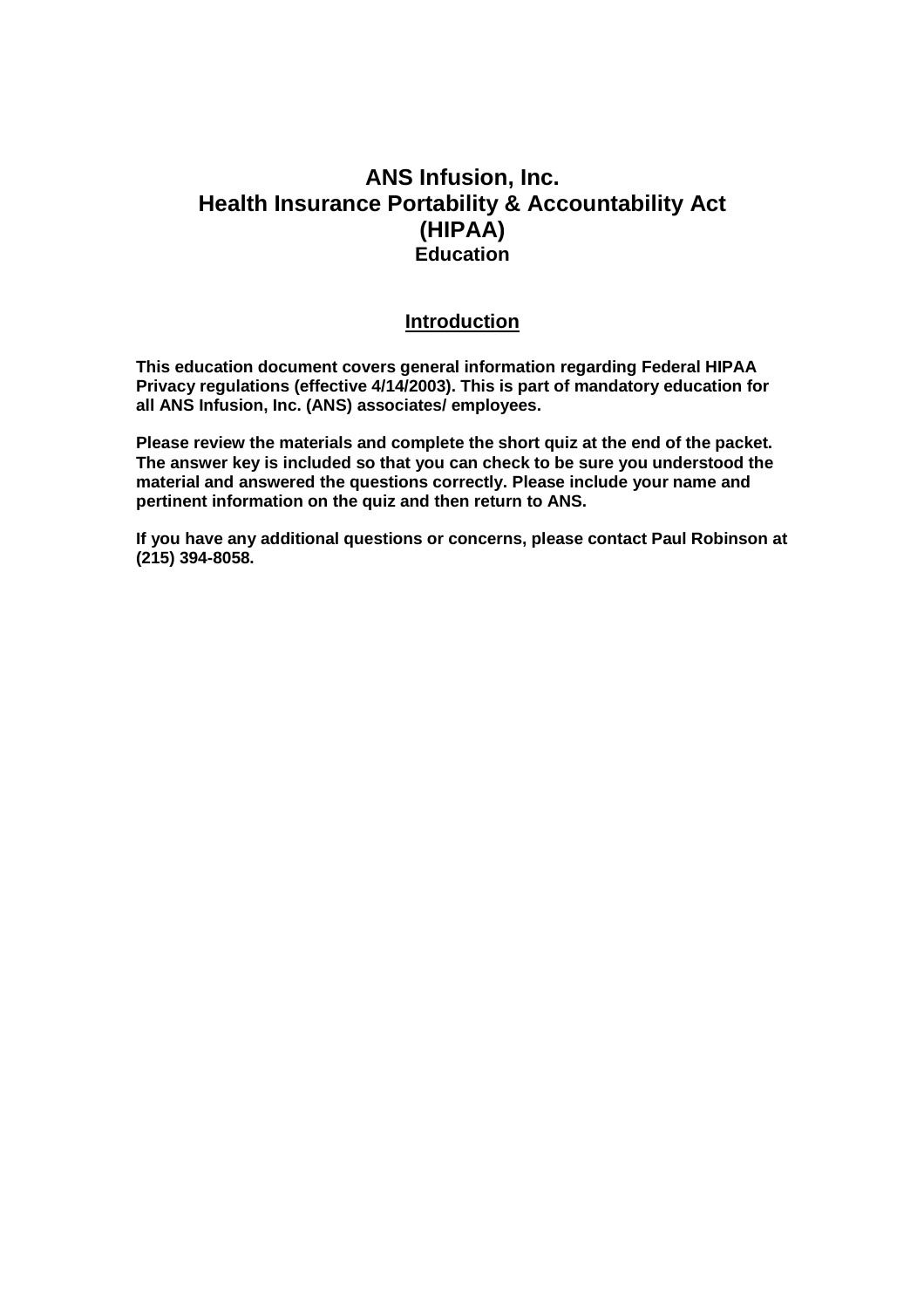## **Glossary of Terms**

**To assist you, the following terms used within the HIPAA Privacy Training Module are defined here:** 

**Business Associate – A person or entity that performs certain functions or activities that involve the use or disclosure of protected health information on behalf of, or provides services to a covered entity**

**Covered Entity – A healthcare providers, health plan, or health care clearinghouse that transmits any health information electronically in connections with certain transactions.** 

**Health Care Provider – Any person or organization who furnishes, bills, or is paid for health care in the normal course of business.** 

**HIPAA – An acronym for Health Insurance Portability and Accountability Act, a bill passed by Congress in 1996 that mandates the adoption of standards for the exchange of electronic health information in an effort to encourage overall administrative simplification.** 

**Incidental Use or Disclosure – A secondary use or disclosure that cannot reasonably be prevented, is limited in nature, and that occurs as a result of another use or disclosure that is permitted by the rule.** 

**Minimum Necessary – Policies and procedures that limit how much protected health information is used, disclosed, and requested for certain purposes, These minimum necessary policies and procedure also reasonably must limit who within the entity has access to protected health information, and under what conditions, based on job responsibilities and the nature of the business.** 

**Notice of Privacy Practice – Health plans and covered health care providers are required to develop and distribute a notice that provides clear explanation of the privacy practices and to be informed of their privacy rights with respect to their personal health information. The notice is intended top focus individuals on privacy issues and concerns, and to prompt them to have discussion with their health plans and health care providers and exercise their rights.**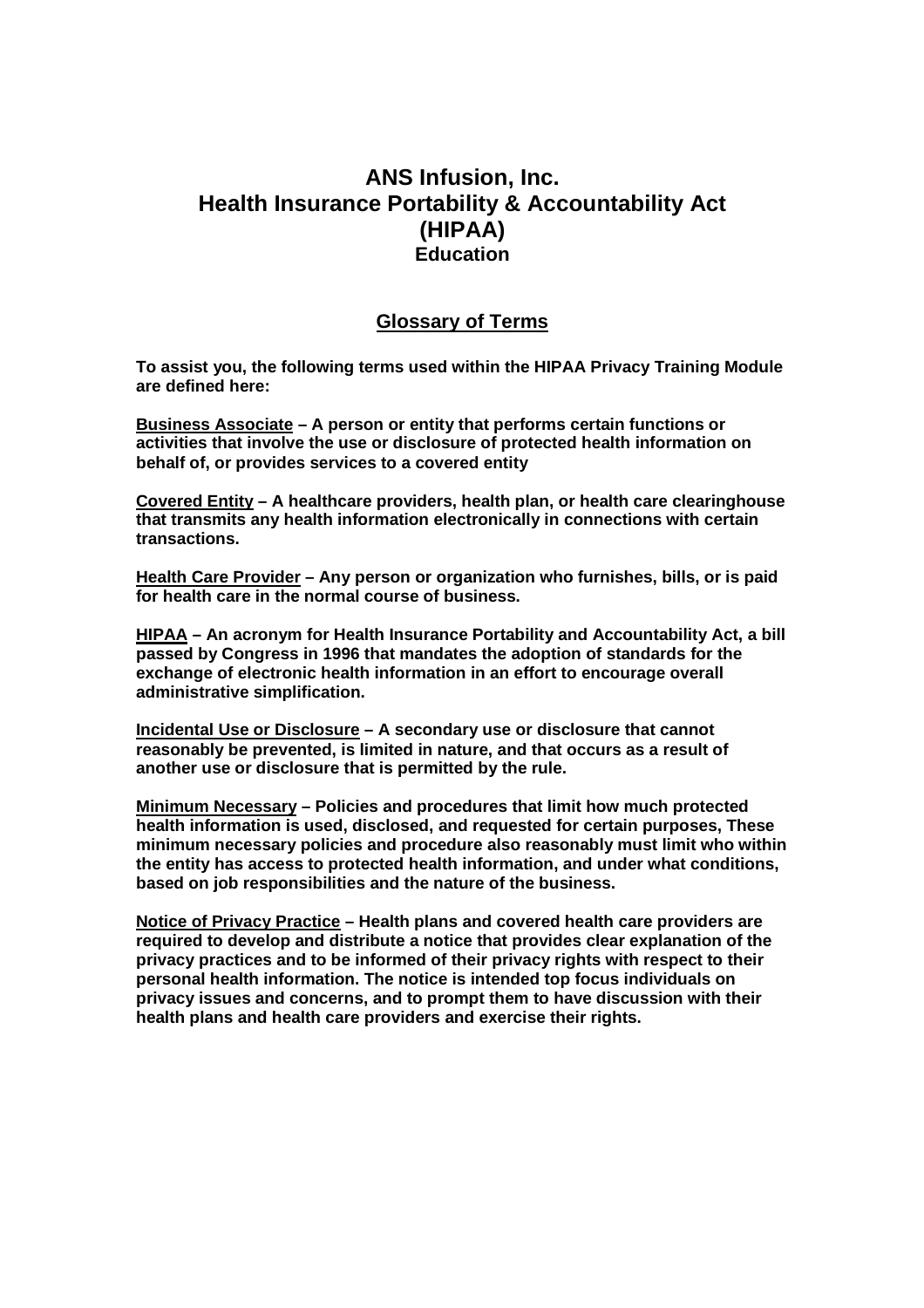**PHI – An acronym for Protected Health Information. PHI refers to individually identifiable health information that is transmitted by electronic media, maintained as 'electronic media', or transmitted or maintained in any other form or medium. This includes both medical information (such as ICD-9-CM codes) and information that could be used to identify a patient (such as their home address0>** 

**Privacy Rule – One of the HIPAA regulations (others include Security and Electronic Transactions) that focuses on the standards for privacy of individually identifiable health information.** 

**Treatment, Payment and Healthcare Operations – "Treatment" generally means the provision, coordination, or management of health care and related services among health care providers or by a health care providers with a third party, consultation between health care providers regarding a patient, or the referral of a patient from one health care providers to another. "Payment" encompasses the various activities of health care providers to obtain payment or be reimbursed for their services and of a health plan to obtain premiums, to fulfill their coverage responsibilities and provide benefites under the plan, and to obtain or provide reimbursement for the provision of health care. "Health care operations" are certain administrative, financial, legal, and quality improvement activities of a covered entity that are necessary to run its business and to support the core function of treatment and payment.**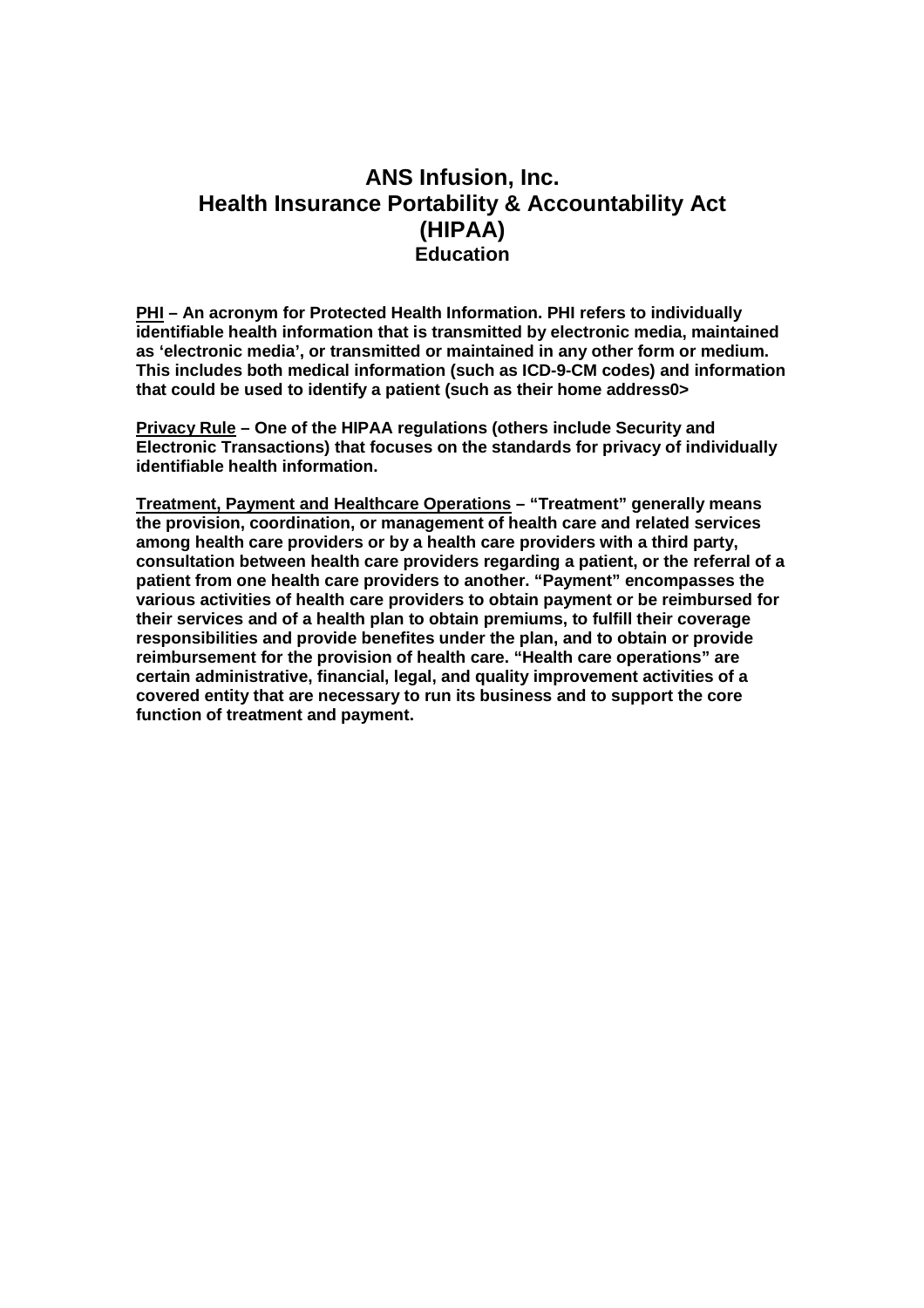## **General Overview**

**In 1996 the United States Congress passed the Health Insurance Portability and Accountability Act (HIPAA). The original goals of the legislation were to:** 

- $\triangleright$  Improve efficiency and effectiveness of the health care system by **standardizing the electronic exchange of administrative and financial data.**
- $\triangleright$  Help people obtain and maintain their health insurance benefits when **they changed jobs.**

**There are multiple parts of the law focusing on different rules of compliance that have different compliance dates. This training module focuses on the Privacy Rule, which is effective on April 14, 2003.** 

**The Privacy Rule for the first time creates national standards to protect individuals' medical records and other personal health information.** 

**Covered entities (such as Lourdes Health System) must:** 

- $\epsilon$  **Notify patients of their privacy rights and how information can be used**
- f **Adopt and implement privacy procedure**
- $\epsilon$  **Train employees so that they understand the privacy procedures**
- $\triangleright$  Designate an individual responsible to ensure privacy procedures are **adopted and followed**
- f **Secure patient records containing Protected Health Information (PHI) so that patient information is not available to those who do not need access to it.**

**If existing state regulation is more stringent than the HIPAA regulations, the state regulation must be followed.** 

**The purpose of HIPAA is to improve the overall effectiveness and efficiency of the healthcare industry.**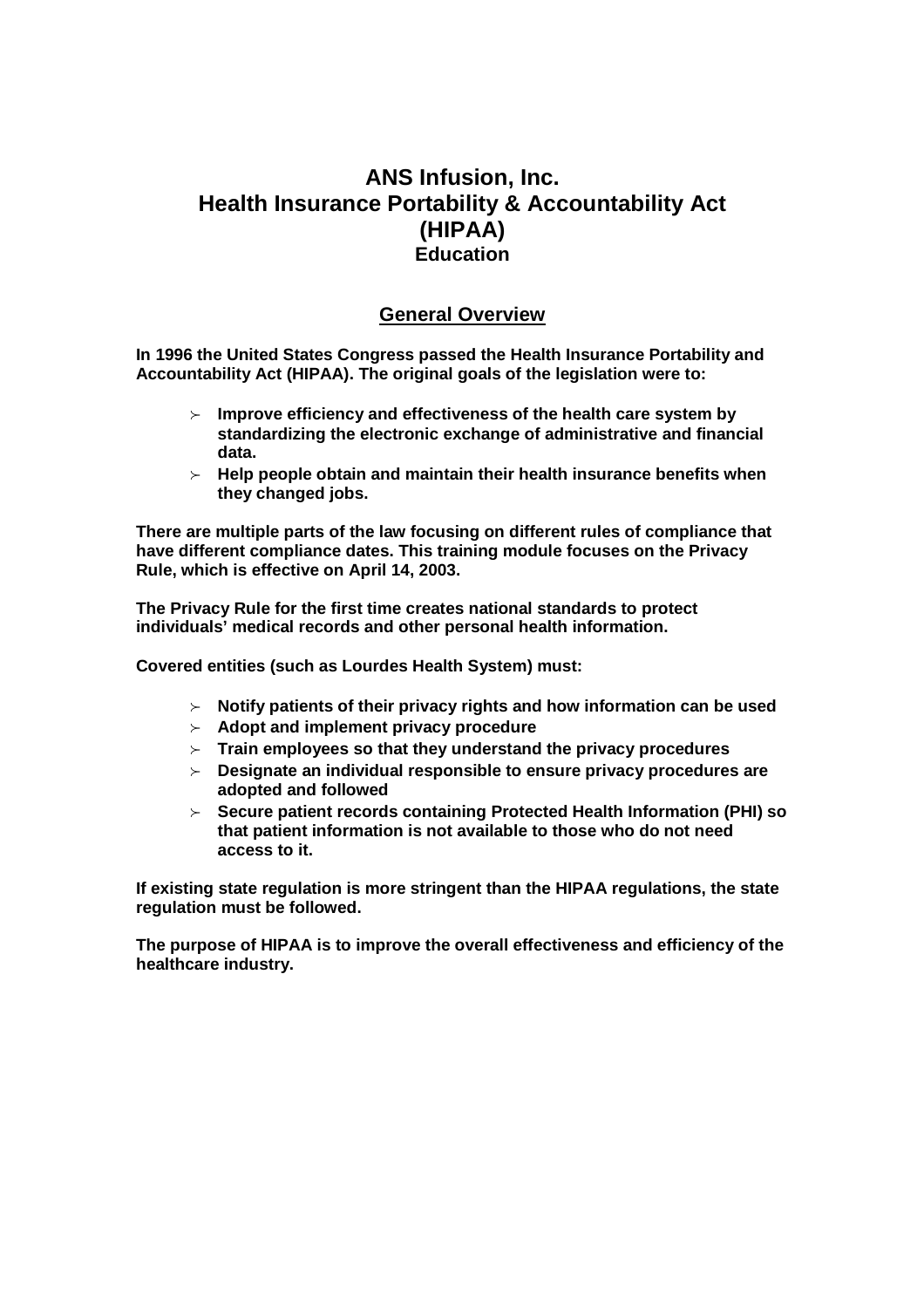**Lack of compliance can result in prison sentences and/or fines.** 

#### **For knowingly obtaining or disclosing identifiable health information the following penalties may apply.**

| <b>Violation</b>                                                                                                                                                                  | <b>Penalty</b>                                       |
|-----------------------------------------------------------------------------------------------------------------------------------------------------------------------------------|------------------------------------------------------|
| Knowingly obtaining or disclosing<br>identifiable health information<br>except on a 'need to know' basis in<br>support of Treatment, Payment, or<br><b>Healthcare Operations.</b> | Up to \$50,000 fine and one year<br>imprisonment.    |
| The violation above committed<br>under false pretenses.                                                                                                                           | Up to \$100,000 fine and five years<br>imprisonment. |
| The violation above committed with<br>intent to sell, transfer, or use for<br>commercial advantage, personal<br>gain, or malicious harm.                                          | Up to \$250,000 fine and ten years<br>imprisonment.  |

## **Notice of Privacy Practices**

**Covered entities must develop and provide individuals with notice of their privacy practices; the notice should state how a covered entity may use and disclose PHI about the individual, as well as his or her right and the covered entity's obligations with respect to that information. Covered entities must give notice not later than the first service delivery and make a good faith effort to obtain the individual's written acknowledgement of the notice.**

**Most Health Systems have developed a Notice of Privacy Practice. This notice will be given to patients when registering at any of the points of entry throughout the Health System (including inpatient and outpatient services, emergency room, Dialysis and all satellite care provision sites) or given to the patient in the patient information booklet by nursing at time of admission.** 

**The notice:** 

- $\triangleright$  Describes how the Health System may use and disclose PHI for **treatment, payment, and healthcare operations (this is permitted by the Privacy Rule).**
- $\triangleright$  Describes how the patient can file a formal complaint if they believe **their rights have been violated.**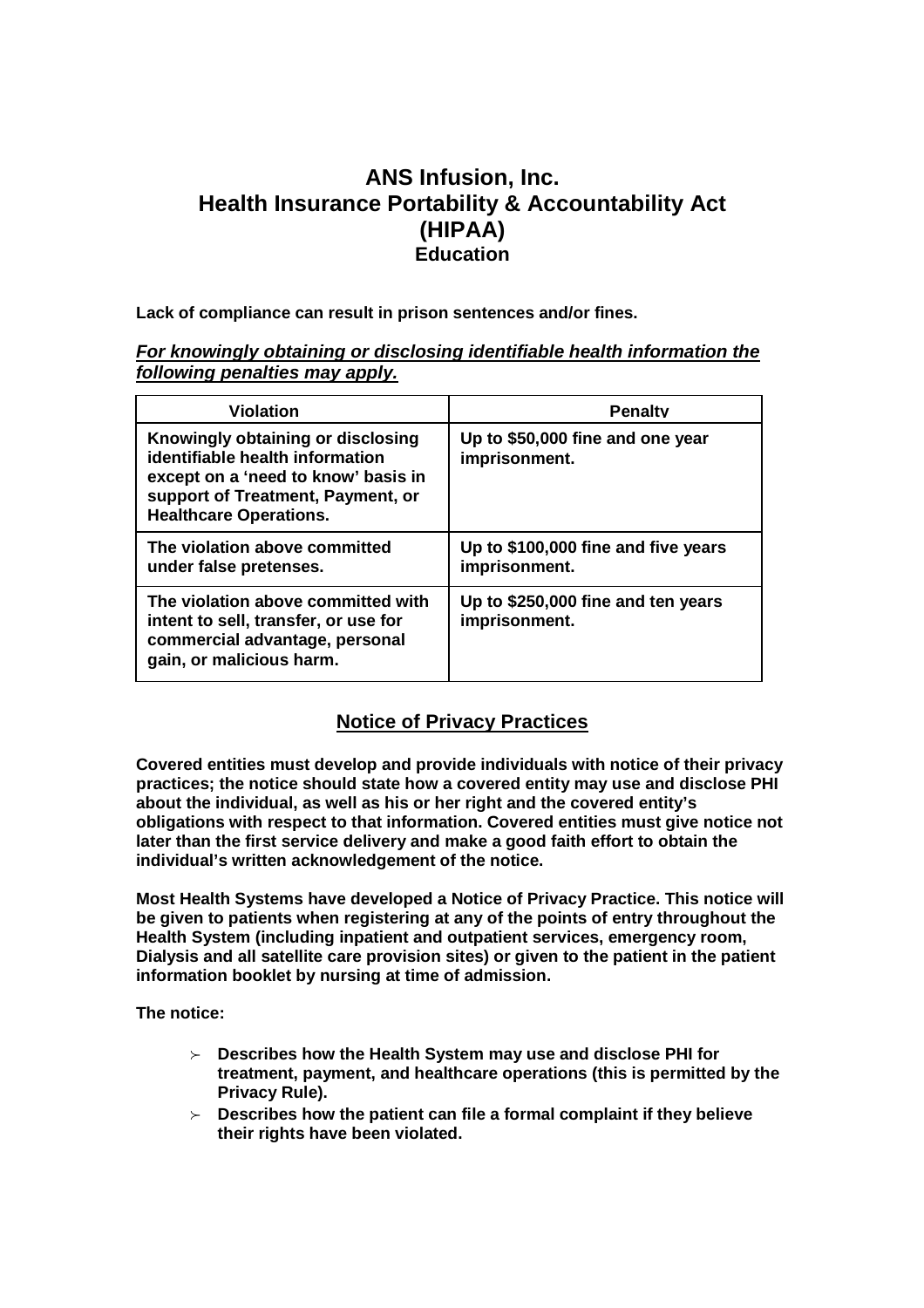**Through the notice, the patient has the following rights:** 

- $\triangleright$  To request a limitation on his or her PHI that can be disclosed to **someone involved in the patients care or payment for patients care, such as a family member or friend.**
- $\triangleright$  To inspect or copy their PHI.
- $\triangleright$  To amend what they believe is incorrect or incomplete information in **their record.**
- $\triangleright$  To receive communications from the Health System on a confidential **basis by receiving the information at an alternative address.**

**The Health System must make a good faith effort to obtain the patient's written acknowledgement of receipt of the notice.** 

**The notice will also be posted at appropriate locations throughout the Health System and will be posted on the Health System website.** 

**In an emergency situation, it is permitted to treat the patient without giving the patient the privacy notice, if obtaining the notice interferes with the ability to provide necessary medical attention. The Rule states that the patient receives the notice when 'practical' in such a situation.** 

**In addition, under state or other applicable law, an authorized person may act on behalf of the individual in making health care related decisions as the individual's 'personal representative'. The representative must be treated as the individual for purposes of the Rule, where applicable.** 

## **Incidental Uses and Disclosures / Minimum Necessary**

**The Rule permits certain incidental uses and disclosures of PHI to occur when the covered entity has in place reasonable safeguards and minimum necessary policies and procedures to protect an individual's privacy.** 

**An incidental use is defined as: 'a secondary use or disclosure that cannot reasonably be prevented is limited in nature, and that occurs as a result of another use or disclosure that is permitted by the Rule.'** 

**For example, a hospital visitor overhearing a provider's confidential conversation with a patient is NOT a violation, if the provider has made a reasonable effort to safeguard the conversation (e.g., speaking in low tones and conversing in an appropriate area). An audible discussion about a patient's condition including PHI in a public are, such as the cafeteria or elevators, is a violation of the Privacy Rule and JCAHO standards.**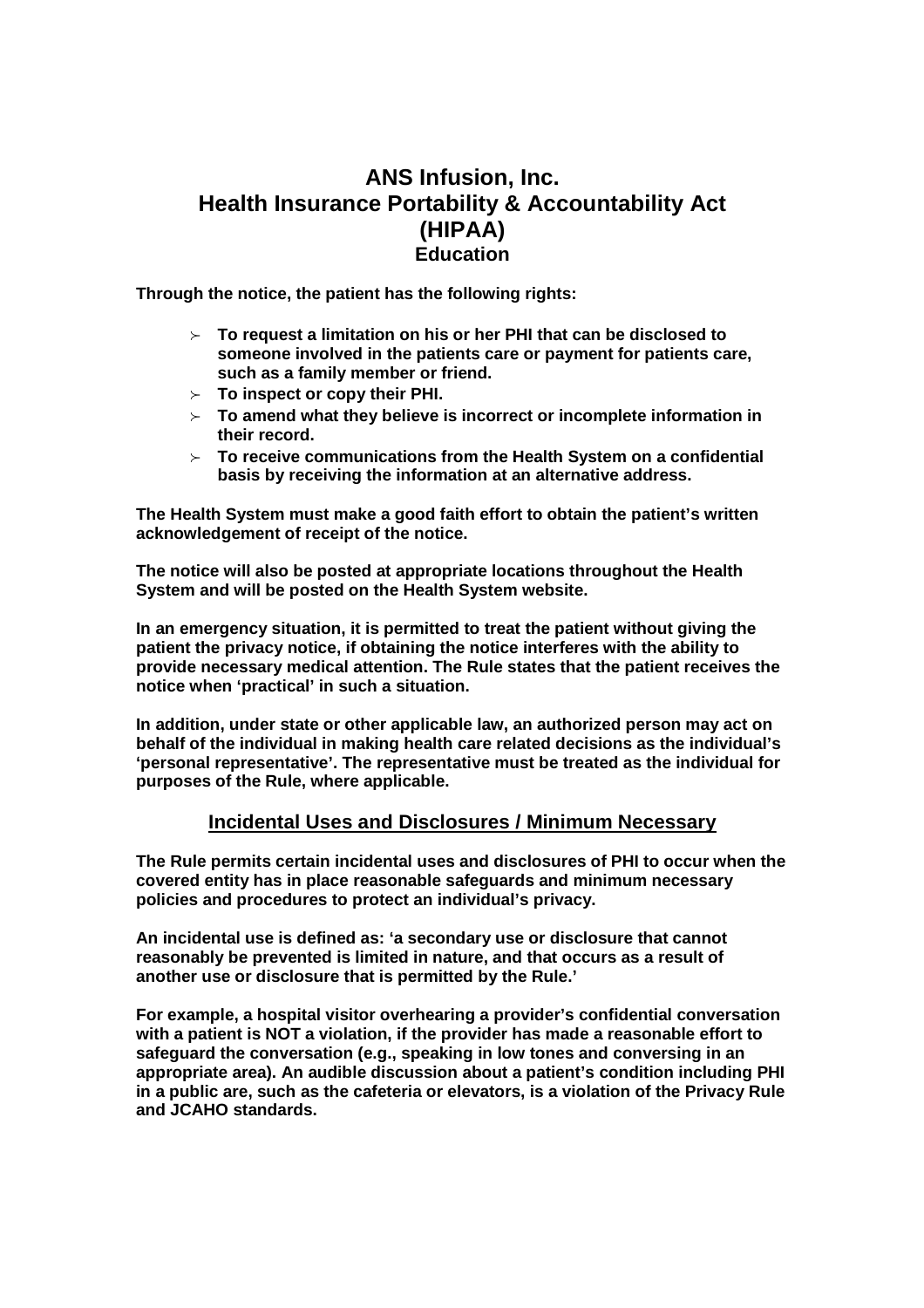**The minimum necessary standard required covered entities to evaluate their practices and enhance safeguards as needed to limit unnecessary or inappropriate disclosure of PHI.** 

**This section allows:** 

- $\triangleright$  Nurses or other health care professionals to discuss a patient's **condition over the phone with the patient, a provider, or a family member. (Please note – a patient has the right to 'opt out' and not have their information released, or not be released to certain individuals and this must be verified before discussing their condition. Also an effort must be made to verify the IDENTITY of the individual making the request.)**
- $\triangleright$  A physician to discuss a patient's condition or treatment regimen in the **patient's semi-private room.**
- $\triangleright$  Healthcare professionals to discuss a patient's condition during **training rounds in an academic or training institution.**

**In many cases, the Privacy Rule builds upon safeguards already in place, such as individual computer passwords for staff to access PHI; or isolating/ locking file cabinets or records rooms. This section, in particular, stresses common sense that calls for an approach consistent with the best practices and guidelines already used by many providers and plans today to limit the unnecessary sharing of medical information.** 

**These are examples of NOT following the minimum necessary guidelines:** 

- $\blacktriangleright$  Use of sign in sheets that contain medical information about the patient **(sign in sheets without medical information are permitted).**
- $\triangleright$  Allowing full access to medical records information to employees **(except where employees need full access to provide treatment to the patient).**
- $\triangleright$  Leaving the patient chart in an unsupervised are with no regard to **protecting the chart.**

**The hospital directly is permitted to contain the patient name, general condition (using the phrases; under evaluating good, fair, serious or critical), and location within the hospital. The hospital can also disclose the religious affiliation of the patient to clergy where appropriate. A member of the clergy could ask for all patients of their particular faith, but not all patients, and not patients who have chosen not to have this information published in the directory.**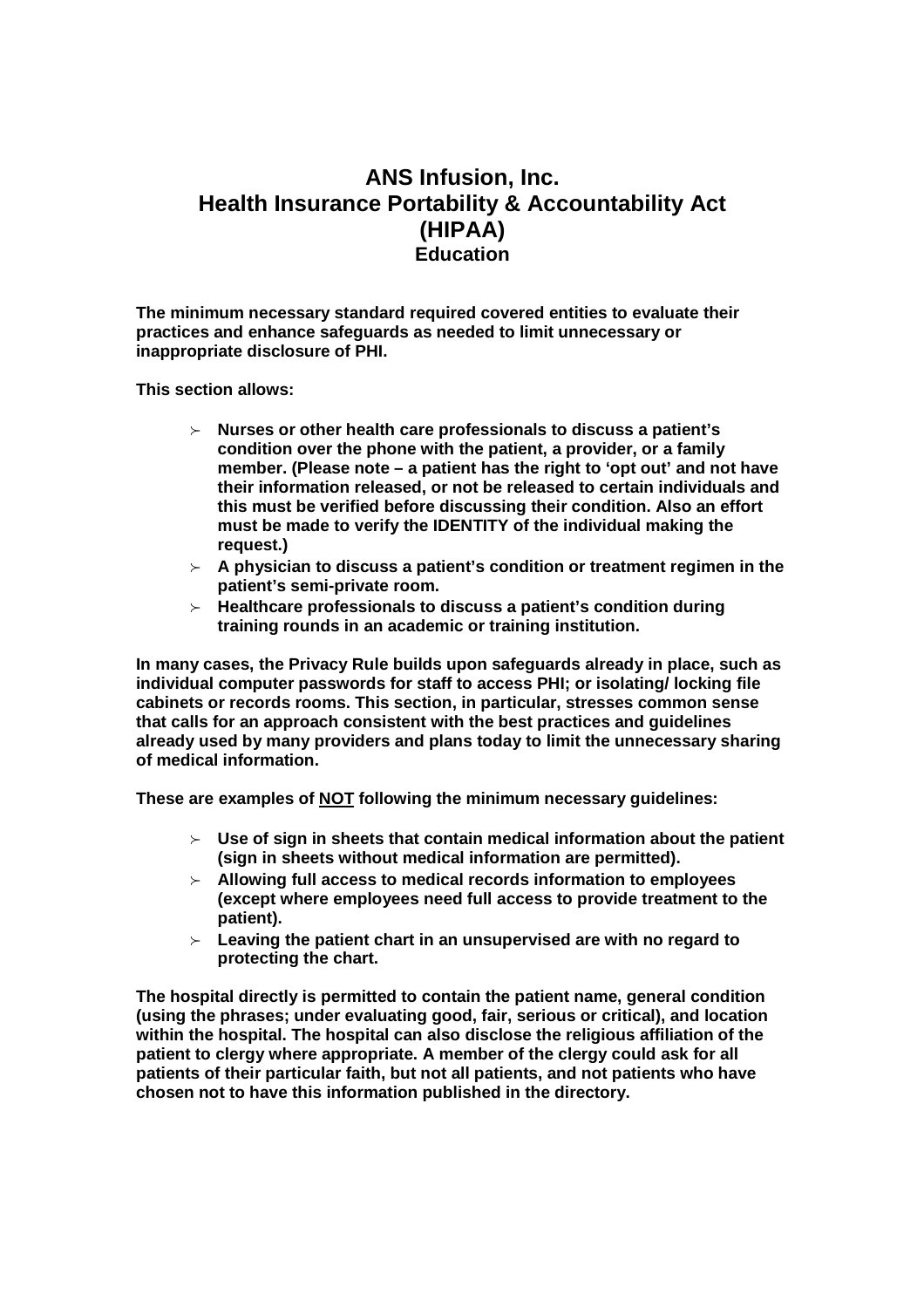**A patient has the right to ask that their information not be available on the hospital directory, or that their information be kept confidential from certain individuals.** 

**With the clergy exception noted above, a person must specifically ask for a patient by name to obtain the general condition and location. No other information may be released about a patient unless expressly consented to by the patient (or the patients legal representative where applicable).** 

**Other important information:** 

**Paper documents that contain PHI CANNOT be thrown in the trash, where it could be picked up and read. There will be containers where this information can be placed; this already occurs at most Health Care facilities. These containers will be stored in a secure location and then disposed of in an appropriate manner (such as shredding, burning).** 

**In certain locations (such as a satellite office), it is permissible to shred the information on site, and then dispose of the shredded material.** 

#### **Faxing of PHI:**

**When you don't know the requester, you must make a reasonable effort to determine that the protected health information is being sent to an entity authorized to receive it as follows:** 

- $\epsilon$  **Ask for the telephone number of the office where the fax machine resides.**
- $\epsilon$  Call the office number; ask the person who answers to verify that the **fax number is correct and that the office is that of the individual requesting the fax.**
- $\geq$  If the number DO NOT MATCH, please report this to your supervisor for **further instructions; DO NOT send the fax if there is any doubt about the receiver's identity.**
- $\geq$  If the numbers match, send the fax with the approved Health Care **facility cover sheet, which includes the confidentiality statement.**

**If you know the requestor and have previously validated the fax number, send the fax with the approved Health Care facility cover sheet, which includes the confidentiality statement.**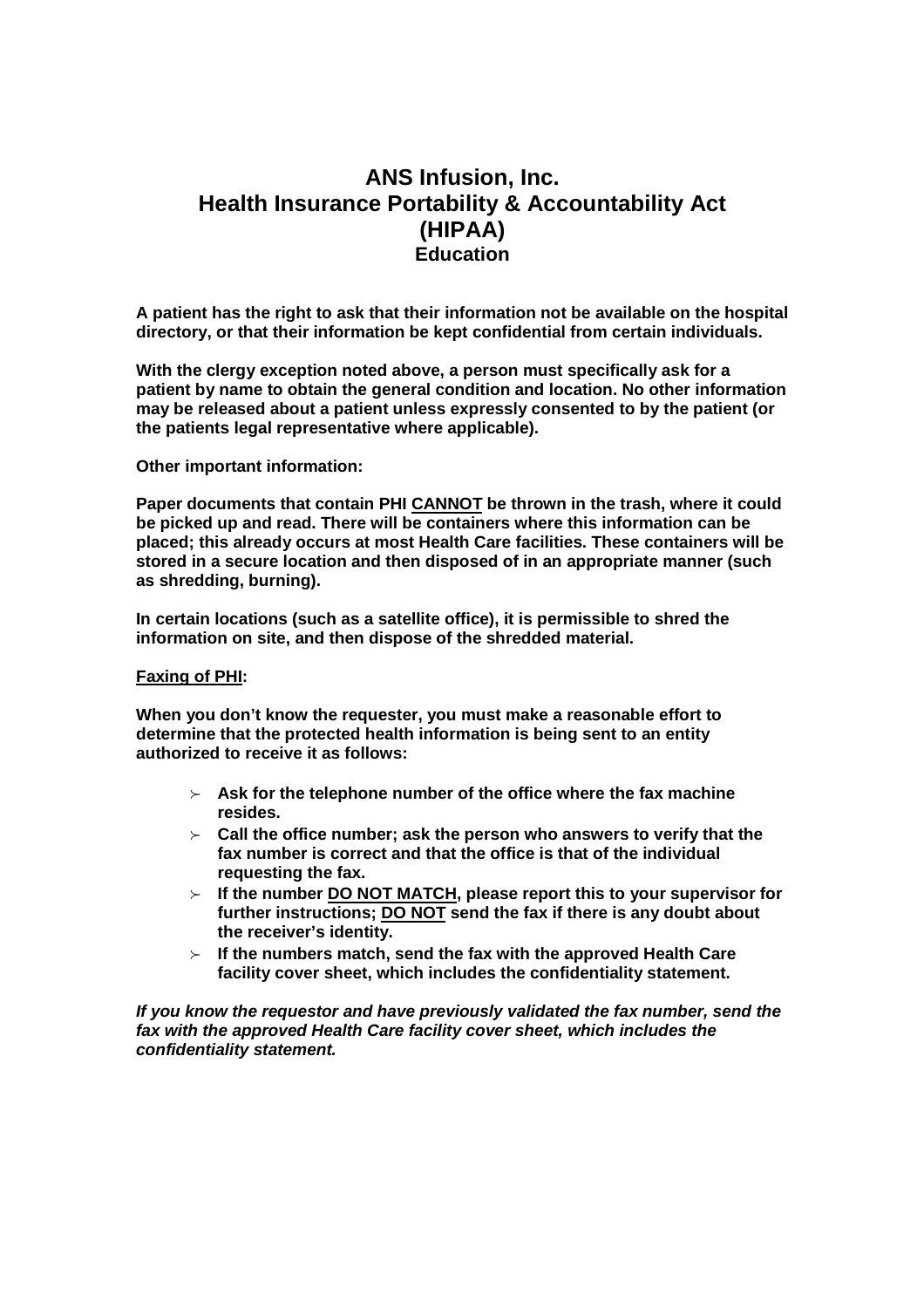**For computer automated faxing systems, the department Leader must establish an annual schedule for verification of the fax numbers within the system and document completion of the verification. All existing automated faxing systems should be verified by sending a 'HIPAA fax test' to all numbers in the system and requesting the receiver call to verify that the fax number is correct. Any faxes sent that are not responded to should be called manually to verify that the fax number is correct.** 

**No one may send individually identifiable health information outside of the Health Care facility electronically via internet e-mail or an other electronic data transmission (including file transport protocol – ftp). If there are circumstances where you believe it is imperative for you to do so, please have your department leader contact the Information Services Help Desk and a representative from IS will guide you in the proper protocol.** 

## **Business Associates**

**The Health Care agency may disclose PHI to a third party who acts as a business associate only to help the health system carry out its health care functions. A business associate is a person or entity that performs certain functions or activities that involves use or disclosure of protected health information on behalf of, or provides services to, a covered entity.** 

**Business Associates must sign a business associate agreement that assures they will safeguard the information, states the permitted uses and disclosure, and require the company to report non-permitted uses and disclosures to the Health Care facility. The minimum necessary rule applies, and only necessary information can be released to business associates.**

**All business associate contracts signed or renewed (non automatically) after October 15, 2002 must have a business associate agreement in effect April 14, 2003. All other contracts need a BAA by April 14, 2004; or by their renewal date, whichever occurs first.** 

**A software vendor who needs access to the application for support and maintenance purposes and is exposed to PHI while troubleshooting would need a BAA; a housekeeping service who has incidental exposure or a software vendor who does not access a system with PHI do not need a BAA.**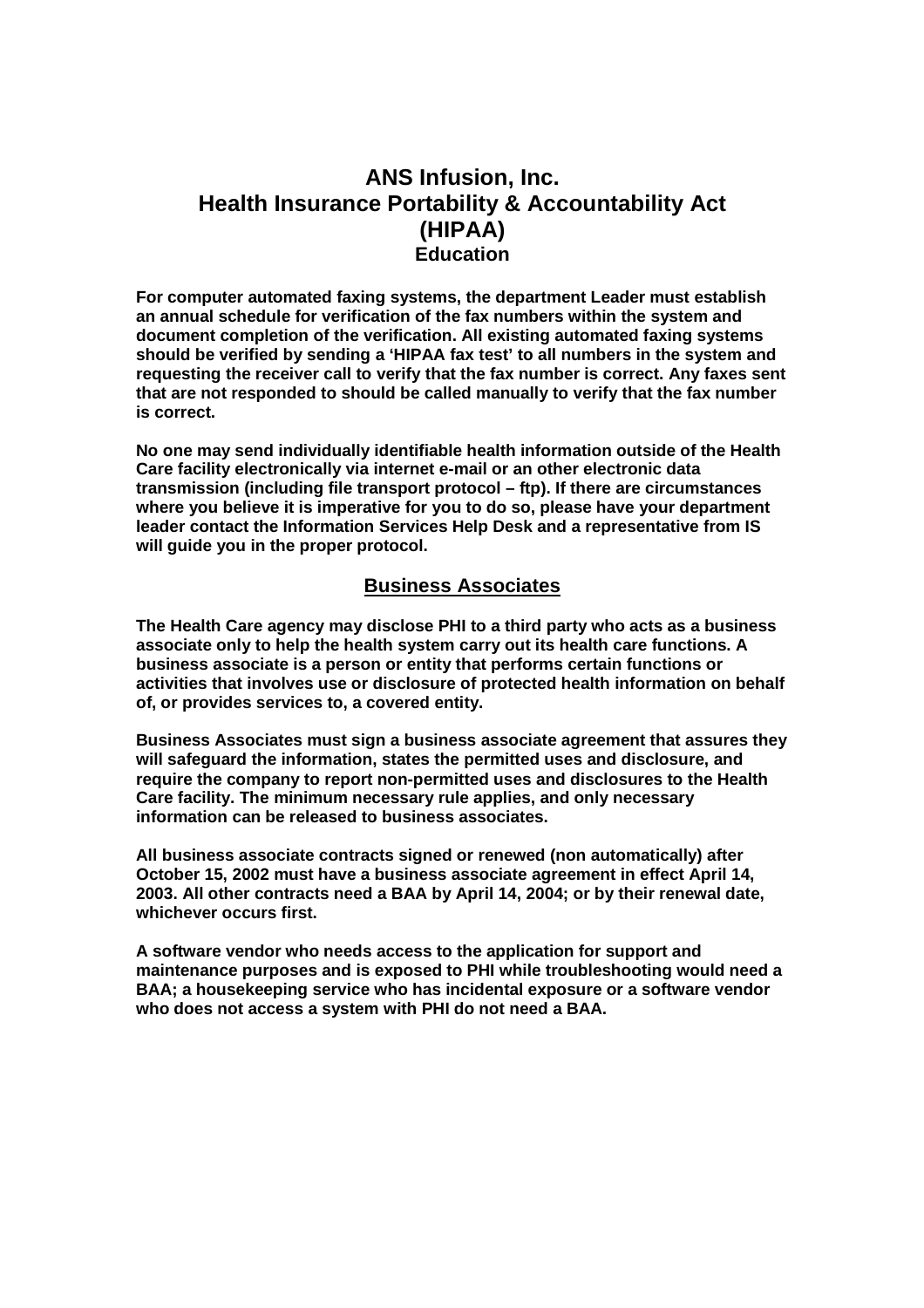## **Uses and Disclosure for Treatment, Payment and Health Care Operations**

**The Health Care facility may, without the individuals consent, use or disclose PHI for its own treatment, payment and health care operation activities. An authorization is needed to disclose data for other purposes, including disclosure of PHI to a third party specified by the individual.** 

**PHI can be de-identified, and used for other purposes such as research, public health and health care operations, however, the data must be certified as deidentified by a statistician, or must be stripped of certain identifiers (including name, address, city, zip code, and social security numbers). For the complete list of elements and guidance, please reference the Health Care facility intranet site.** 

## **Marketing**

**With limited exceptions, the Rule requires an individual's written authorization before a use or disclosure of his or her PHI can be made for marketing.** 

## **Disclosures for Public Health Activities**

**The Rule permits covered entities to disclose PHI without authorization for specified public health purposes.** 

## **Research**

**Covered entities are permitted to use and disclose PHI for research with individual authorization, and without individual authorization under limited circumstances.** 

## **Workers Compensation Laws**

**The Rule permits disclosures of health information for workers compensation purposes without authorization covered under state or other laws related to workers compensation, or to obtain payment for health care provided to the worker, and with authorization when obtained from the individual.** 

## **Government Access**

**Covered entities must cooperate with efforts by the Department of Health and Human Services Office for Civil Rights to investigate complaints or otherwise ensure compliance.**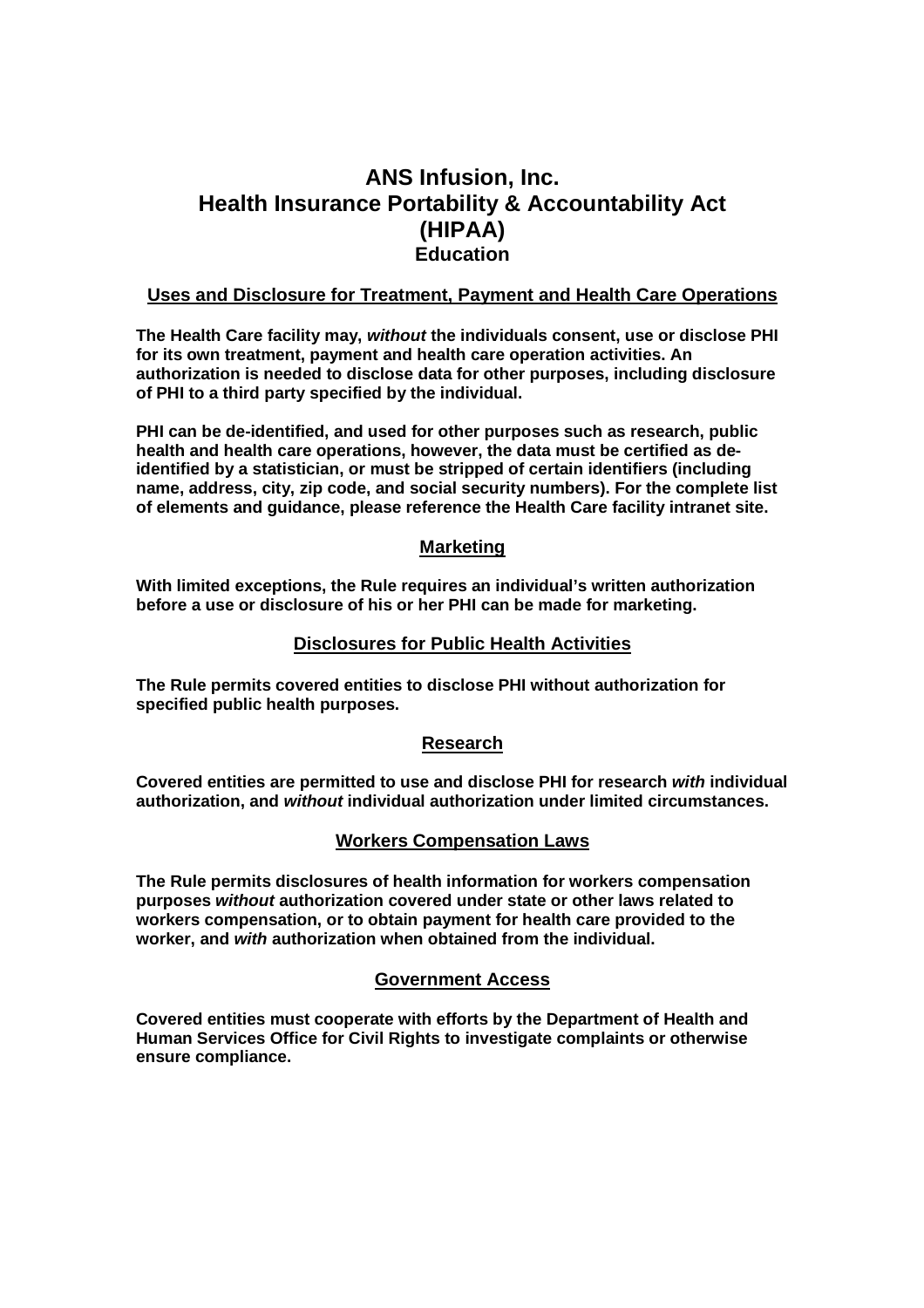#### **HIPAA Privacy Quiz**

- **1. If state law is more restrictive than federal HIPAA law, which of the following is true:** 
	- **a. State Law must be followed because it is more restrictive**
	- **b. Federal Law must be followed because federal laws are more important than state laws**
- **2. Which of the following things must a covered entity NOT do under HIPAA regulations:** 
	- **a. Notify patients of their privacy right and how information can be used**
	- **b. Secure patient records containing health information so that they are not available to those who do not need access to them**
	- **c. Refuse to treat a patient if they cannot sign the Notice of Privacy Practice upon admission**
- **3. True or False Knowingly obtaining or disclosing identifiable health information relating to an individual in violation of the Rule nay result in prison sentence and/or fines.** 
	- **a. True**
	- **b. False**
- **4. Which of the following is not considered as a patient right under HIPAA?** 
	- **a. Request a limitation on their PHI that can be disclosed to someone involved in their care or payment for their care.**
	- **b. A ten percent or copy their PHI**
	- **c. To inspect or copy their PHI**
	- **d. To receive communication form the Health Care facility by receiving information at an alternative address**
- **5. True or False If a patient cannot be given a privacy notice in an emergency situation, we are not obligated to give them a copy at a later date.** 
	- **a. True**
	- **b. False**
- **6. True or False A normal, audible discussion about a patient's condition in a public area, such as a cafeteria or elevator, is a violation of the Privacy Rule.** 
	- **a. True**
	- **b. False**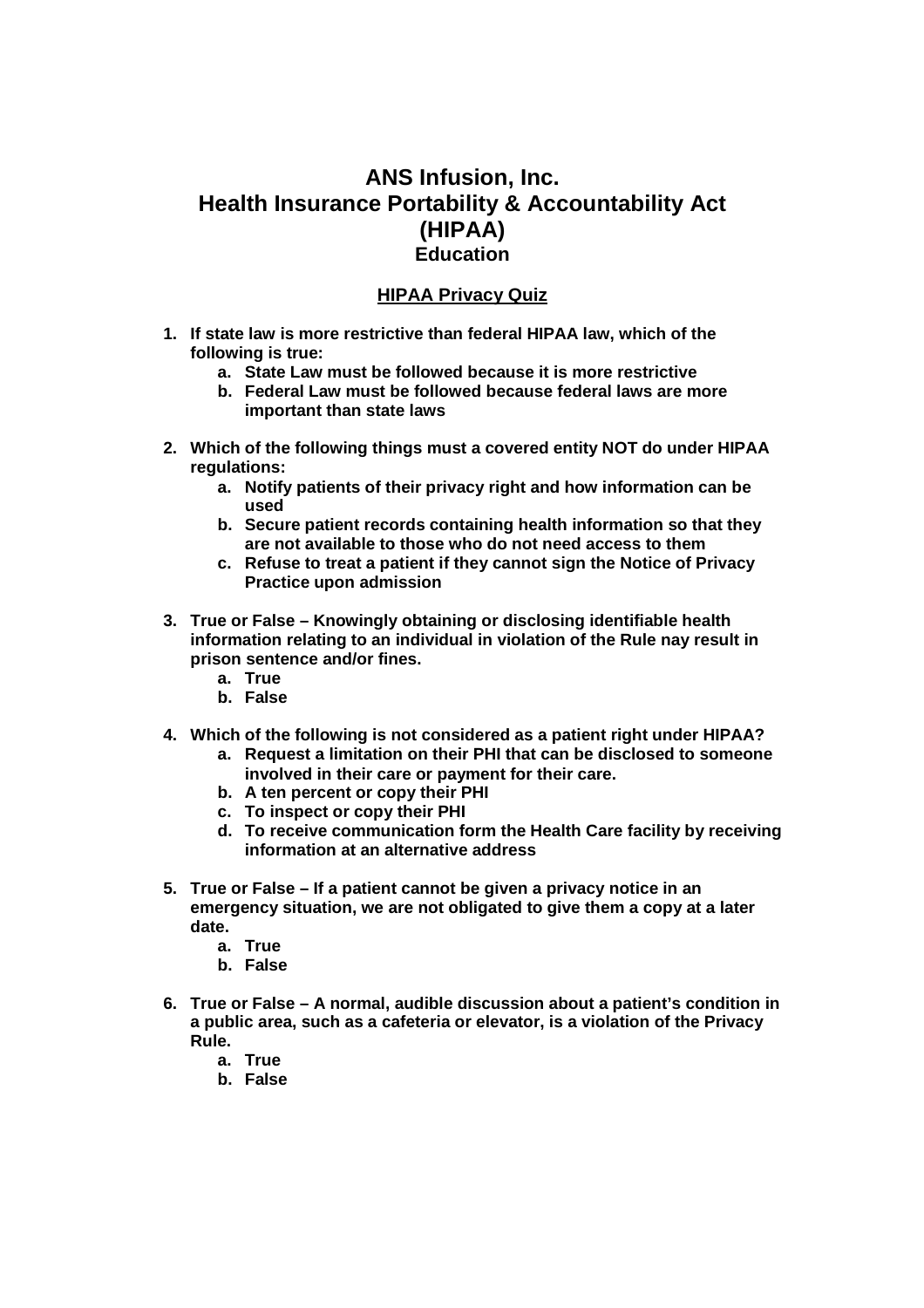- **7. True or False Clinicians can discuss any healthcare information with anyone who calls inquiring about a patient.** 
	- **a. True**
	- **b. False**
- **8. True or False When the requester is not known, an employee should call to verify the recipient of the information prior to faxing.** 
	- **a. True**
	- **b. False**
- **9. True or False Appropriate security measures such as computer password protected systems or locking paper records when unused should be followed to protect PHI.** 
	- **a. True**
	- **b. False**
- **10. True or False Protected Health Information is allowed to be sent electronically outside the institution through e-mail, web browsers, or FTP without seeking guidance from the Information Services Department.** 
	- **a. True**
	- **b. False**
- **11. True or False Only individuals directly involved in patient care need worry about the HIPAA Privacy Rule.** 
	- **a. True**
	- **b. False**

**Please complete the following and return the two-page quiz to ANS when you have finished:** 

**Position: \_\_\_\_\_\_\_\_\_\_\_\_\_\_\_\_\_\_\_\_\_\_\_\_\_\_\_\_\_\_\_\_\_\_\_\_\_\_\_\_\_\_\_\_\_\_\_\_\_\_** 

**Employee Name: \_\_\_\_\_\_\_\_\_\_\_\_\_\_\_\_\_\_\_\_\_\_\_\_\_\_\_\_\_\_\_\_\_\_\_\_\_\_\_\_\_\_\_** 

**Employee Signature: Employee Signature:** 

**Date: \_\_\_\_\_\_\_\_\_\_\_\_\_\_\_\_\_\_\_\_\_\_\_\_\_\_\_\_\_\_\_\_\_\_\_\_\_\_\_\_\_\_\_\_\_\_\_\_\_\_\_\_\_**